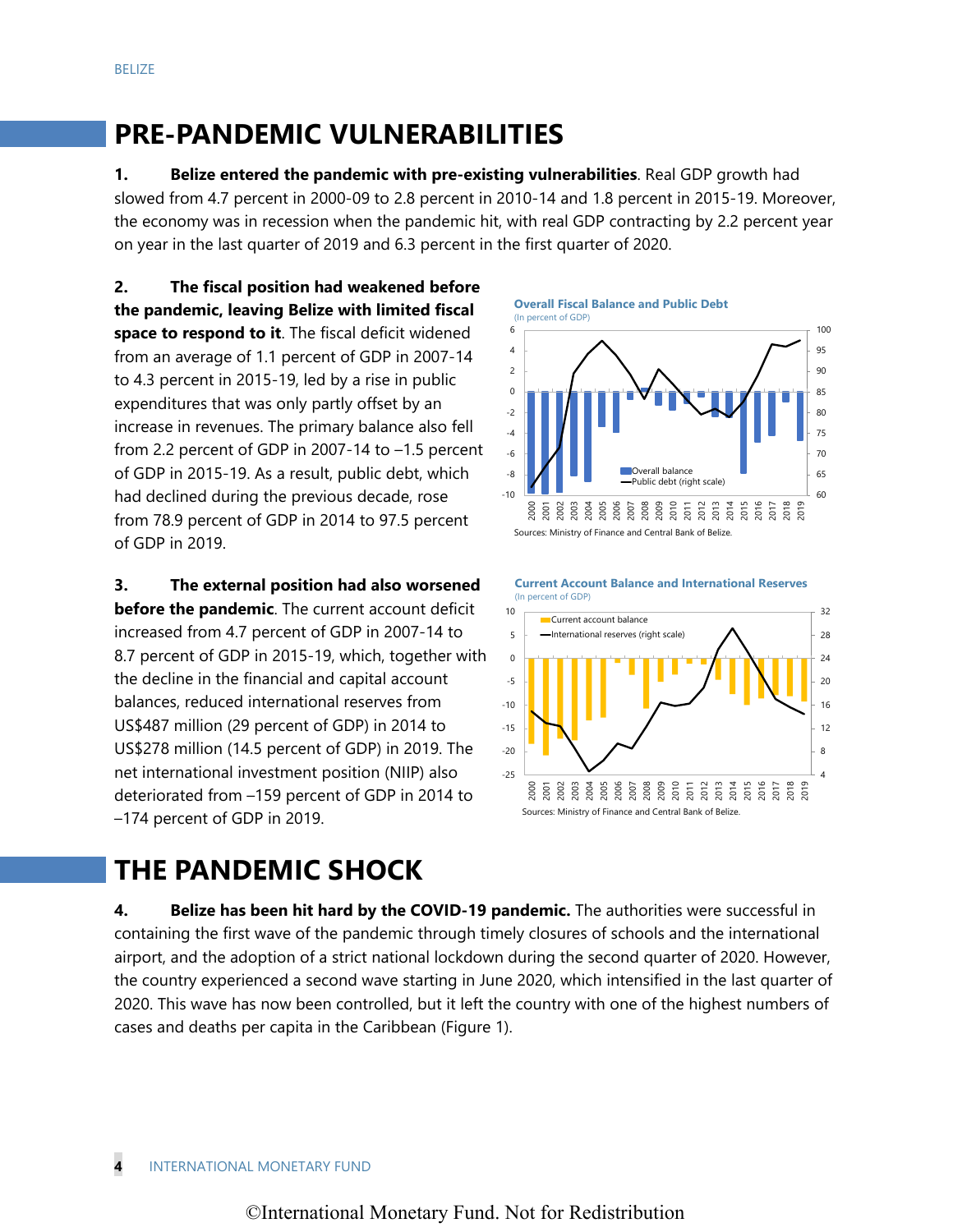

**5.** The pandemic pushed the economy into a deep recession. Tourist arrivals declined by 72 percent in 2020, which had a large impact on the rest of the economy as tourism accounts for nearly 60 percent of all foreign exchange earnings and 40 percent of GDP (Figure 2). In addition, social distancing and the national lockdown hurt contact-intensive sectors. As a result, real GDP contracted by 14.1 percent in 2020, with larger declines in sectors such as hotels and restaurants, fishing, wholesale and retail trade, and transport and communication. Employment also suffered, declining by 15 percent year-on-year in the third quarter of 2020. Female employment was more affected, with a decline of 18 percent compared to a decline of 12.5 percent for males.<sup>1</sup>



**6.** The fiscal position has weakened further. The pandemic is estimated to have reduced government revenue by 4.5 percentage points of GDP in FY2020/21, while the necessary measures to contain the spread of the virus and support affected households and firms are estimated to have increased noninterest government expenditure by 2.6 percentage points of GDP. As a result, the

 $1$  The Statistical Institute of Belize revised the labor force survey and methodology. According to the old definition, the unemployment rate is estimated to have increased from 10.4 percent in the third quarter of 2019 to 29.6 percent in the third quarter of 2020, instead of the 13.7 percent reported under the new methodology.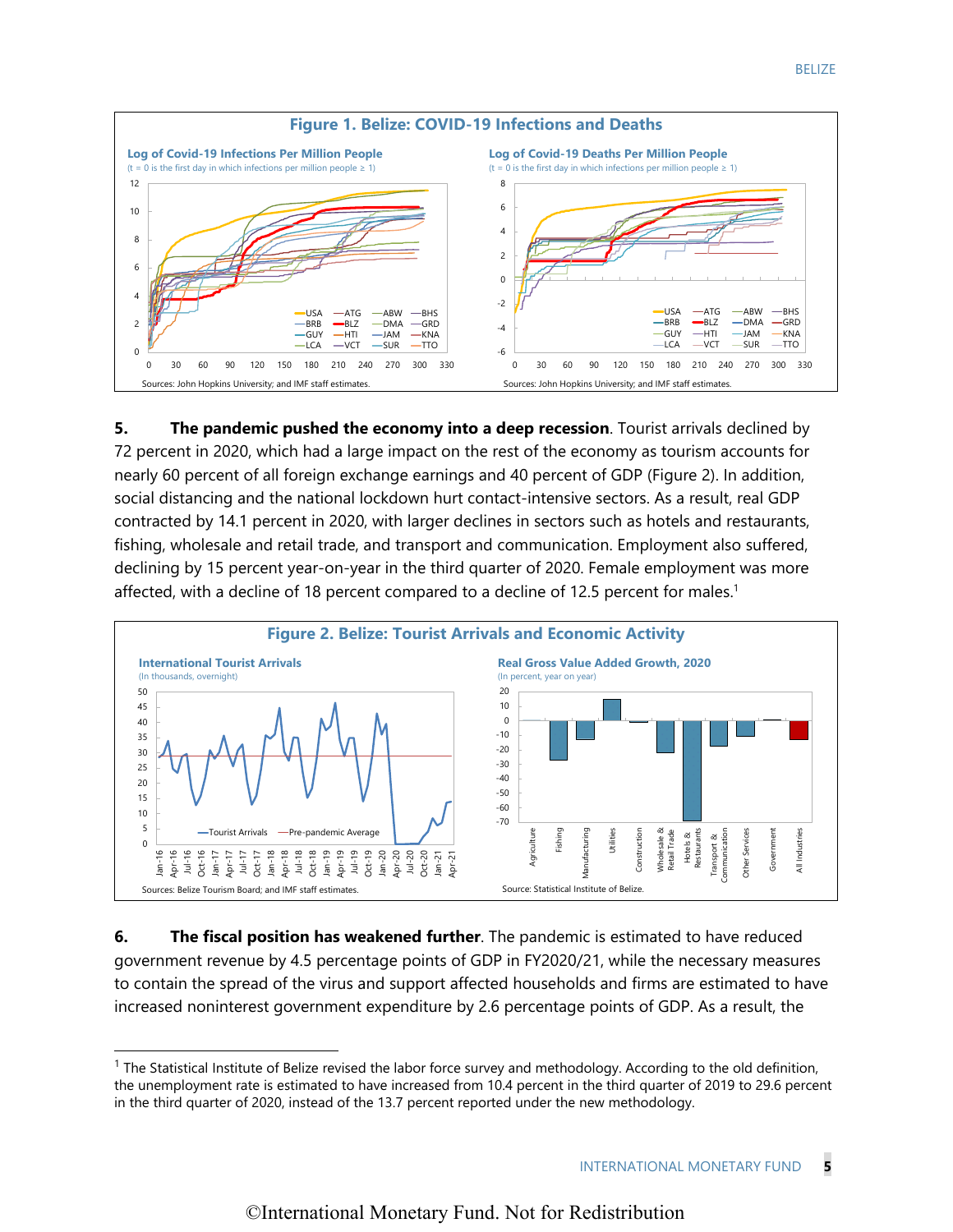primary deficit is estimated to have widened from 1.3 percent of GDP in FY2019/20 to 8.4 percent in FY2020/21, while public debt increased to 127.4 percent of GDP in 2020.

**7. The external position has also weakened, although the current account balance and international reserves have been resilient**. The NIIP is estimated to have declined to –200 percent of GDP in 2020 led by a rise in public external debt from 69 percent of GDP in 2019 to 88 percent in 2020. However, the current account deficit is estimated to have narrowed in 2020, despite the fall in tourism receipts, reflecting lower imports, higher remittances, and lower repatriation of profits from foreign owned businesses in Belize. In addition, government financing from bilateral and multilateral creditors increased and interest payments on the superbond were capitalized, which led to a rise in international reserves from US\$278 million (3.5 months of imports) in 2019 to US\$348 million (4.2 months of imports) in 2020.

**8. Implementation of past Article IV recommendations slowed** (Annex I). The authorities continued to implement some past recommendations, including investing in resilient infrastructure, raising the contribution rate of the general social security scheme (GSSS) by 0.5 percent in 2019 and 2020, preparing a national money laundering and terrorist financing (ML/TF) risk assessment, and examining the balance sheets of banks and credit unions. However, fiscal consolidation stalled, the 1 percent rise in the GSSS contribution planned for 2021 was deferred, and the creation of credit and collateral registries was delayed.

**9. The opposition People's United Party won the November 2020 general elections by a wide margin, securing 26 seats in the 31-seat House of Representatives.** The new administration inherited a difficult economic situation, due to both long standing economic vulnerabilities and the impact of the COVID-19 pandemic. The large majority in parliament provides the government a unique opportunity to embark on an ambitious reform agenda and address long-standing structural bottlenecks that have constrained growth and weakened fiscal and external positions.

# **OUTLOOK AND RISKS**

# **10. The recovery from the pandemic is projected to be protracted, with real GDP regaining**

**its 2019 level only by 2025**. Tourist arrivals are expected to remain subdued in 2021 given still high levels of COVID-19 cases in Belize's main trading partners and stringent requirements on passengers returning to the US. Belize will also remain exposed to the pandemic as it has secured vaccines for only about one-third of its population. Tourist arrivals are expected to pick up in 2022 as vaccines become widely available in advanced countries. As a result, real GDP growth is projected at 1.5 percent in 2021 and 6.2 percent in 2022, converging to 2 percent over the medium term.

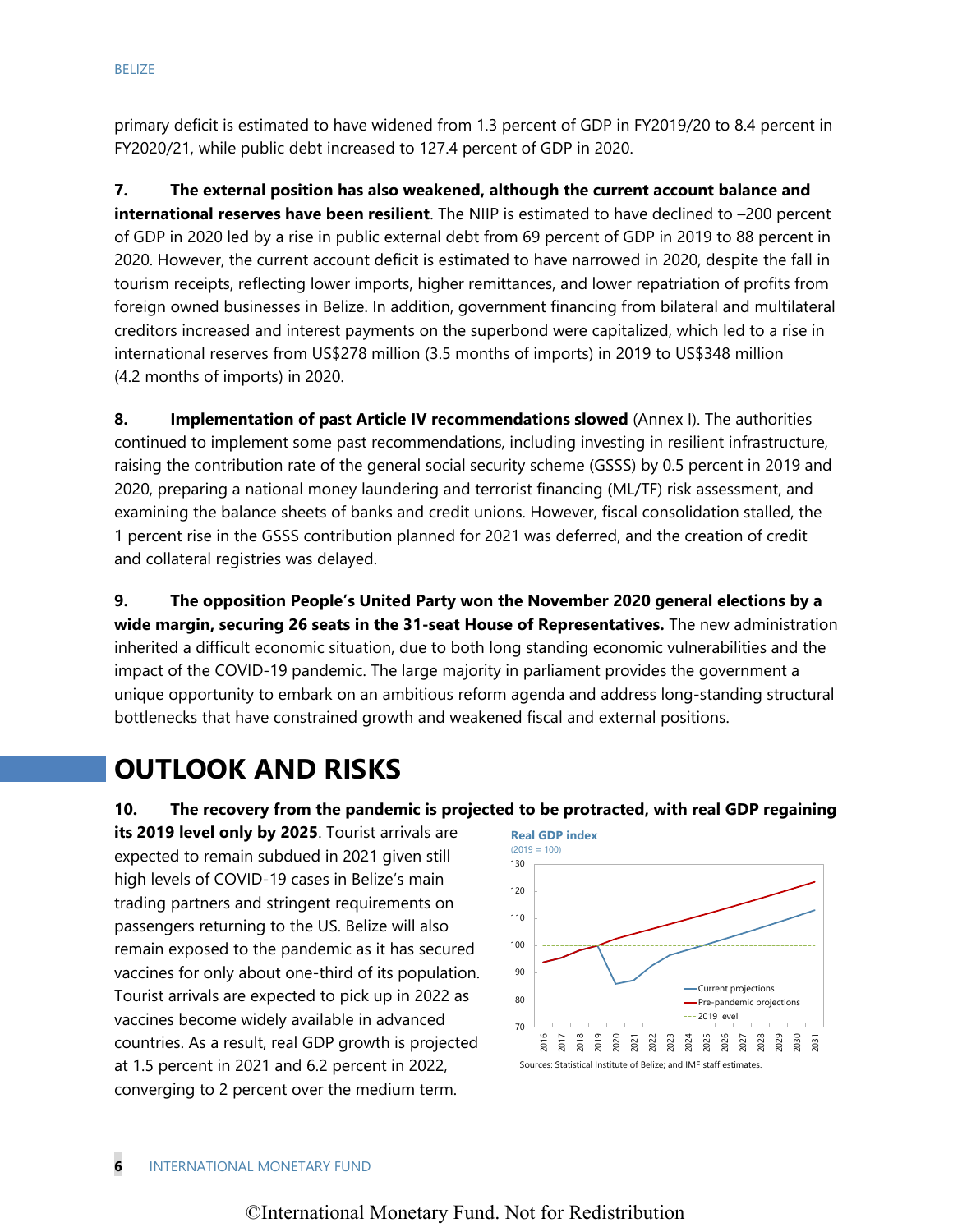**11. The fiscal and external positions are projected to remain weak over the medium term in staff's baseline scenario, despite significant fiscal consolidation measures approved in the FY2021/22 budget**. To strengthen the fiscal position, the FY2021/22 budget includes reductions of 10 percent in public sector wages and 30 percent on purchases of goods and services relative to the FY2020/21 budget, which is expected to reduce current expenditure by about 2 percent of GDP in FY2021/22. These measures, together with the unwinding of pandemic-related expenditure and the expected rebound of revenues to pre-pandemic levels, are projected to increase the primary balance from –8.4 percent of GDP in FY2020/21 to 0.8 percent from FY2023/24 onwards. As a result, public debt is projected to peak at 132 percent of GDP in 2021 and gradually decline thereafter to 111 percent in 2031.<sup>2</sup> The high level of public debt is expected to limit Belize's access to external financing going forward, leading to a decline in international reserves to below 3 months of imports or 100 percent of gross external financing needs starting in 2024.

**12. Public debt is assessed as unsustainable in staff's baseline scenario**. Public debt is projected to remain well above the 70 percent of GDP threshold for sustainability in the debt sustainability analysis (DSA) framework (Figure 3). Gross financing needs are also projected to be higher than the 15 percent of GDP DSA threshold for sustainability in some years over the next decade even though it is assumed that the government will continue to borrow at low interest rates over the medium term (Annex II). Moreover, both public debt and gross financing needs could rise further if prominent downside risks to the outlook were to materialize.



**13. Risks to the outlook are substantial and remain tilted to the downside**. A key risk is an intensification of the pandemic domestically and abroad (Annex III). Further spread of the pandemic in the US and Europe could delay the recovery of tourism, while further spread in Belize could lead to more stringent social distancing and hurt activity in contact-intensive sectors. There could also be delays in reaching widespread inoculation, further delaying the tourism recovery. Activity could also be disrupted by public sector workers protests against the reduction in wages. Belize also remains

 $2$  The Statistical Institute of Belize is in the process of rebasing and upgrading the national accounts. This data is expected to be released in 2022 (see Informational Annex).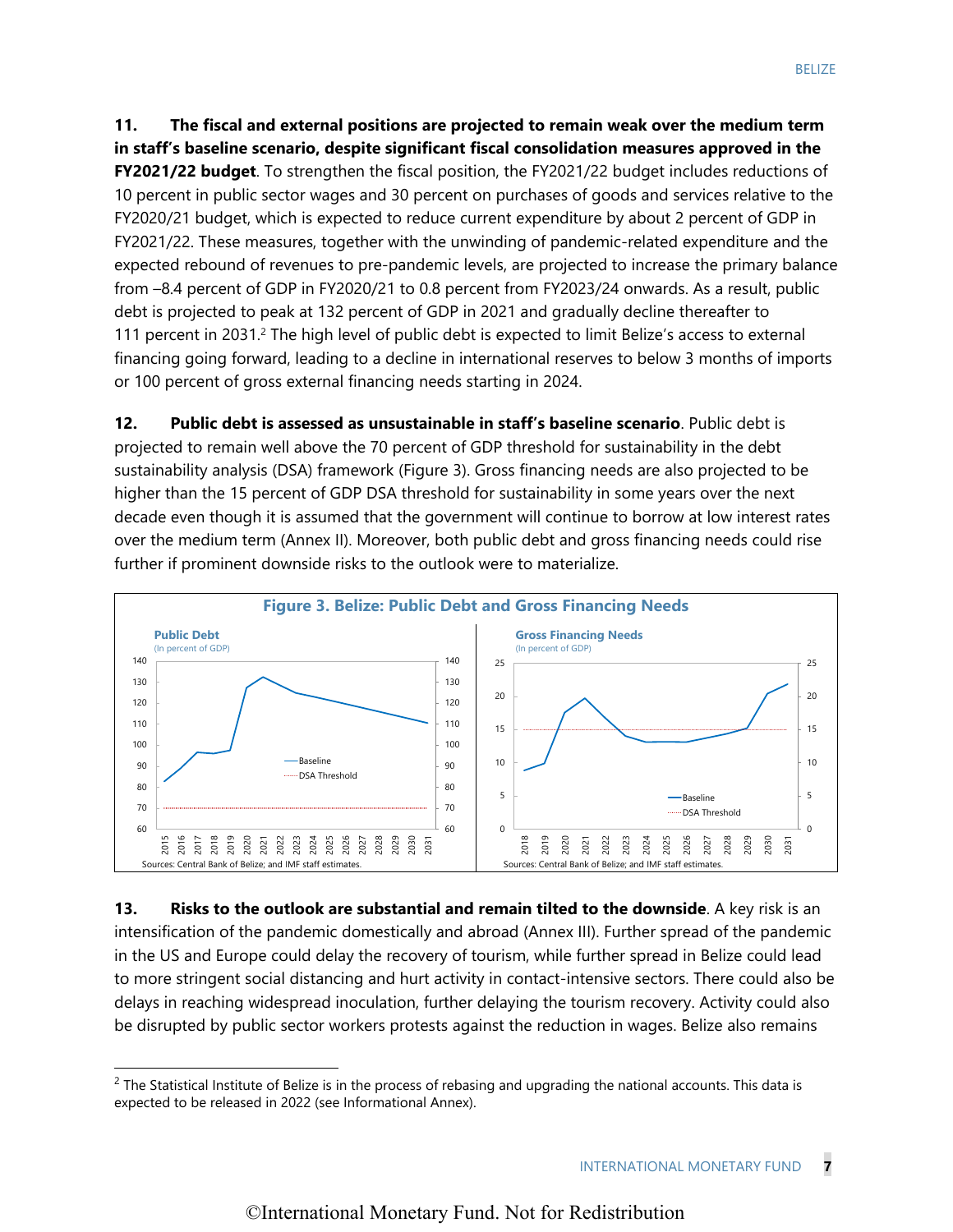highly vulnerable to natural disasters. Materialization of some of these downside risks would further tighten financial conditions, weaken economic activity, delay the recovery of revenues, postpone the unwinding of pandemic-related expenditures, and accelerate the fall in international reserves. On the upside, rapid vaccine distribution could revive economic activity earlier than expected.

#### *Authorities' Views*

**14. The authorities agreed with staff's views on the outlook and risks, and the assessment that public debt is unsustainable**. They noted that the deep recession and necessary measures to contain the virus and support affected households and firms worsened the country's debt position from already weak levels. Moreover, the debt situation will likely remain difficult going forward as the recovery from the pandemic is projected to be protracted, with sizable downside risks, especially regarding the evolution of the pandemic and natural disasters. In this context, they pointed to the significant fiscal consolidation measures included in the FY2021/22 budget, estimated at around 2 percent of GDP. According to their projections, these measures together with a strong recovery of revenues, are expected to reduce the primary deficit from 8.5 percent of GDP in FY2020/21 to 2.9 percent in FY2021/22. However, the authorities agreed that additional measures will be needed to restore debt sustainability.

# **POLICY DISCUSSIONS**

*Belize's key policy priorities are restoring public debt sustainability and strengthening the currency peg, while providing near-term support to those affected by the pandemic. This will require a fine balancing act involving ambitious, yet realistic, fiscal consolidation, growth-enhancing structural reforms, and debt restructuring, all aimed at targeting a reduction of public debt to 60 percent of GDP by 2031. Such a strategy would also improve reserve adequacy and strengthen the currency peg.* 

# **A. Balanced and Sustained Fiscal Consolidation**

**15. A key priority is to implement a medium-term fiscal strategy aimed at restoring debt sustainability, while laying the groundwork for future adoption of a Fiscal Responsibility Law (FRL) with explicit fiscal rules.** This strategy should include near-term fiscal support to those affected by the pandemic, accompanied by a consistent and credible multiyear fiscal consolidation plan that targets a reduction of public debt to 60 percent of GDP by 2031.<sup>3</sup> Public commitment to this strategy would enhance its credibility. At the same time, the authorities should introduce necessary public financial management (PFM) reforms for future adoption of a well-designed FRL with explicit fiscal rules, which would strengthen the commitment to fiscal discipline.

**16. Restoring debt sustainability requires a gradual and sustained additional increase in the primary balance**. To strike a balance between supporting those affected by the pandemic and enabling a large public debt reduction over the medium term, the primary balance should be

 $3$  A target of 60 percent of GDP would ensure that public debt remains below the 70 percent of GDP DSA threshold for debt sustainability even after shocks of similar size and frequency as in the past.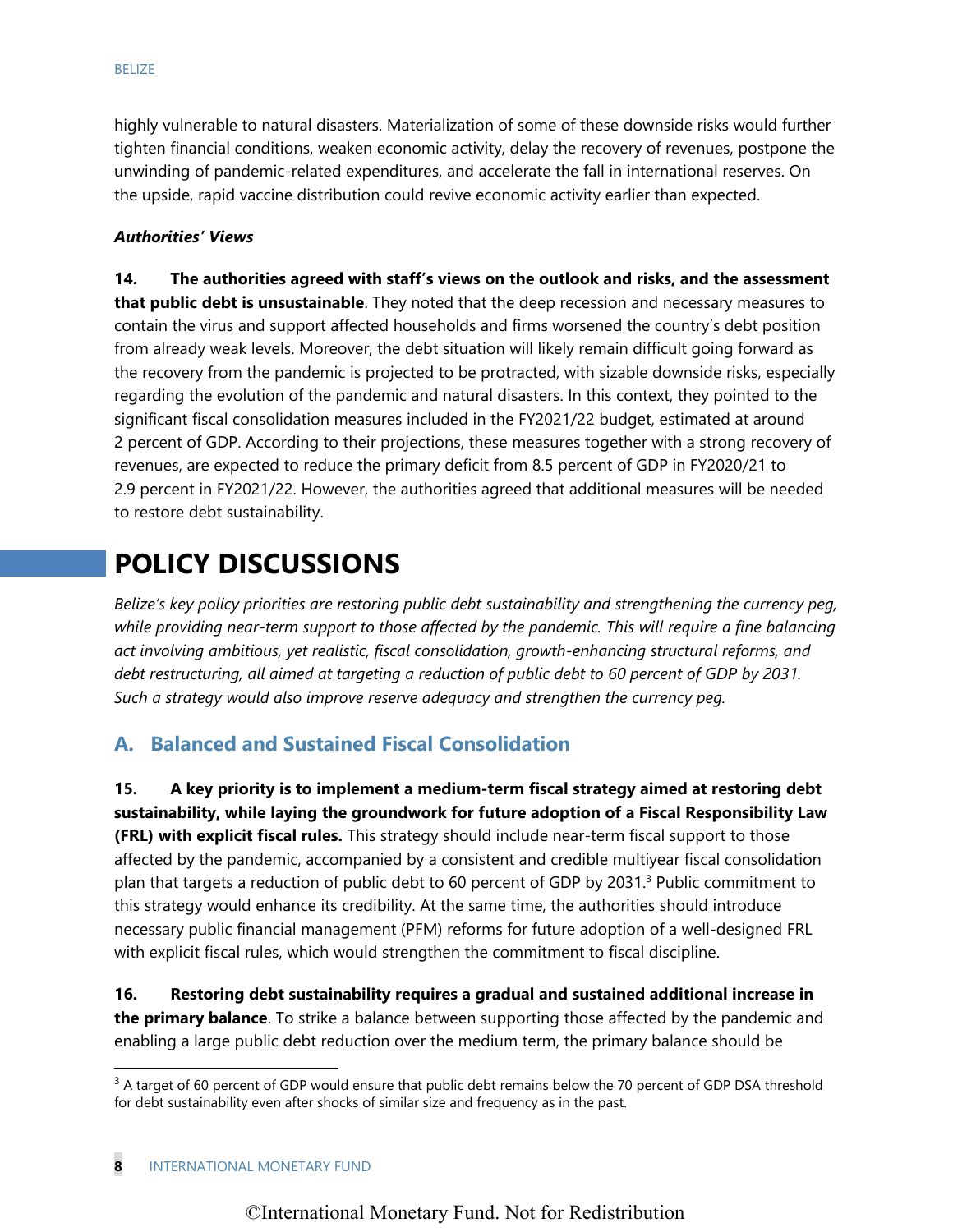gradually raised to 3 percent of GDP in FY2024/25 and kept at this level until FY2031/32. Relative to staff's baseline scenario, this requires a cumulative fiscal consolidation of 2.2 percent of GDP between FY2022/23 and FY2024/25 (Text Table 1), in addition to the measures contained in the FY2021/22 budget.

**17. Fiscal consolidation should rely on both expenditure and revenue measures, while strengthening resilience and inclusion**. Regarding expenditure, the authorities are appropriately focused on reducing the wage bill and purchases of goods and services in FY2021/22, which account for a larger share of GDP in Belize than in peer countries (Figure 4). Limiting the growth rate of these items to the inflation rate between FY2022/23 and FY2024/25 would further reduce the fiscal deficit. The authorities should also consider stablishing a natural disaster reserve fund and strengthening the social safety net. Staff recommends reducing expenditures by 0.2 percent of GDP in net terms between FY2022/23 and FY2024/25 relative to the baseline scenario, with consideration given to:

- Limiting the increase of the wage bill, pensions, purchases of goods and services, and transfers and subsidies to the inflation rate between FY2022/23 and FY2024/25 would lower non interest current expenditure by 2.2 percent of GDP relative to the baseline scenario in three years.
- In line with the recommendations in the 2018 Climate Change Policy Assessment (CCPA), Belize should gradually build a natural disaster reserve fund of 1 percent of GDP to finance immediate costs related to high frequency low severity climate change related events (see ¶26).
- Increasing targeted social spending by 1 percent of GDP over three years would help strengthen the social safety net and increase support for the strategy to restore debt sustainability.

**18. Revenue measures could contribute another 2 percent of GDP in savings over three years**. Most of these savings would result from broadening the base and increasing the rate of the general sales tax (GST), with the rest resulting from reduced exemptions on personal income taxes (PIT), higher excise taxes, and improvements to revenue and customs administration.

- Broadening the GST base by taxing some of the current zero-rated items at the standard rate, bringing the hotel sector into the GST, and raising the GST rate, could raise at least 1.5 percent of GDP in additional revenue over three years. The GST is a value added tax with a single rate of 12.5 percent, and several items levied at a zero rate, including processed foods, non-prescription drugs, utilities, appliances, items for household use, business inputs, and government purchases. Belize's GST has a low rate relative to peers and does not cover the hotel sector, which is subject to a 9 percent tax levied on hotel room revenue administered by the Belize Tourism Board.
- Lowering the PIT exemption threshold and taxing some exempted sources of income (pensions, capital gains, and interest income) could raise 0.2 percent of GDP in revenue over three years.
- Increasing excise taxes and fees on vehicle registrations and driver licenses could raise revenues by another 0.1 percent of GDP over three years.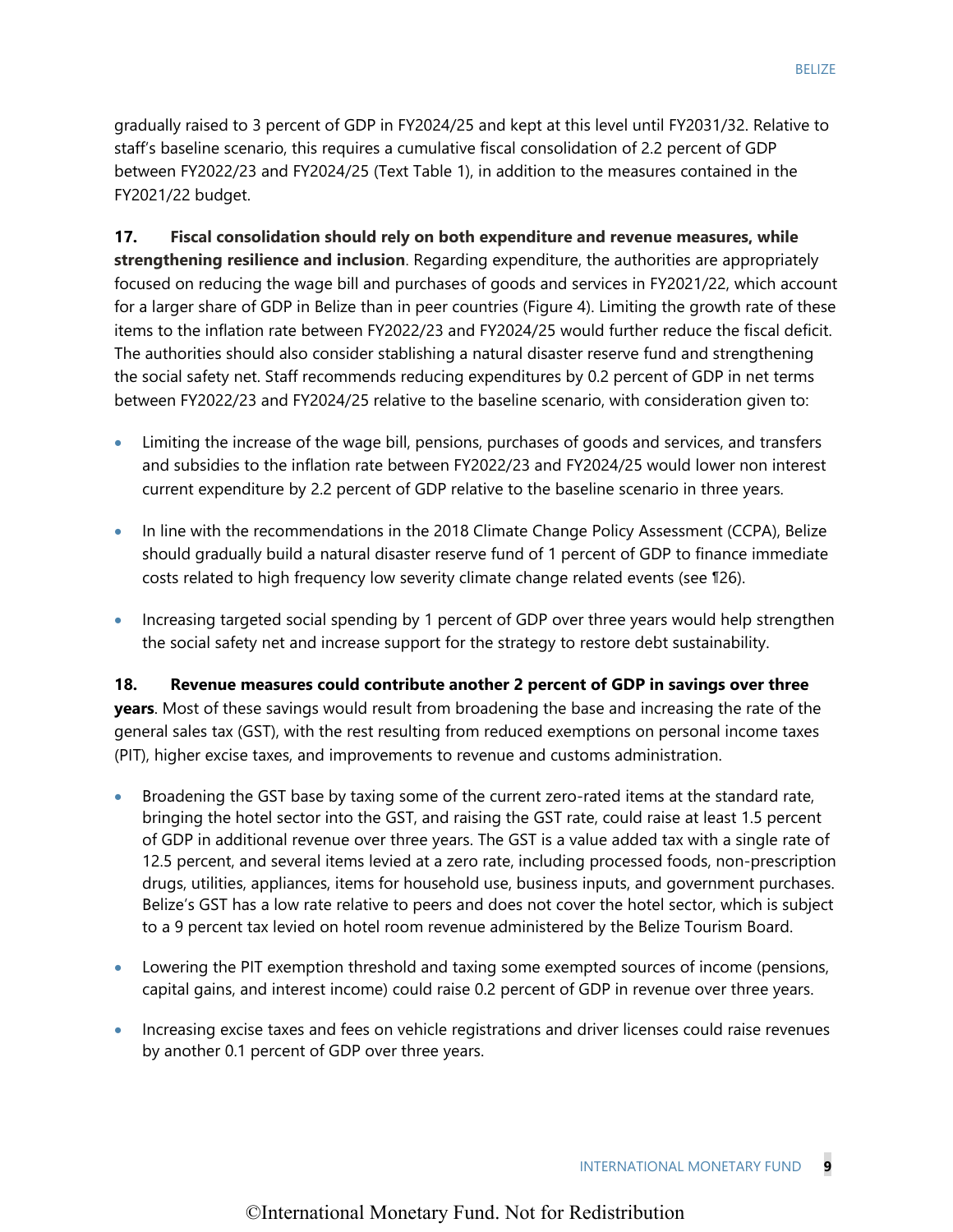Strengthening revenue administration could increase revenue by 0.2 percent of GDP over three years**.** The Belize Tax Service (BTS) has been challenged with low filing and payment compliance, tax arrears, and refunds management. To modernize the system, a new electronic information technology system is being introduced and a headquarters function is being established, with a large taxpayer office and program and planning functions. To raise revenues, the authorities should: (i) implement a tax compliance plan to improve filing and payments rates, starting with the largest taxpayers; (ii) increase audit capacity and implement a risk-based audit plan; (iii) increase tax arrears collection, (iv) build capacity at BTS by providing adequate staff and training, and (v) strengthen legislative provisions and instruments.

| <b>Text Table 1. Belize: Recommended Fiscal Consolidation Measures</b> |        |                               |        |        |                               |        |  |  |
|------------------------------------------------------------------------|--------|-------------------------------|--------|--------|-------------------------------|--------|--|--|
| (In percent of GDP, Deviations from Staff's Baseline Scenario)         |        |                               |        |        |                               |        |  |  |
|                                                                        |        | FY2022/23 FY2023/24 FY2024/25 |        |        | FY2022/23 FY2023/24 FY2024/25 |        |  |  |
| <b>Expenditure measures</b>                                            | 0.5    | 0.0                           | $-0.3$ | 0.5    | 0.5                           | 0.2    |  |  |
| Current expenditure                                                    | 1.1    | 0.7                           | 0.4    | 1.1    | 1.8                           | 2.2    |  |  |
| Wage bill                                                              | 0.6    | 0.3                           | 0.2    | 0.6    | 0.9                           | 1.1    |  |  |
| Pensions                                                               | 0.1    | 0.1                           | 0.0    | 0.1    | 0.2                           | 0.2    |  |  |
| Purchases of goods and services                                        | 0.2    | 0.1                           | 0.1    | 0.2    | 0.4                           | 0.5    |  |  |
| Subsidies and current transfers                                        | 0.2    | 0.1                           | 0.1    | 0.2    | 0.3                           | 0.4    |  |  |
| Natural disaster reserve fund                                          | $-0.3$ | $-0.3$                        | $-0.3$ | $-0.3$ | $-0.7$                        | $-1.0$ |  |  |
| Enhancing social programs                                              | $-0.3$ | $-0.3$                        | $-0.3$ | $-0.3$ | $-0.7$                        | $-1.0$ |  |  |
| <b>Revenue Measures</b>                                                | 0.7    | 0.7                           | 0.7    | 0.7    | 1.3                           | 2.0    |  |  |
| Personal income taxes (PIT)                                            | 0.1    | 0.1                           | 0.1    | 0.1    | 0.1                           | 0.2    |  |  |
| Taxes on goods and services                                            | 0.5    | 0.5                           | 0.5    | 0.5    | 1.1                           | 1.6    |  |  |
| Gross sales tax (GST)                                                  | 0.5    | 0.5                           | 0.5    | 0.5    | 1.0                           | 1.5    |  |  |
| Excises and fees                                                       | 0.0    | 0.0                           | 0.0    | 0.0    | 0.1                           | 0.1    |  |  |
| Revenue administration                                                 | 0.1    | 0.1                           | 0.1    | 0.1    | 0.1                           | 0.2    |  |  |
| <b>Total Fiscal Consolidation</b>                                      | 1.1    | 0.7                           | 0.4    | 1.1    | 1.8                           | 2.2    |  |  |
| <b>Memorandum itms</b>                                                 |        |                               |        |        |                               |        |  |  |
| Primary balance (baseline scenario)                                    |        |                               |        | $-1.5$ | 0.8                           | 0.8    |  |  |
| Primary balance (active scenario)                                      |        |                               |        | $-0.2$ | 3.0                           | 3.0    |  |  |

Source: IMF staff estimates.

**19. Execution of this consolidation path will be challenging given limited implementation capacity, political pressures, and uncertainty about the cyclical recovery of revenue**. Belize will need to demonstrate resolve and commitment in undertaking the adjustment needed to restore debt sustainability and regain market confidence. Moreover, the adjustment required to reach the primary balance targets could be larger if the cyclical recovery of revenue is weaker than expected or if there are slippages relative to the FY2021/22 budget, including because of social tensions. In this context, it will be important to elaborate contingency plans in case the primary balance is not increasing as planned, including further hikes in the GST rate, tighter control of current expenditure, and cuts to public investment. Restoring debt sustainability with less ambitious fiscal consolidation will require larger efforts in other areas such as debt restructuring, while failure to restore debt sustainability would put the fiscal position and the currency peg at risk of disorderly adjustment.

 $\overline{a}$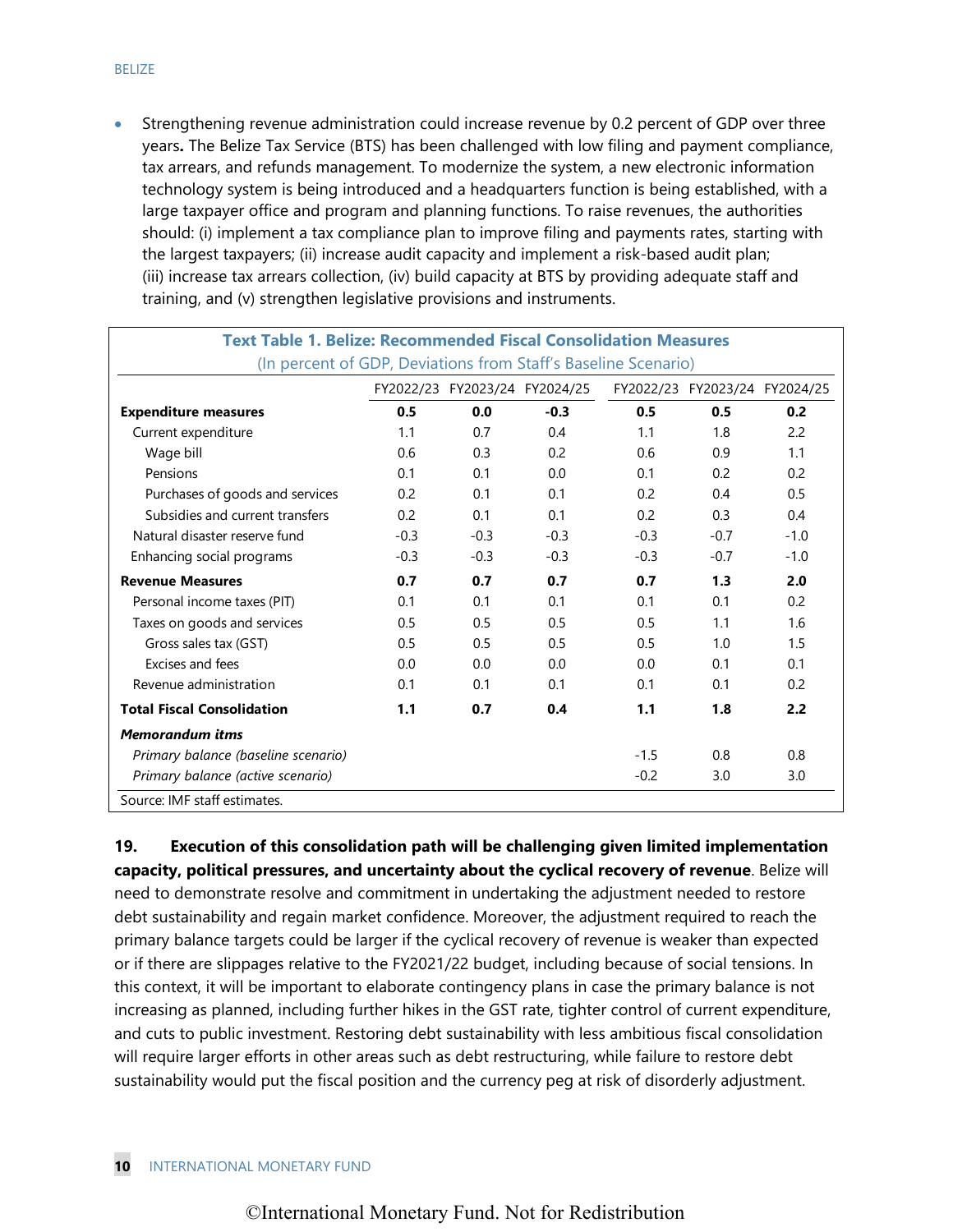**20. PFM systems and procedures should be strengthened to make the rules-based fiscal framework more effective**. Implementation of an FRL with explicit fiscal rules in the future would strengthen the commitment to restoring debt sustainability and make the debt reduction process more transparent. Its key features could include: (i) a public debt anchor of 60 percent of GDP by 2031; (ii) a gradual increase in the primary balance to 3 percent of GDP from FY2024/25 onwards; (iii) an escape clause for major shocks, such as natural disasters, triggered with Parliament approval; (iv) an automatic correction mechanism triggered by large cumulative deviations from the primary fiscal balance target; and (v) an independent fiscal council that produces unbiased forecasts and evaluates compliance with fiscal rules. Such a framework would require modernizing the PFM systems and procedures, including multi-year budget preparations, cash management, fiscal risk assessment, public investment management, and coverage of government accounts. In line with good practices, the authorities should publish beneficial ownership information and procurement contracts and ensure transparency and accountability in crisis-related spending, including COVIDrelated spending, and publish the audit report when it is available.

### *Authorities' Views*

**21. The authorities agreed that restoring debt sustainability requires large and sustained fiscal consolidation**. In addition to the measures included in the FY2021/22 budget, they intend to freeze non-interest current expenditure in FY2022/23 and FY2023/24 at the FY2021/22 budget level, which is equivalent to a fiscal consolidation of 3 percent of GDP in two years. The authorities expect that these measures and the continued recovery of revenues will increase the primary balance from –2.9 percent of GDP in FY2021/22 to 2 percent in FY2022/23 and around 3 percent over the medium term. They also expect that this increase in the primary balance, together with the implementation of structural reforms and debt relief from ongoing debt restructuring negotiations, will reduce public debt to below 70 percent of GDP by 2030. The authorities' fiscal consolidation plan is similar in size to the one recommended by staff, but it relies mostly on freezing current expenditure and counts on a faster cyclical recovery of revenues. The authorities also noted the need to elaborate contingency plans given the high degree of uncertainty around the outlook and the cyclical recovery of revenue, for which they are considering broadening the base and raising the rate of certain indirect and land taxes.

#### **22. The authorities concurred with the need to implement a medium-term fiscal strategy**.

As a new administration, their attention has been devoted to controlling the COVID-19 pandemic, providing support to those affected by the floods, and setting the policy priorities for FY2021/22. They now plan to elaborate a comprehensive medium-term fiscal strategy aimed at reducing public debt to sustainable levels, accompanied by a consistent and credible fiscal adjustment plan. They also intend to implement a Fiscal Responsibility Law with specific fiscal rules in the future once the necessary PFM reforms have been put in place.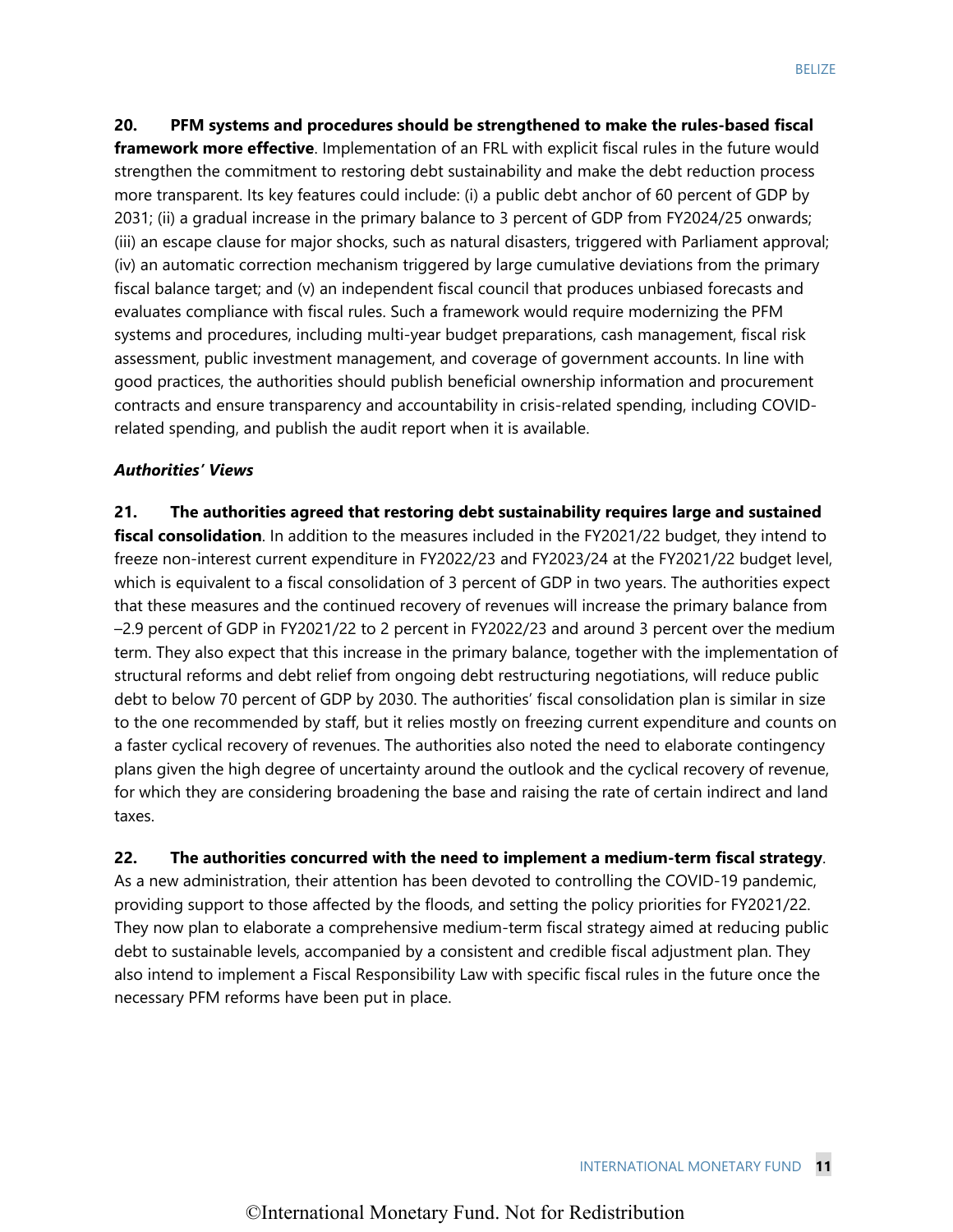# **B. Growth-Enhancing Structural Reforms**

**23. Belize needs to tackle long-standing barriers to growth**. A key priority is to enhance the business climate by (i) establishing a credit bureau and a credit collateral registry to improve access to credit, especially for small and medium size enterprises (SMEs); (ii) easing registration processes for new businesses to enhance competition; (iii) reducing labor market rigidities to help businesses adapt to changing market conditions; (iv) improving education and technical training; and (v) reprioritizing government expenditure to protect infrastructure investment in key areas.

**24. Crime is holding back entrepreneurship.** Belize has one of the highest homicide rates in the Caribbean, which puts entrepreneurship at risk. Crime is also a deterrent for tourists and foreign direct investment when comparing destinations. Reducing crime requires expanding the use of surveillance technology and providing adequate resources to law enforcement and social programs that keep at-risk youth away from crime.

**25. Building resilience to climate change and natural disasters would reduce volatility and boost growth**. Belize is highly vulnerable to natural disasters and climate change, including floods, droughts, hurricanes, sea level rise, coastal erosion, and coral bleaching. In line with the advice in the 2018 Climate Change Policy Assessment, the authorities should elaborate a comprehensive Disaster Resilience Strategy, that internalizes resilience building into a credible macroeconomic framework, and focuses on three key areas: structural, financial, and post-disaster resilience.

- *Structural resilience*. Investing in climate-resilient infrastructure is key, including in robust roads, bridges, and seawalls. Given limited fiscal space, it will be important to prioritize these projects and increase access to grants and climate funds. Strengthening building codes and land use regulations would further reduce vulnerability to weather shocks.
- *Financial resilience*. A natural disaster reserve fund of 1 percent of GDP is needed to finance the response to high frequency, low severity events. For more severe events, a mix of ex-ante contingent lines of credit and participation in regional insurance mechanisms would be advisable, although this could be an expensive undertaking given the financing constraints.
- *Post-disaster resilience.* Reforming social protection programs to scale up quickly after a disaster would speed up humanitarian relief. Reforming budget classification to capture disaster events of all magnitudes would help track, assess, and improve relief and reconstruction efforts.

### *Authorities' Views*

**26. The authorities agreed with the structural reform priorities**. They noted that boosting economic growth is a key priority for the new government. In this context, during FY2021/22 they plan to improve the ease of doing businesses by fast tracking the approval of strategic foreign direct investment projects and modernizing the laws on exchange control regulations, securities and capital markets, and insolvency. They also want to continue improving road connectivity for farmers to raise agricultural production and enhance the interconnectedness between the tourism and the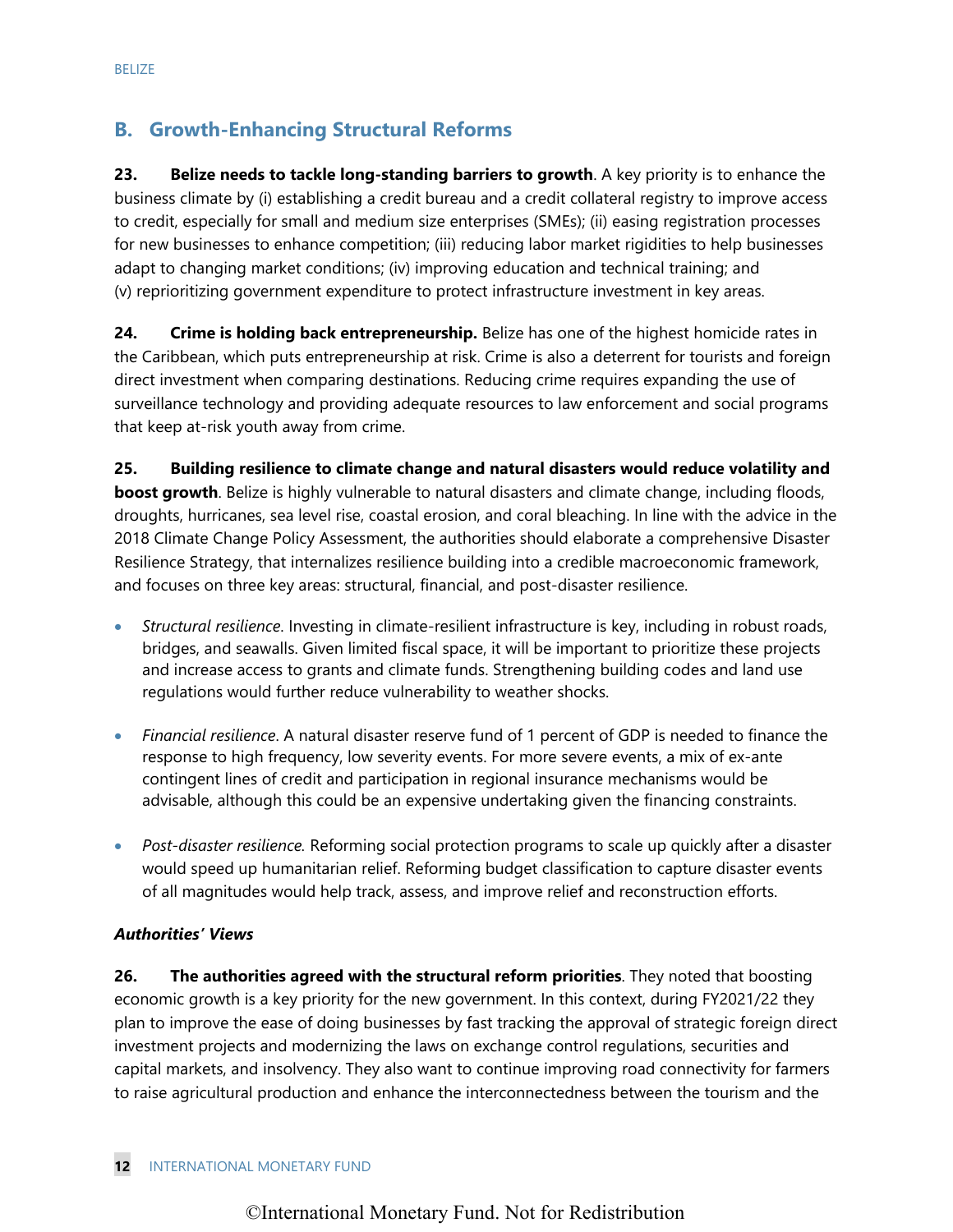agricultural sectors. Another priority is to reduce crime by making use of surveillance technology to support the efforts of law enforcement agencies and providing adequate resources to social programs that keep at risk youth out of crime. Finally, the authorities noted that strengthening resilience to climate change and natural disasters remains a priority, but actions in this area will remain constrained in the short term due to the country's limited fiscal space.

# **C. Debt Dynamics and Restructuring**

# **27. Implementation of the fiscal consolidation and growth-enhancing structural reforms**

**discussed above would not be sufficient to lower public debt to 60 percent of GDP by 2031**. Increasing the primary balance to 3 percent of GDP from FY2024/25 onwards and raising potential growth by 0.5 percent over the medium term would lower public debt to 83 percent of GDP in 2031 (Text Table 2, Active Scenario). Moreover, these projections are subject to substantial uncertainty and materialization of downside risks to the outlook could result in higher debt levels.

| Text Table 2. Belize: Staff's Baseline and Active Scenarios, 2019–2031 |        |         |        |        |        |        |        |        |        |        |        |        |        |
|------------------------------------------------------------------------|--------|---------|--------|--------|--------|--------|--------|--------|--------|--------|--------|--------|--------|
|                                                                        | 2019   | 2020    | 2021   | 2022   | 2023   | 2024   | 2025   | 2026   | 2027   | 2028   | 2029   | 2030   | 2031   |
| <b>Baseline Scenario: Current Policies</b>                             |        |         |        |        |        |        |        |        |        |        |        |        |        |
| Growth (percent)                                                       | 1.8    | $-14.1$ | 1.5    | 6.2    | 4.2    | 2.0    | 2.0    | 2.0    | 2.0    | 2.0    | 2.0    | 2.0    | 2.0    |
| Overall fiscal balance (percent of GDP)                                | $-4.7$ | $-10.1$ | $-8.7$ | $-5.6$ | $-3.2$ | $-3.1$ | $-3.0$ | $-2.9$ | $-2.8$ | $-2.7$ | $-2.7$ | $-2.6$ | $-2.4$ |
| Primary fiscal balance (percent of GDP)                                | $-1.3$ | $-8.4$  | $-4.5$ | $-1.5$ | 0.8    | 0.8    | 0.8    | 0.8    | 0.8    | 0.8    | 0.8    | 0.8    | 0.8    |
| Public debt (percent of GDP)                                           | 97.5   | 127.4   | 132.4  | 128.6  | 124.9  | 123.2  | 121.4  | 119.7  | 117.9  | 116.0  | 114.2  | 112.4  | 110.5  |
| Public sector GFN (percent of GDP)                                     | 9.9    | 17.6    | 19.7   | 16.8   | 14.0   | 13.1   | 13.2   | 13.1   | 13.7   | 14.4   | 15.2   | 20.4   | 21.8   |
| Current account balance (percent of GDP)                               | $-9.2$ | $-8.0$  | $-7.7$ | $-7.2$ | $-6.8$ | $-6.8$ | $-6.8$ | $-6.8$ | $-6.8$ | $-6.8$ | $-6.8$ | $-6.8$ | $-6.8$ |
| International reserves (percent of external GFN)                       | 156.4  | 178.0   | 174.9  | 165.1  | 149.3  | 129.8  | 118.3  | 99.0   | 90.8   | 90.2   | 65.9   | 58.8   | 51.2   |
| International reserves (months of imports)                             | 3.5    | 4.2     | 3.9    | 3.6    | 3.2    | 2.8    | 2.6    | 2.2    | 2.0    | 2.0    | 2.0    | 1.7    | 1.5    |
| <b>Active Scenario: Fiscal Consolidation and Structural Reforms 1/</b> |        |         |        |        |        |        |        |        |        |        |        |        |        |
| Growth (percent)                                                       | 1.8    | $-14.1$ | 1.5    | 5.5    | 3.5    | 1.6    | 1.8    | 2.2    | 2.5    | 2.5    | 2.5    | 2.5    | 2.5    |
| Overall fiscal balance (percent of GDP)                                | $-4.7$ | $-10.1$ | $-8.7$ | $-4.5$ | $-1.5$ | $-0.9$ | $-0.7$ | $-0.4$ | $-0.2$ | 0.0    | 0.1    | 0.3    | 0.5    |
| Primary fiscal balance (percent of GDP)                                | $-1.3$ | $-8.4$  | $-4.5$ | $-0.3$ | 2.6    | 3.0    | 3.0    | 3.0    | 3.0    | 3.0    | 3.0    | 3.0    | 3.0    |
| Public debt (percent of GDP)                                           | 97.5   | 127.4   | 132.4  | 128.4  | 123.2  | 119.1  | 114.4  | 109.2  | 103.8  | 98.3   | 93.0   | 87.7   | 82.5   |
| Public sector GFN (percent of GDP)                                     | 9.9    | 17.6    | 19.7   | 15.8   | 11.6   | 9.3    | 8.4    | 7.6    | 7.4    | 7.2    | 7.3    | 11.8   | 12.5   |
| Current account balance (percent of GDP)                               | $-9.2$ | $-8.0$  | $-7.7$ | $-6.4$ | $-5.1$ | $-4.8$ | $-4.5$ | $-4.2$ | $-4.2$ | $-4.2$ | $-4.2$ | $-4.2$ | $-4.2$ |
| International reserves (percent of external GFN)                       | 156.4  | 178.0   | 190.0  | 206.3  | 213.2  | 217.4  | 234.0  | 233.0  | 258.4  | 282.6  | 308.4  | 210.0  | 218.5  |
| International reserves (months of imports)                             | 3.5    | 4.2     | 4.0    | 3.9    | 3.9    | 3.9    | 4.0    | 4.1    | 4.3    | 4.7    | 5.1    | 5.2    | 5.3    |

Source: IMF Staff estimates.

1/ The active scenario assumes the implementation of a fiscal consolidation package of 2.2 percent of GDP over three years, which increases the primary balance to 3 percent of GDP from 2024 onwards. It also assumes an average fiscal multiplier of -0.9 (-0.5 in the first year and -0.2 in the second and third years), in line with the estimates in Chapter 4 of the April 2018 Regional Economic Outlook: Western Hemisphere. This scenario also assumes the implementation of growth-enhancing structural reforms that lift growth by 0.5 percent over the medium term.

**28. The authorities have recognized the critical nature of their financial situation and are executing needed remedial measures**. In addition to fiscal consolidation and structural reforms, they have approached their external private sector creditors to seek another restructuring of the superbond with the goal of reducing the face value of this debt, not just debt service relief as in the past. They are also reviewing other types of public debt for possible savings.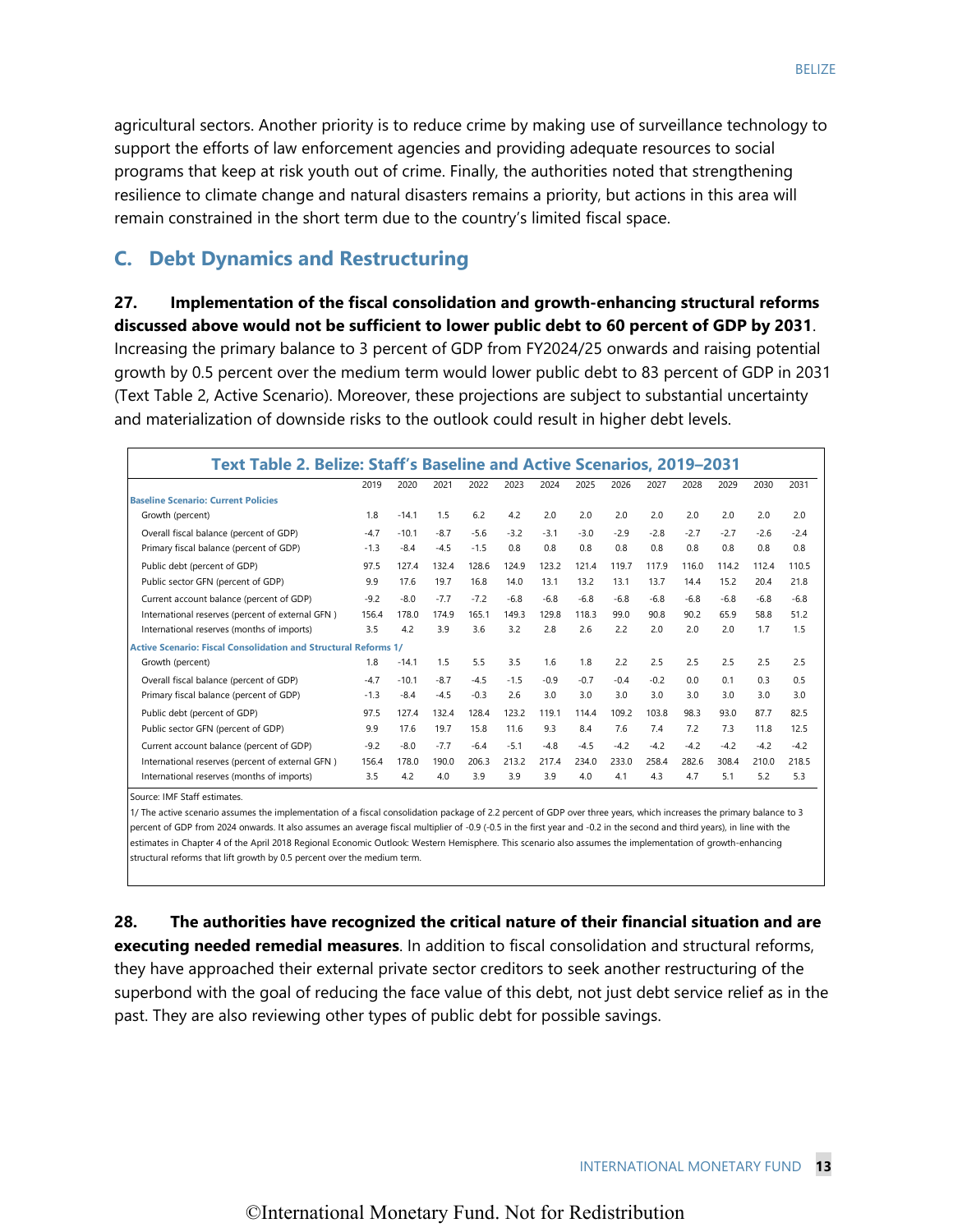# **D. Monetary and Financial Policies**

**29. Belize's external position is assessed as substantially weaker than justified by mediumterm fundamentals and desirable policies.** The external stability and EBA lite approaches indicate that the current account deficit is larger than its estimated equilibrium level (Annex IV). In addition, the NIIP is projected to remain highly negative over the medium term, with reserve adequacy deteriorating in line with a more limited access to external financing. Failure to address these imbalances increase the risk of disorderly external adjustment.

**30. Reducing external imbalances and strengthening the currency peg requires successful implementation of the strategy to restore debt sustainability**. The authorities see the currency peg as a key macroeconomic anchor. In this context, reducing external imbalances requires restoring debt sustainability through balanced and sustained fiscal consolidation, growth-enhancing structural reforms, and debt restructuring, which would also reduce the current account deficit and increase international reserves (Text Table 2, Active Scenario). Strengthening the currency peg also requires limiting government financing by the Central Bank of Belize (CBB) over the medium term, which in staff baseline scenario is projected to rise from 13 percent of GDP in 2020 to 26 percent by 2031, with concomitant risks of higher inflation and widening external imbalances.

**31. Financial soundness indicators (FSI) suggest that the banking system remains stable, which partly reflects regulatory forbearance introduced by the CBB in 2020**. 4 Domestic banks entered the pandemic with abundant liquidity, healthy profitability, and capital buffers well above regulatory minimums. FSI deteriorated in 2020, but not significantly so. Return on assets fell from 2 percent in 2019 to 0.4 percent in 2020, while non-performing loans (NPLs) to total gross loans rose from 5.1 percent in 2019 to 7.7 percent in 2020. Regulatory capital to risk weighted assets declined from 22.8 percent in 2019 to 19.8 percent in 2020 but remained well above the 9 percent regulatory minimum. The worsening in FSI was mitigated by forbearance measures introduced by the CBB in 2020, including (i) reductions in the liquid asset and cash reserve requirements by 2 percentage points to 21 percent and 6.5 percent, respectively; (ii) a decline in risk weights for tourism based loans from 100 percent to 50 percent; and (iii) an extension of the period to classify NPLs in sectors such as restaurants and transportation and distribution, from 3 months to 6 months.

**32. Safeguarding financial stability remains a priority.** A slow recovery from the pandemic could accelerate the erosion in asset quality in the banking sector, resulting in a surge in NPLs and large credit losses, especially for banks more exposed to vulnerable sectors. Banks took advantage of the regulatory forbearance introduced in 2020 and restructured about 27 percent of their loan portfolio, which represents a significant balance-sheet risk going forward as a fraction of them could turn into NPLs if the economic recovery is slower than expected. Going forward, it will be important to maintain loan classification and provisioning rules to appraise the banks' potential credit losses accurately, phase out forbearance measures and loan deferrals by banks, and strengthen prudential

<sup>4</sup> Belize's financial system comprises domestic banks (64.5 percent of assets), credit unions (20.4 percent of assets), international banks (7.7 percent of assets), domestic insurance companies (5.5 percent of assets), and other financial institutions (2 percent of assets). This section focuses on domestic banks.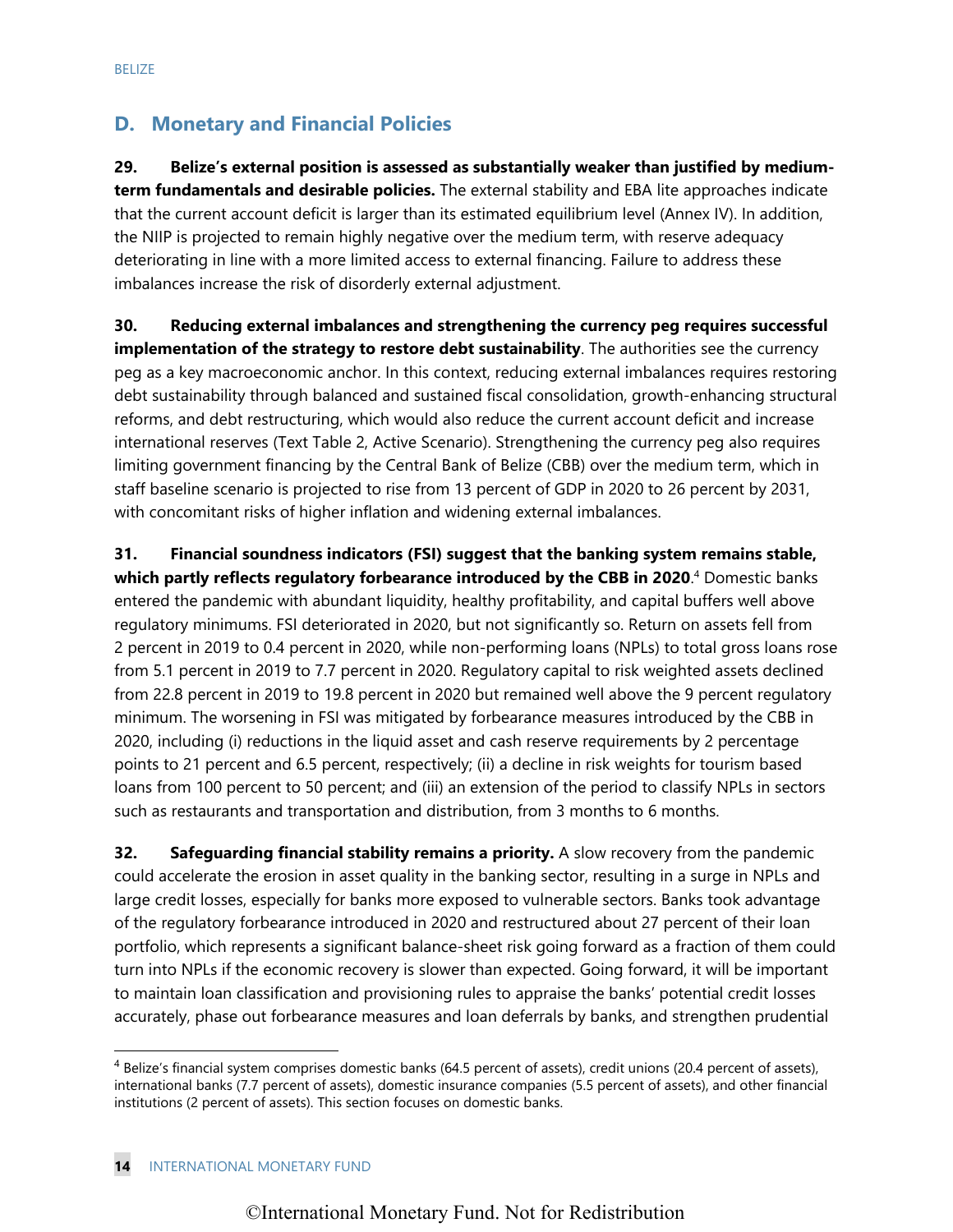standards and AML/CFT supervision including enforcement of sanctions for non-compliance. The authorities should continue to restrict dividend payments to enhance bank resilience and conduct a comprehensive third-party asset quality review as the economy recovers from the pandemic.

**33. An effective mitigation strategy is needed to tackle the integrity risks related to the international financial services (IFS) sector**. The Economic Substance Act enacted in 2019 requires international business corporations (IBCs) to pass the "substantial economic presence" test, which also applies to IFS practitioners licensed by the International Financial Services Commission (IFSC). While greater presence of IFS practitioners in Belize would facilitate IFSC's oversight, the extent to which implementation of the law will lead to that remains to be seen after the grace period for compliance expires in June 2021. In this context, it will be important to understand the ML/TF risks associated with the IFS sector and develop an appropriate mitigating strategy, including by conducting a cost-benefit analysis of the international business sector and ensuring effective supervision by the IFSC. Information on beneficial ownership should be centralized to ensure that accurate and up-to-date data is easily accessible. The approach to virtual assets should be based on risks identified, while unauthorized virtual asset service providers should be identified and sanctioned. With these measures Belize would be better placed to undergo the comprehensive evaluation of its AML/CFT regime by the Caribbean Financial Action Task Force in 2023.

#### *Authorities' Views*

**34. The authorities confirmed the risks to financial stability due to asset quality erosion caused by the pandemic**. The CBB noted that the forbearance measures introduced in 2020 helped facilitate the restructuring of about 27 percent of the banks' loan portfolio by providing a grace period for the payment of interest or principal, or changing the interest rates and maturity of the loans. Although banks continue to have adequate capital levels against a moderate increase in NPLs, stress test performed by the CBB indicate that if a significant fraction of the restructured loans become NPLs, some banks could face moderate shortages of capital. Regarding AML/CFT issues, the authorities noted that a national ML/TF risk assessment has been concluded and an action plan developed to address the weaknesses identified.

# **STAFF APPRAISAL**

**35. Belize has been hit hard by the Covid-19 pandemic**. Although the pandemic is now under control, the country has one of the highest numbers of COVID-19 cases and deaths per capita in the Caribbean. The pandemic also led to a marked decline in tourist arrivals and reduced activity in contact-intensive sectors, resulting in a contraction in real GDP of 14.1 percent in 2020 and a deterioration of the fiscal and external positions from already weak levels.

**36. The recovery is projected to be protracted, while the fiscal and external positions are projected to remain weak over the medium term despite some significant fiscal consolidation measures approved in the FY2021/22 budget**. Real GDP is projected to grow by 1.5 percent in 2021 and 6.2 percent in 2022, regaining its 2019 level only by 2025. The primary fiscal balance is projected stabilize at 0.8 percent of GDP over the medium term, with public debt remaining above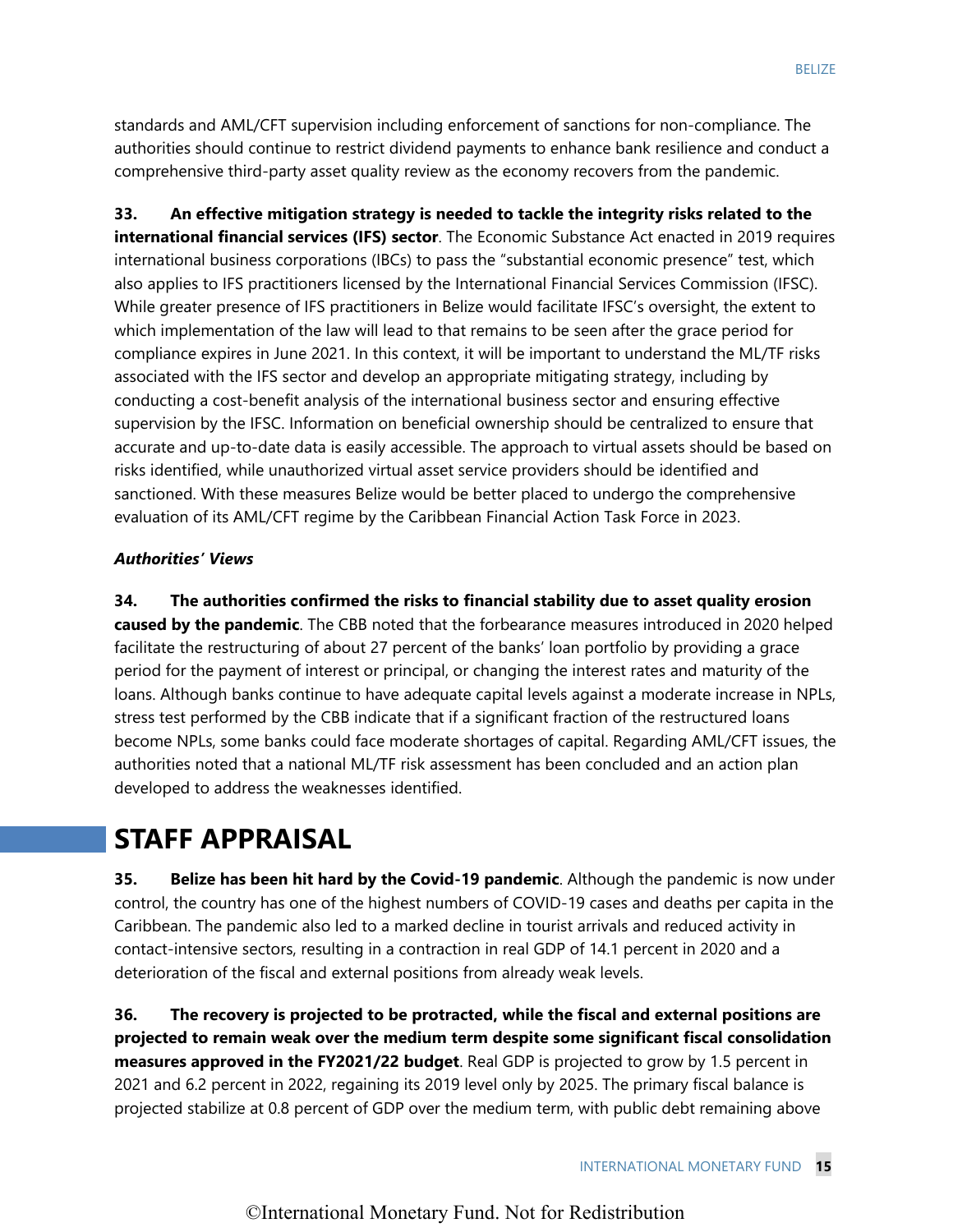110 percent of GDP in the next decade, a level assessed as unsustainable. Reserve adequacy is also projected to weaken over the medium term, falling below 3 months of imports starting in 2024.

**37. The key policy priorities are to restore public debt sustainability and strengthen the currency peg, while providing near-term support to those affected by the pandemic**. This requires a fine balancing act involving ambitious, yet realistic, fiscal consolidation, growth-enhancing structural reforms, and debt restructuring, all aimed at targeting reduction of public debt to 60 percent of GDP by 2031. This strategy would also strengthen reserve adequacy.

**38. A credible medium-term fiscal strategy would signal commitment to fiscal discipline**. This strategy should include near-term support for those affected by the pandemic and a consistent multi-year fiscal consolidation plan that targets a gradual rise in the primary balance to 3 percent of GDP from FY2024/25 onwards and a reduction of public debt to 60 percent of GDP by 2031.

**39. The authorities will need to demonstrate resolve in executing this strategy**. They took an important step with the approval of significant consolidation measures in the FY2021/22 budget. However, executing these measures and future consolidation plans will be challenging given limited implementation capacity, political pressures, and uncertainty about the cyclical recovery of revenue. The authorities should also consider improving the quality and composition of their adjustment plan by relying on both revenue and expenditure measures and allocating extra resources to enhancing resilience to natural disasters and improving the social safety net. There is also a need for contingency plans to support the fiscal consolidation efforts if the reduction of public debt is not proceeding as expected, including additional revenue and expenditure measures.

**40. Reducing public debt over the medium term also requires implementing growthenhancing structural reforms**. Key priority areas include strengthening the business climate by improving access to credit for SMEs, reducing entry barriers, and enhancing infrastructure; reducing crime by providing adequate resources to law enforcement and social programs; and building resilience to climate change and natural disasters by adopting a Disaster Resilience Strategy that focuses on improving infrastructure, financial, and post-disaster resilience.

**41. Restoring public debt sustainability would also help reduce external imbalances and strengthen the currency peg**. Belize's external position is assessed as substantially weaker than the level implied by medium term fundamentals and desirable policies. Reducing the current account deficit to its equilibrium level and improving international reserve adequacy over the medium term requires balanced and sustained fiscal consolidation, growth-enhancing structural reforms, debt restructuring, and lower government reliance on central bank financing.

**42. Safeguarding financial stability and strengthening the AML/CFT framework remain priorities**. Key priorities include maintaining loan classification and provisioning rules to appraise the banks' credit losses accurately, phasing out forbearance measures and loan deferrals by banks, and strengthening prudential standards as the pandemic recedes. Efforts to strengthen AML/CFT supervision of banks should continue and sanctions for non-compliance should be enforced. The authorities should also prioritize reforms to mitigate the ML/TF risks stemming from the IFS sector.

#### **16** INTERNATIONAL MONETARY FUND

# ©International Monetary Fund. Not for Redistribution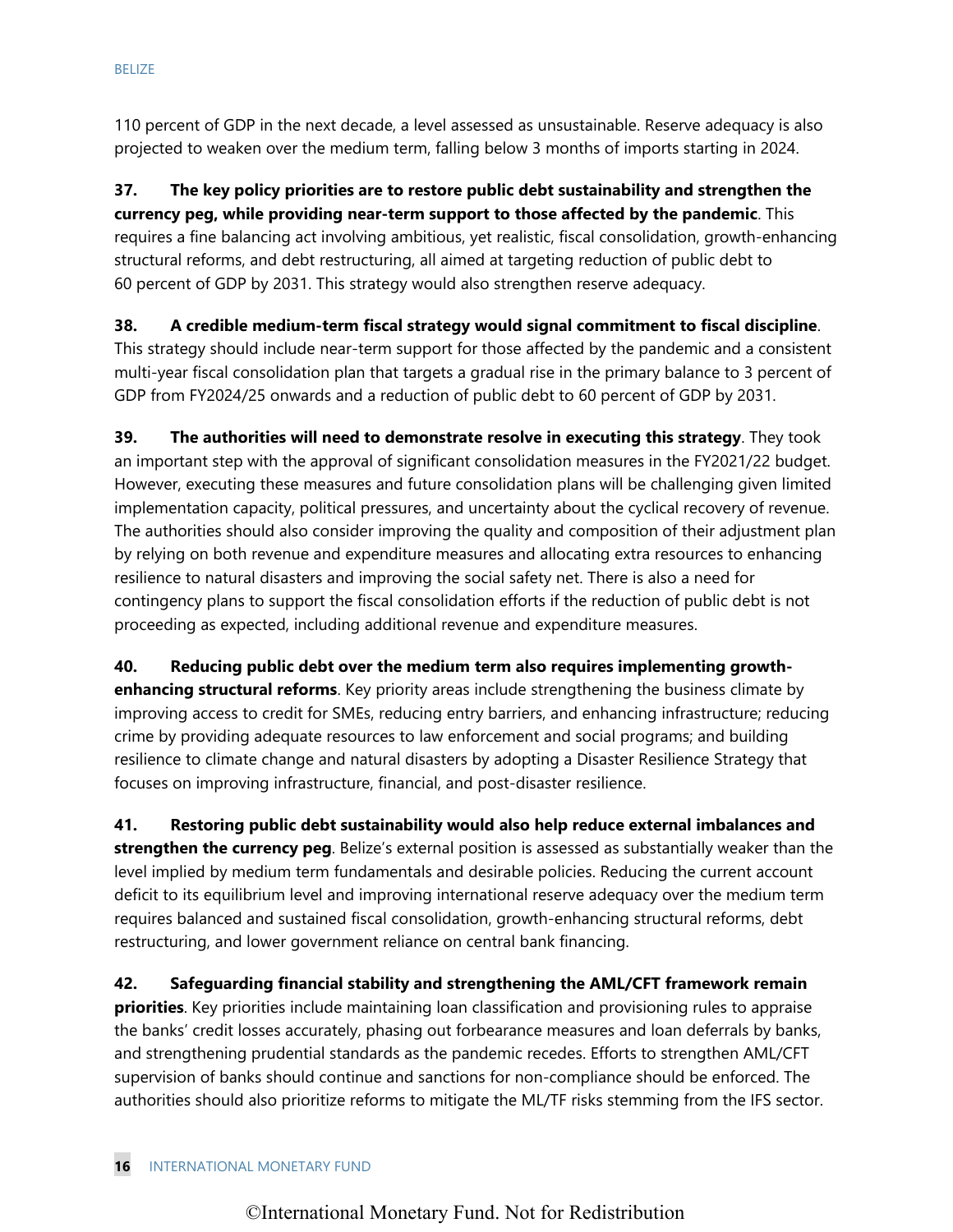**43. It is recommended that the next Article IV consultation take place on the standard 12 month cycle**.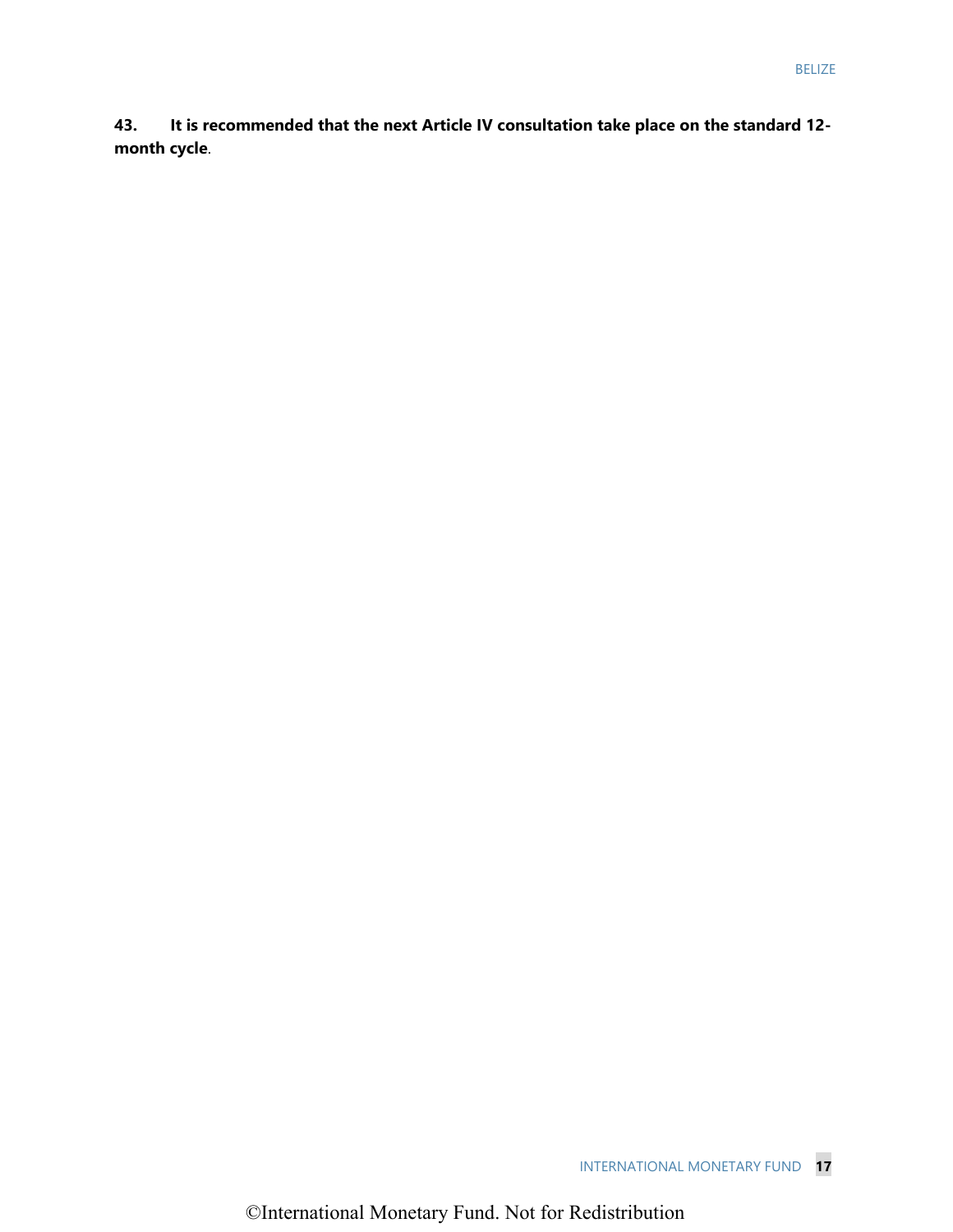

#### **18** INTERNATIONAL MONETARY FUND

### ©International Monetary Fund. Not for Redistribution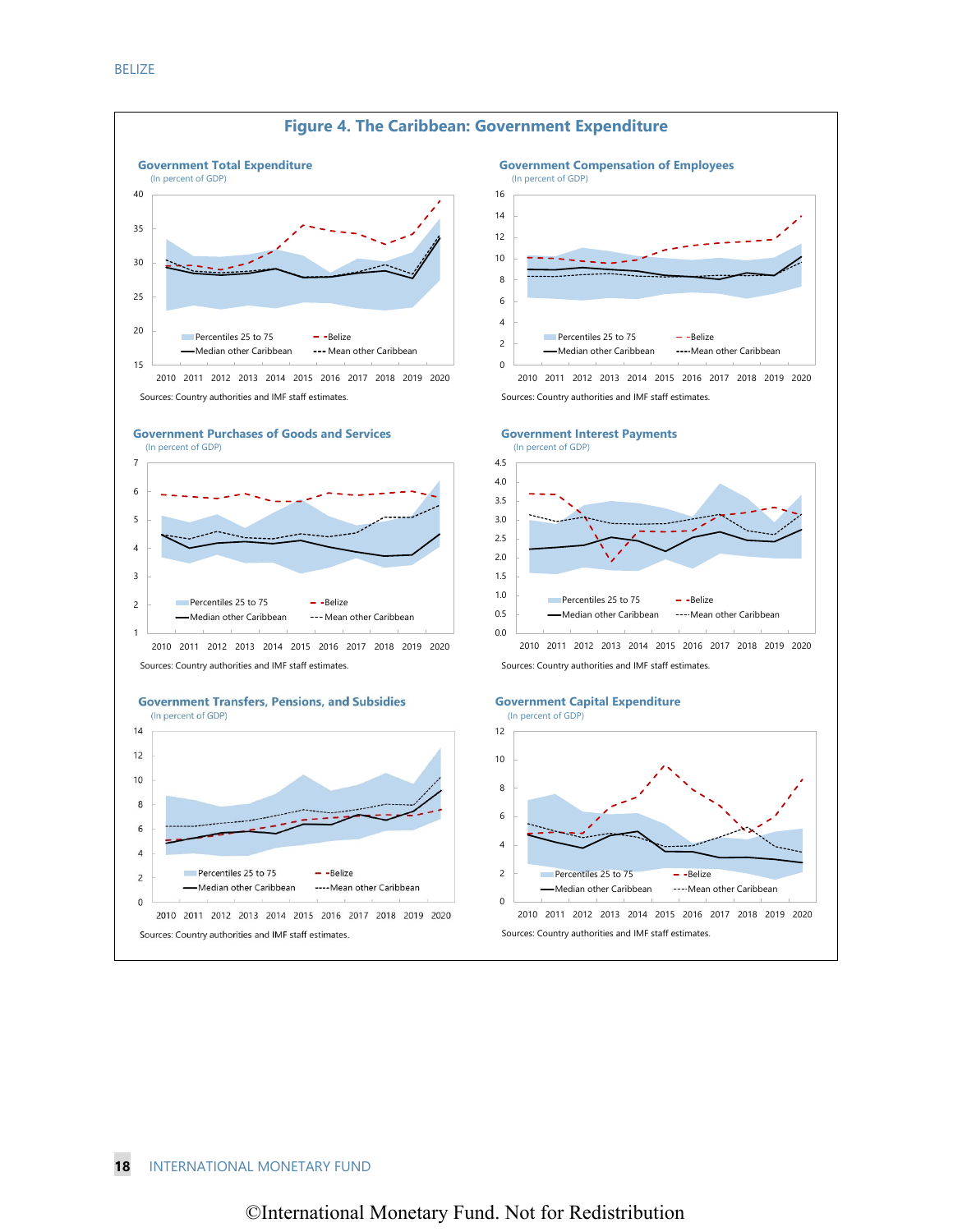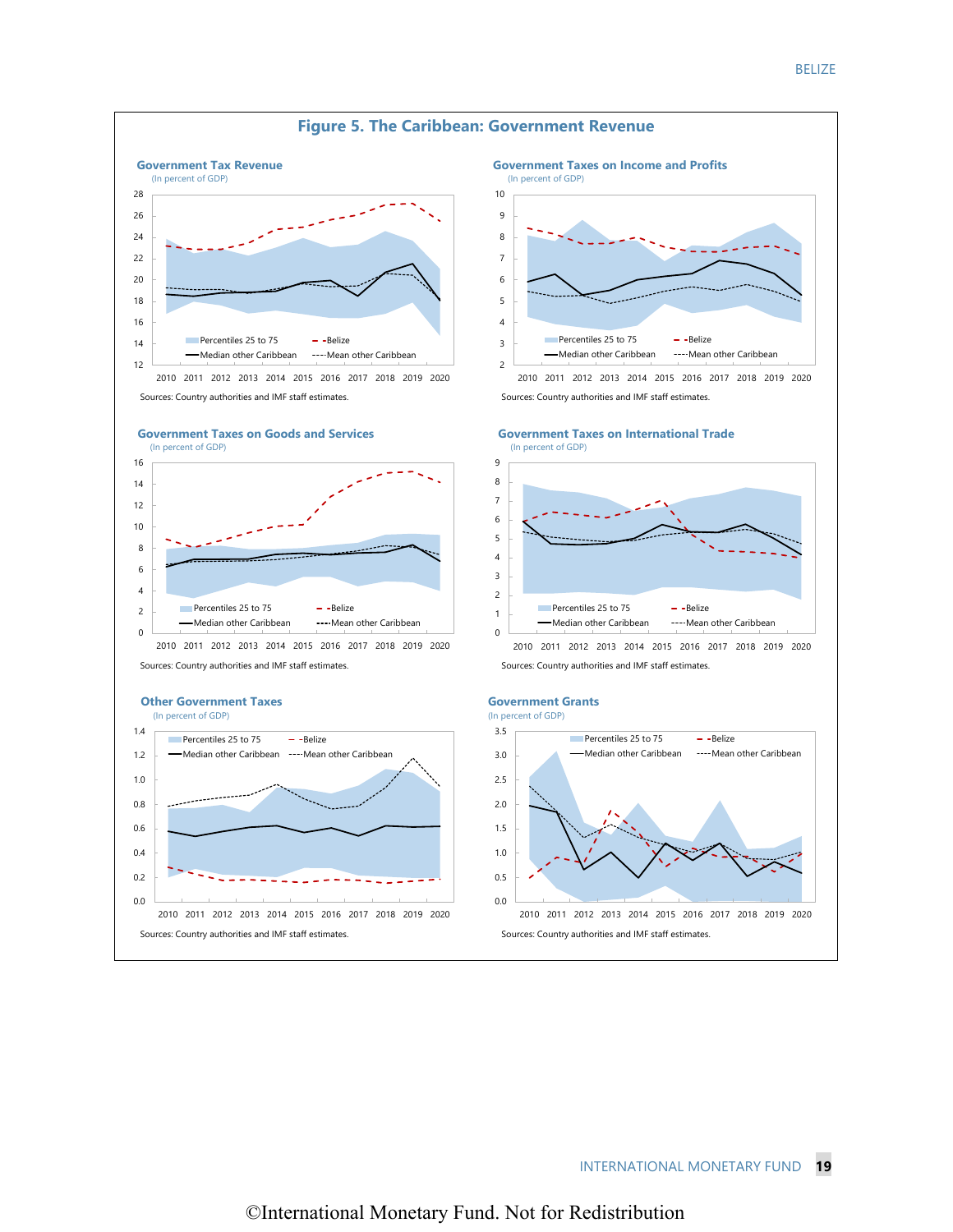#### **Table 1. Belize: Selected Social and Economic Indicators 2018–2026**

#### **I. Population and Social Indicators**

| 22,860 | Human development index (rank), 2017           | 106  |
|--------|------------------------------------------------|------|
| 421.5  | Under-five mortality rate (per thousand), 2017 | 14.2 |
| 3.917  | Unemployment rate (percent), September, 2020   | 13.7 |
| 70.6   | Poverty (percent of total population), 2009    | 42.0 |
|        |                                                |      |

#### **II. Economic Indicators**

|                                                                                                                    |                                   |        |                                                         |          |          | Projections |          |           |          |
|--------------------------------------------------------------------------------------------------------------------|-----------------------------------|--------|---------------------------------------------------------|----------|----------|-------------|----------|-----------|----------|
|                                                                                                                    | 2018                              | 2019   | 2020                                                    | 2021     | 2022     | 2023        | 2024     | 2025      | 2026     |
|                                                                                                                    |                                   |        | Prel.                                                   |          |          |             |          |           |          |
| <b>National income and prices</b>                                                                                  |                                   |        | (Annual percentage changes, calendar year)              |          |          |             |          |           |          |
| GDP at constant prices                                                                                             | 2.9                               | 1.8    | $-14.1$                                                 | 1.5      | 6.2      | 4.2         | 2.0      | 2.0       | 2.0      |
| Consumer prices (average)                                                                                          | 0.3                               | 0.2    | 0.1                                                     | 2.0      | 2.0      | 2.0         | 2.0      | 2.0       | 2.0      |
| Central government 1/                                                                                              | (In percent of fiscal year GDP)   |        |                                                         |          |          |             |          |           |          |
| Revenue and grants                                                                                                 | 31.4                              | 31.5   | 27.0                                                    | 28.2     | 29.9     | 31.3        | 31.3     | 31.3      | 31.3     |
| Current non-interest expenditure                                                                                   | 24.8                              | 26.0   | 26.6                                                    | 24.1     | 24.1     | 24.1        | 24.1     | 24.1      | 24.1     |
| Interest payment                                                                                                   | 3.3                               | 3.4    | 1.7                                                     | 4.2      | 4.2      | 4.1         | 4.0      | 3.9       | 3.7      |
| Capital expenditure and net lending                                                                                | 4.3                               | 6.9    | 8.9                                                     | 8.6      | 7.2      | 6.3         | 6.3      | 6.3       | 6.3      |
| Capital expenditure                                                                                                | 4.2                               | 6.5    | 8.6                                                     | 8.5      | 7.0      | 6.0         | 6.0      | 6.0       | $6.0$    |
| Net lending                                                                                                        | 0.1                               | 0.4    | 0.2                                                     | 0.1      | 0.2      | 0.3         | 0.3      | 0.3       | 0.3      |
| Primary balance                                                                                                    | 2.4                               | $-1.3$ | $-8.4$                                                  | $-4.5$   | $-1.5$   | 0.8         | 0.8      | 0.8       | 0.8      |
| Overall balance                                                                                                    | $-0.9$                            | $-4.7$ | $-10.1$                                                 | $-8.7$   | $-5.6$   | $-3.2$      | $-3.1$   | $-3.0$    | $-2.9$   |
| <b>Public debt</b>                                                                                                 | (In percent of calendar year GDP) |        |                                                         |          |          |             |          |           |          |
| Public debt 2/                                                                                                     | 96.0                              | 97.5   | 127.4                                                   | 132.4    | 128.6    | 124.9       | 123.2    | 121.4     | 119.7    |
| Domestic debt                                                                                                      | 27.8                              | 28.7   | 39.8                                                    | 43.7     | 44.5     | 44.4        | 44.9     | 45.8      | 47.0     |
| External debt                                                                                                      | 68.2                              | 68.8   | 87.6                                                    | 88.7     | 84.1     | 80.4        | 78.3     | 75.7      | 72.7     |
| Principal payment                                                                                                  | 7.2                               | 6.2    | 7.7                                                     | 10.3     | 10.3     | 10.1        | 9.7      | 9.8       | 9.8      |
| Domestic                                                                                                           | 4.9                               | 3.9    | 5.1                                                     | 6.8      | 6.7      | 6.2         | 5.9      | 5.9       | 5.8      |
| External                                                                                                           | 2.2                               | 2.3    | 2.6                                                     | 3.6      | 3.6      | 3.9         | 3.8      | 3.9       | 4.0      |
| <b>Money and credit</b>                                                                                            |                                   |        | (Annual percentage changes, calendar year)              |          |          |             |          |           |          |
| Credit to the private sector                                                                                       | 3.2                               | 5.8    | 2.2                                                     | 3.5      | 8.3      | 6.3         | 4.0      | 4.0       | 4.0      |
| Money and quasi-money (M2)                                                                                         | 2.6                               | 5.7    | 10.6                                                    | 3.5      | 8.3      | 6.3         | 4.0      | 4.0       | 4.0      |
| <b>External sector</b>                                                                                             |                                   |        | (Annual percentage changes, unless otherwise indicated) |          |          |             |          |           |          |
| External current account (percent of GDP) 3/                                                                       | $-8.1$                            | $-9.2$ | $-8.0$                                                  | $-7.7$   | $-7.2$   | $-6.8$      | $-6.8$   | $-6.8$    | $-6.8$   |
| Real effective exchange rate $(+)$ = depreciation)                                                                 | $-2.7$                            | 0.1    | $\cdots$                                                | $\ldots$ | $\ldots$ | $\cdots$    | $\cdots$ | $\ddotsc$ | $\ldots$ |
| Gross international reserves (US\$ millions)                                                                       | 294                               | 278    | 348                                                     | 360      | 355      | 331         | 303      | 288       | 254      |
| In months of imports                                                                                               | 2.9                               | 3.5    | 4.2                                                     | 3.9      | 3.6      | 3.2         | 2.8      | 2.6       | 2.2      |
| <b>Memorandum items</b>                                                                                            |                                   |        |                                                         |          |          |             |          |           |          |
| Nominal GDP (BZ\$ millions)                                                                                        | 3,765                             | 3,839  | 3,302                                                   | 3,419    | 3,703    | 3,936       | 4,095    | 4,260     | 4,432    |
| Sources: Belize authorities; UNDP Human Development Report; World Development Indicators, World Bank; 2009 Poverty |                                   |        |                                                         |          |          |             |          |           |          |
| Country Assessment; and Fund staff estimates.                                                                      |                                   |        |                                                         |          |          |             |          |           |          |
| 1/ Fiscal year (April to March).                                                                                   |                                   |        |                                                         |          |          |             |          |           |          |

2/ Public debt includes central government debt as well as external financial and non-financial public sector debt. 3/ Including official grants.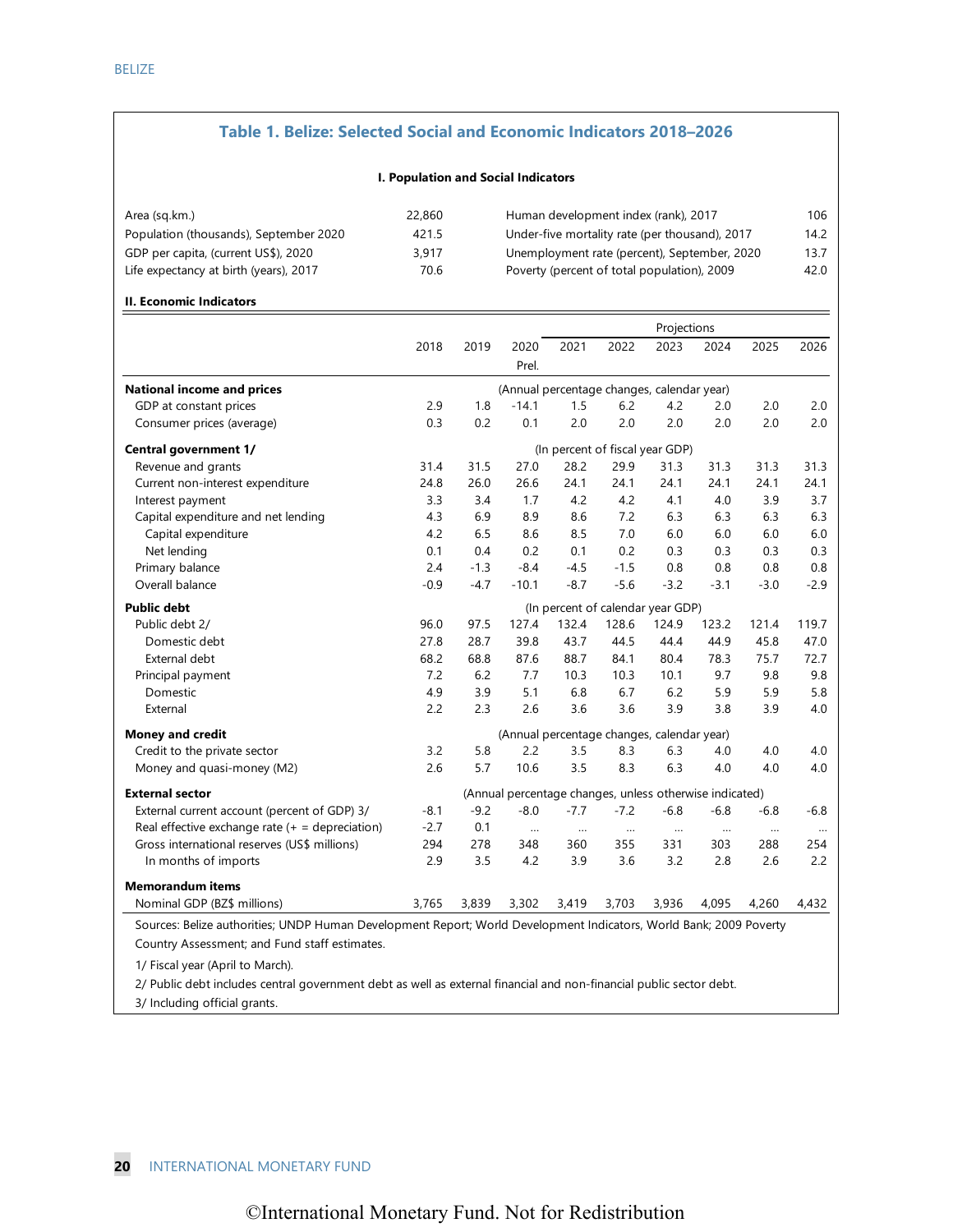# **Table 2a. Belize: Operation of the Central Government 1/2/**

(In millions of Belize dollars, unless otherwise indicated) **Projections** 

|                                                         |                | 2018/19 2019/20 2020/21 2021/22 2022/23 2023/24 2024/25 2025/26 2026/27 |             |                |        |                |        |                |                |
|---------------------------------------------------------|----------------|-------------------------------------------------------------------------|-------------|----------------|--------|----------------|--------|----------------|----------------|
| <b>Revenue and grants</b>                               | 1,188          | 1,168                                                                   | 900         | 983            | 1,123  | 1,243          | 1,293  | 1,346          | 1,400          |
| Revenue                                                 | 1,151          | 1,148                                                                   | 869         | 958            | 1,096  | 1,214          | 1,263  | 1,314          | 1,367          |
| Current revenue                                         | 1,145          | 1,142                                                                   | 852         | 945            | 1,087  | 1,211          | 1,260  | 1,310          | 1,363          |
| Tax revenue                                             | 1,035          | 1,046                                                                   | 775         | 861            | 985    | 1,095          | 1,139  | 1,185          | 1,233          |
| Income and profits                                      | 288            | 293                                                                     | 218         | 242            | 276    | 304            | 316    | 329            | 342            |
| Goods and services                                      | 578            | 585                                                                     | 430         | 478            | 546    | 609            | 633    | 659            | 685            |
| <b>General Sales Tax</b>                                | 317            | 320                                                                     | 231         | 260            | 301    | 336            | 349    | 363            | 378            |
| Taxes on international trade                            | 164            | 161                                                                     | 121         | 134            | 156    | 173            | 180    | 187            | 194            |
| Nontax revenue                                          | 110            | 96                                                                      | 77          | 85             | 102    | 116            | 121    | 126            | 131            |
| Capital revenue                                         | 6              | 5                                                                       | 16          | 12             | 8      | $\overline{4}$ | 4      | $\overline{4}$ | $\overline{4}$ |
| <b>Grants</b>                                           | 37             | 20                                                                      | 31          | 25             | 27     | 29             | 30     | 31             | 33             |
| <b>Total expenditure</b>                                | 1,223          | 1,341                                                                   | 1,236       | 1,288          | 1,335  | 1,372          | 1,423  | 1,476          | 1,531          |
| Current expenditure                                     | 1,062          | 1,087                                                                   | 941         | 989            | 1,064  | 1,122          | 1,162  | 1,204          | 1,248          |
| Wages and salaries                                      | 441            | 457                                                                     | 464         | 418            | 450    | 476            | 495    | 515            | 536            |
| Pensions                                                | 99             | 92                                                                      | 82          | 91             | 98     | 104            | 108    | 112            | 117            |
| Goods and services                                      | 226            | 232                                                                     | 177         | 176            | 189    | 200            | 208    | 217            | 225            |
| Interest payments                                       | 125            | 126                                                                     | 56          | 147            | 157    | 162            | 164    | 166            | 168            |
| Transfers                                               | 171            | 180                                                                     | 161         | 158            | 170    | 180            | 187    | 194            | 202            |
| Capital expenditure and net lending                     | 161            | 254                                                                     | 295         | 299            | 270    | 251            | 261    | 271            | 282            |
| Capital expenditure                                     | 159            | 241                                                                     | 287         | 296            | 263    | 239            | 248    | 258            | 269            |
| Domestically financed expenditure (Capital II)          | 67             | 95                                                                      | 177         | 110            | 113    | 119            | 124    | 129            | 134            |
| Foreign financed expenditure (Capital III)              | 92             | 146                                                                     | 109         | 186            | 150    | 119            | 124    | 129            | 134            |
| Net lending                                             | $\overline{c}$ | 13                                                                      | 8           | $\overline{c}$ | 7      | 12             | 13     | 13             | 14             |
| <b>Primary balance</b>                                  | 91             | $-48$                                                                   | $-280$      | $-158$         | $-55$  | 33             | 34     | 36             | 37             |
| <b>Overall balance</b>                                  | $-35$          | $-173$                                                                  | -336        | -305           | $-212$ | $-129$         | $-130$ | $-130$         | $-131$         |
| <b>Financing</b>                                        | 35             | 173                                                                     | 336         | 305            | 212    | 129            | 130    | 130            | 131            |
| Privatization (net)                                     | $\mathbf 0$    | $\mathbf{0}$                                                            | $\mathbf 0$ | 0              | 0      | 0              | 0      | $\mathbf 0$    | 0              |
| Domestic                                                | $-20$          | 87                                                                      | 160         | 180            | 138    | 80             | 96     | 117            | 138            |
| Of which: Amortization                                  | 177            | 155                                                                     | 184         | 235            | 247    | 245            | 245    | 253            | 259            |
| External                                                | 55             | 86                                                                      | 176         | 124            | 73     | 49             | 34     | 13             | -8             |
| Disbursements                                           | 140            | 174                                                                     | 272         | 250            | 213    | 202            | 193    | 183            | 173            |
| Amortization                                            | 85             | 88                                                                      | 95          | 126            | 139    | 154            | 159    | 170            | 180            |
| <b>Memorandum items:</b>                                |                |                                                                         |             |                |        |                |        |                |                |
| Primary balance (excluding one-off capital transfer) 3, | 91             | $-48$                                                                   | -280        | $-158$         | $-55$  | 33             | 34     | 36             | 37             |
| Structural primary balance 3/                           | 69             | $-77$                                                                   | $-152$      | $-26$          | 29     | 82             | 72     | 63             | 55             |
| Nominal GDP (in BZ\$ millions)                          | 3,783          | 3,705                                                                   | 3,331       | 3,490          | 3,762  | 3,976          | 4,136  | 4,303          | 4,477          |
| Public sector debt 4/                                   | 3,578          | 3,707                                                                   | 4,170       | 4,489          | 4,724  | 4,874          | 5,003  | 5,134          | 5,266          |
| Domestic                                                | 1,045          | 1,103                                                                   | 1,313       | 1,494          | 1,650  | 1,748          | 1,838  | 1,951          | 2,082          |
| External                                                | 2,533          | 2,604                                                                   | 2,857       | 2,995          | 3,074  | 3,126          | 3,165  | 3,184          | 3,183          |

Sources: Ministry of Finance; Central Bank of Belize; and Fund staff estimates and projections.

1/ Fiscal year ends in March.

2/ Due to data limitations, the table deviates from the GFSM 2001 methodology.

3/ Excludes assumption of UHS debt by the government in FY 2017/18 (2.5 percent of GDP).

4/ On calendar year basis. Public debt includes central government debt as well as external financial and non-financial public

sector debt.

 $\overline{a}$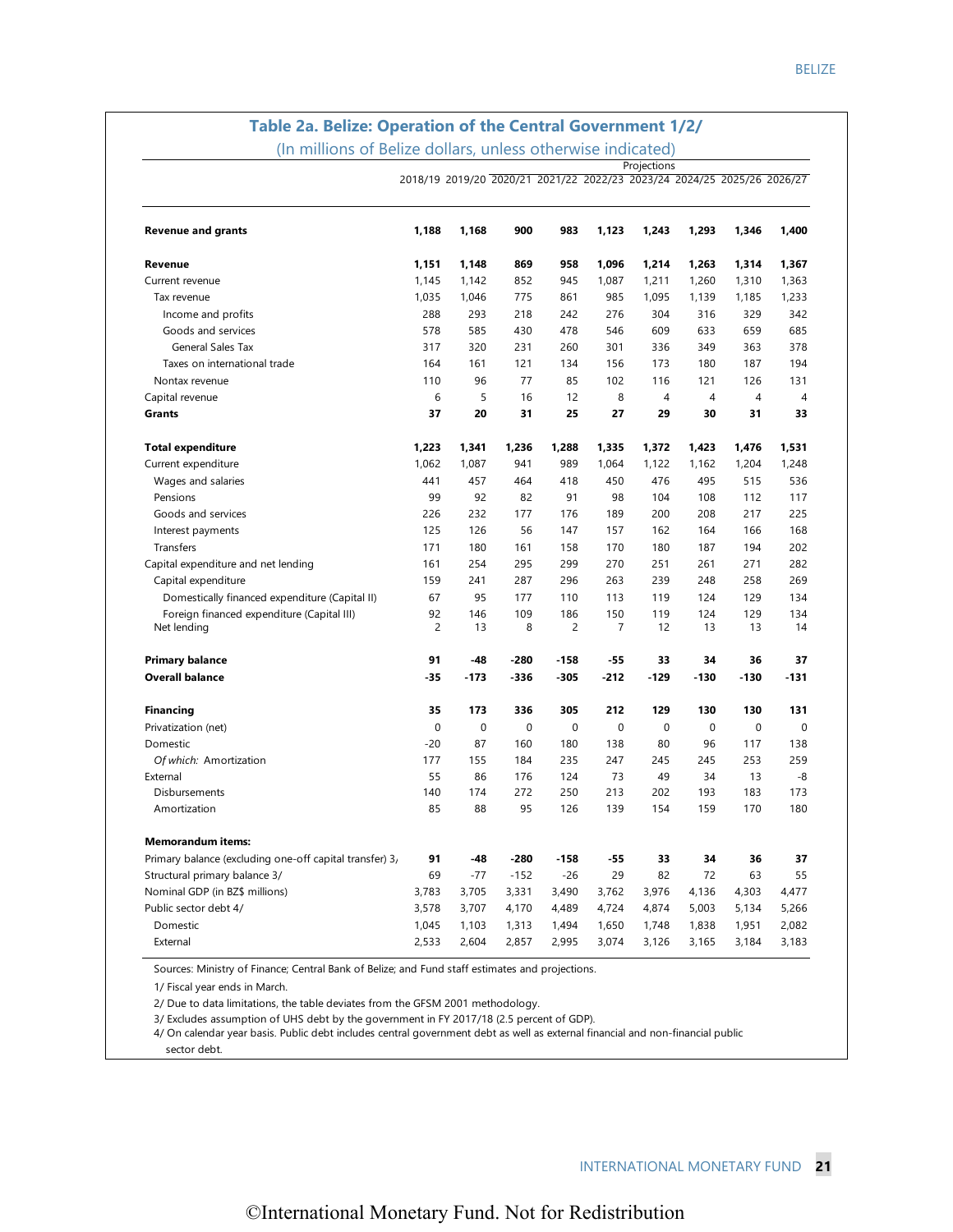# **Table 2b. Belize: Operations of the Central Government 1/2/**

(In percent of GDP; unless otherwise indicated)

|                                                         |                                                                         |        |         |        |        | Projections |        |        |        |
|---------------------------------------------------------|-------------------------------------------------------------------------|--------|---------|--------|--------|-------------|--------|--------|--------|
|                                                         | 2018/19 2019/20 2020/21 2021/22 2022/23 2023/24 2024/25 2025/26 2026/27 |        |         |        |        |             |        |        |        |
|                                                         |                                                                         |        |         |        |        |             |        |        |        |
| <b>Revenue and grants</b>                               | 31.4                                                                    | 31.5   | 27.0    | 28.2   | 29.9   | 31.3        | 31.3   | 31.3   | 31.3   |
| Revenue                                                 | 30.4                                                                    | 31.0   | 26.1    | 27.4   | 29.1   | 30.5        | 30.5   | 30.5   | 30.5   |
| Current revenue                                         | 30.3                                                                    | 30.8   | 25.6    | 27.1   | 28.9   | 30.5        | 30.5   | 30.5   | 30.5   |
| Tax revenue                                             | 27.4                                                                    | 28.2   | 23.3    | 24.7   | 26.2   | 27.5        | 27.5   | 27.5   | 27.5   |
| Income and profits                                      | 7.6                                                                     | 7.9    | 6.5     | 6.9    | 7.3    | 7.6         | 7.6    | 7.6    | 7.6    |
| Goods and services                                      | 15.3                                                                    | 15.8   | 12.9    | 13.7   | 14.5   | 15.3        | 15.3   | 15.3   | 15.3   |
| General Sales Tax                                       | 8.4                                                                     | 8.6    | 6.9     | 7.4    | 8.0    | 8.4         | 8.4    | 8.4    | 8.4    |
| Taxes on international trade                            | 4.3                                                                     | 4.4    | 3.6     | 3.8    | 4.1    | 4.3         | 4.3    | 4.3    | 4.3    |
| Nontax revenue                                          | 2.9                                                                     | 2.6    | 2.3     | 2.4    | 2.7    | 2.9         | 2.9    | 2.9    | 2.9    |
| Capital revenue                                         | 0.2                                                                     | 0.1    | 0.5     | 0.4    | 0.2    | 0.1         | 0.1    | 0.1    | 0.1    |
| Grants                                                  | 1.0                                                                     | 0.6    | 0.9     | 0.7    | 0.7    | 0.7         | 0.7    | 0.7    | 0.7    |
| <b>Total expenditure</b>                                | 32.3                                                                    | 36.2   | 37.1    | 36.9   | 35.5   | 34.5        | 34.4   | 34.3   | 34.2   |
| Current expenditure                                     | 28.1                                                                    | 29.3   | 28.2    | 28.3   | 28.3   | 28.2        | 28.1   | 28.0   | 27.9   |
| Wages and salaries                                      | 11.6                                                                    | 12.3   | 13.9    | 12.0   | 12.0   | 12.0        | 12.0   | 12.0   | 12.0   |
| Pensions                                                | 2.6                                                                     | 2.5    | 2.5     | 2.6    | 2.6    | 2.6         | 2.6    | 2.6    | 2.6    |
| Goods and services                                      | 6.0                                                                     | 6.3    | 5.3     | 5.0    | 5.0    | 5.0         | 5.0    | 5.0    | 5.0    |
|                                                         | 3.3                                                                     | 3.4    |         | 4.2    |        | 4.1         |        | 3.9    |        |
| Interest payments                                       |                                                                         |        | 1.7     |        | 4.2    |             | 4.0    |        | 3.7    |
| Transfers                                               | 4.5                                                                     | 4.9    | 4.8     | 4.5    | 4.5    | 4.5         | 4.5    | 4.5    | 4.5    |
| Capital expenditure and net lending                     | 4.3                                                                     | 6.9    | 8.9     | 8.6    | 7.2    | 6.3         | 6.3    | 6.3    | 6.3    |
| Capital expenditure                                     | 4.2                                                                     | 6.5    | 8.6     | 8.5    | 7.0    | 6.0         | 6.0    | 6.0    | 6.0    |
| Domestically financed expenditure (Capital II)          | 1.8                                                                     | 2.6    | 5.3     | 3.2    | 3.0    | 3.0         | 3.0    | 3.0    | 3.0    |
| Foreign financed expenditure (Capital III)              | 2.4                                                                     | 3.9    | 3.3     | 5.3    | 4.0    | 3.0         | 3.0    | 3.0    | 3.0    |
| Net lending                                             | 0.1                                                                     | 0.4    | 0.2     | 0.1    | 0.2    | 0.3         | 0.3    | 0.3    | 0.3    |
| <b>Primary balance</b>                                  | 2.4                                                                     | $-1.3$ | $-8.4$  | -4.5   | $-1.5$ | 0.8         | 0.8    | 0.8    | 0.8    |
| <b>Overall balance</b>                                  | -0.9                                                                    | $-4.7$ | $-10.1$ | $-8.7$ | $-5.6$ | $-3.2$      | $-3.1$ | $-3.0$ | $-2.9$ |
| <b>Financing</b>                                        | 0.9                                                                     | 4.7    | 10.1    | 8.7    | 5.6    | 3.2         | 3.1    | 3.0    | 2.9    |
| Privatization (net)                                     | 0.0                                                                     | 0.0    | 0.0     | 0.0    | 0.0    | 0.0         | 0.0    | 0.0    | 0.0    |
| Domestic                                                | $-0.5$                                                                  | 2.4    | 4.8     | 5.2    | 3.7    | 2.0         | 2.3    | 2.7    | 3.1    |
| Of which: Amortization                                  | 4.7                                                                     | 4.2    | 5.5     | 6.7    | 6.6    | 6.2         | 5.9    | 5.9    | 5.8    |
| External                                                | 1.5                                                                     | 2.3    | 5.3     | 3.6    | 1.9    | 1.2         | 0.8    | 0.3    | $-0.2$ |
| Disbursements                                           | 3.7                                                                     | 4.7    | 8.2     | 7.2    | 5.7    | 5.1         | 4.7    | 4.2    | 3.9    |
| Amortization                                            | 2.3                                                                     | 2.4    | 2.9     | 3.6    | 3.7    | 3.9         | 3.8    | 3.9    | 4.0    |
| <b>Memorandum items:</b>                                |                                                                         |        |         |        |        |             |        |        |        |
| Primary balance (excluding one-off capital transfer) 3, | 2.4                                                                     | $-1.3$ | $-8.4$  | $-4.5$ | $-1.5$ | 0.8         | 0.8    | 0.8    | 0.8    |
| Structural primary balance 3/                           | 1.9                                                                     | $-2.1$ | $-4.0$  | $-0.7$ | 0.7    | 2.0         | 1.7    | 1.5    | 1.2    |
| Nominal GDP (in BZ\$ millions)                          | 3,783                                                                   | 3,705  | 3,331   | 3,490  | 3,762  | 3,976       | 4,136  | 4,303  | 4,477  |
|                                                         |                                                                         |        |         |        |        |             |        |        |        |

Sources: Ministry of Finance; Central Bank of Belize; and Fund staff estimates and projections.

1/ Fiscal year ends in March.

2/ Due to data limitations, the table deviates from the GFSM 2001 methodology.

3/ Excludes assumption of UHS debt by the government in FY 2017/18 (2.5 percent of GDP).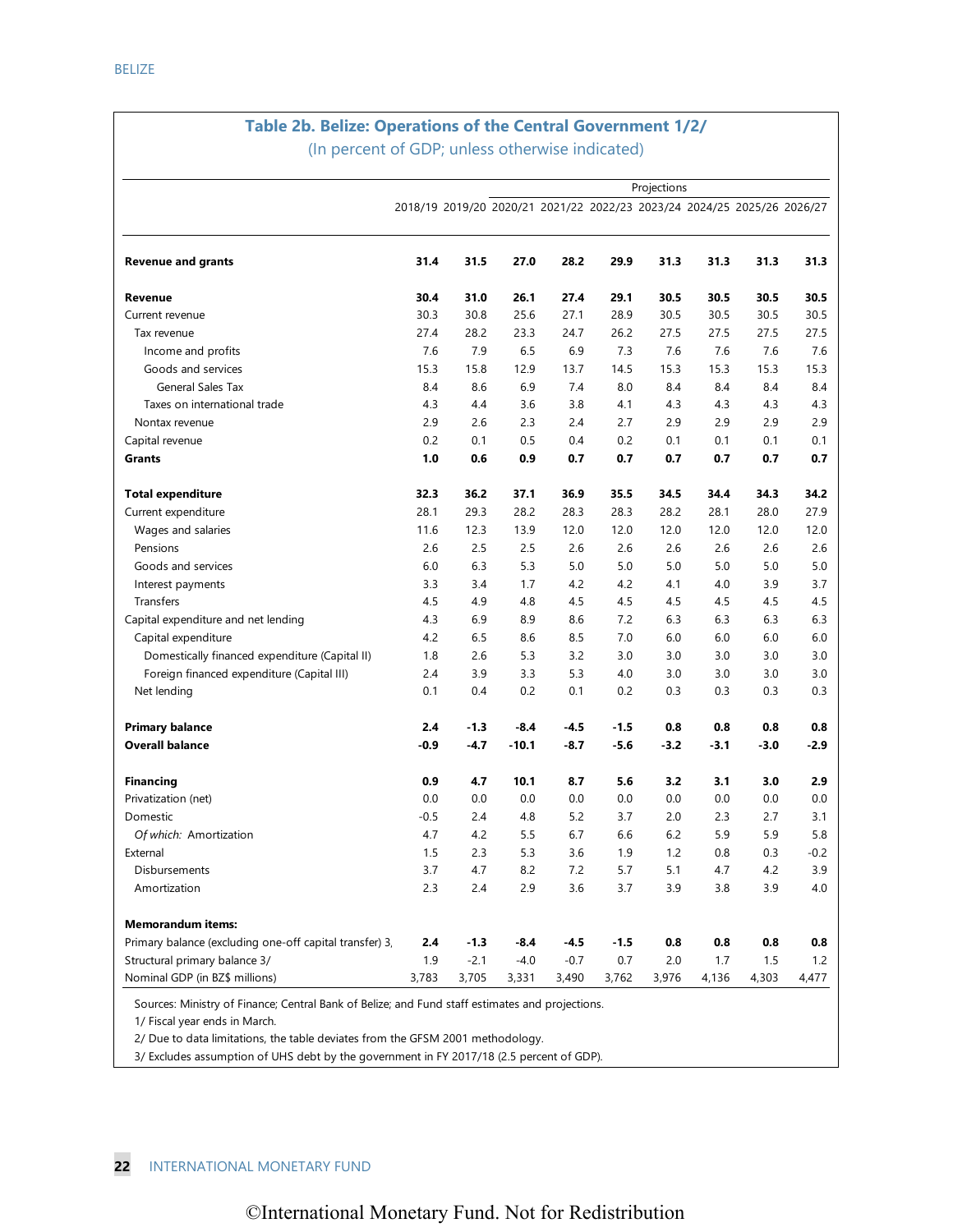| (In millions of US dollars, unless otherwise indicated) |        |        |                  |             |             |              |             |                |             |
|---------------------------------------------------------|--------|--------|------------------|-------------|-------------|--------------|-------------|----------------|-------------|
|                                                         |        |        |                  |             |             | Projections  |             |                |             |
|                                                         | 2018   | 2019   | 2020             | 2021        | 2022        | 2023         | 2024        | 2025           | 2026        |
| <b>Current account balance</b>                          | $-152$ | $-177$ | $-132$           | $-131$      | $-134$      | $-133$       | $-139$      | $-144$         | $-150$      |
| Trade balance                                           | $-445$ | $-506$ | $-390$           | $-404$      | $-437$      | $-465$       | $-483$      | $-503$         | $-523$      |
| Total exports, f.o.b.                                   | 451    | 462    | 398              | 413         | 450         | 478          | 498         | 518            | 539         |
| Of which: Oil                                           | 12     | 10     | 2                | 2           | 2           | $\mathbf{1}$ | 0           | $\mathbf 0$    | 0           |
| Total imports, f.o.b.                                   | 896    | 969    | 787              | 817         | 887         | 943          | 981         | 1,021          | 1,062       |
| Of which: Fuel and lubricants                           | 174    | 187    | 108              | 112         | 122         | 130          | 135         | 140            | 146         |
| Services                                                | 397    | 404    | 210              | 259         | 337         | 412          | 428         | 446            | 464         |
| Income                                                  | $-182$ | $-158$ | -69              | $-85$       | $-123$      | $-162$       | $-169$      | $-176$         | $-183$      |
| Of which: Public sector interest payments               | $-43$  | $-37$  | $-17$            | $-24$       | $-31$       | $-38$        | $-40$       | $-41$          | -43         |
| Current transfers                                       | 78     | 84     | 117              | 100         | 88          | 82           | 85          | 89             | 92          |
| Private (net)                                           | 90     | 96     | 123              | 108         | 99          | 94           | 98          | 102            | 106         |
| Official (net)                                          | $-11$  | $-12$  | -6               | -8          | $-10$       | $-12$        | $-13$       | $-14$          | $-14$       |
| Capital and financial account balance                   | 135    | 183    | 203              | 143         | 129         | 109          | 110         | 130            | 116         |
| Capital transfers                                       | 24     | 19     | 16               | 17          | 17          | 17           | 17          | 17             | 18          |
| Public sector                                           | 45     | 34     | 101              | 74          | 44          | 27           | 15          | 3              | -6          |
| Change in assets                                        | $-1$   | $-1$   | $-1$             | $-1$        | $-1$        | $-1$         | $-1$        | $-1$           | $-1$        |
| Change in liabilities                                   | 46     | 35     | 102              | 75          | 44          | 28           | 15          | $\overline{4}$ | $-5$        |
| <b>Disbursements</b>                                    | 89     | 81     | 147              | 140         | 116         | 110          | 98          | 93             | 88          |
| Central government                                      | 70     | 70     | 138              | 131         | 108         | 102          | 98          | 93             | 88          |
| Amortization                                            | $-44$  | $-46$  | $-45$            | $-65$       | $-72$       | $-82$        | -83         | $-89$          | -93         |
| Central government                                      | $-42$  | $-44$  | $-43$            | $-61$       | $-67$       | $-76$        | $-78$       | $-84$          | $-88$       |
| Private sector 1/                                       | 66     | 130    | 86               | 51          | 68          | 65           | 78          | 109            | 104         |
| Foreign Direct Investment, net                          | 121    | 101    | 50               | 59          | 68          | 73           | 84          | 96             | 100         |
| Of which: Repatriation of compensation 2/               | 131    | 0      | $\boldsymbol{0}$ | $\mathbf 0$ | 0           | $\mathbf 0$  | $\mathbf 0$ | $\mathbf 0$    | $\mathbf 0$ |
| Other private flows                                     | $-56$  | 24     | 37               | -8          | $\mathbf 0$ | -8           | $-6$        | 13             | 4           |
| Commercial banks                                        | $-26$  | 11     | 17               | $-4$        | 0           | $-3$         | $-2$        | 5              | 1           |
| Other private nonbanks                                  | $-30$  | 18     | 18               | $-5$        | 0           | $-5$         | $-4$        | 8              | 3           |
| <b>Errors and omissions</b>                             | 0      | $-22$  | 0                | 0           | 0           | 0            | 0           | 0              | 0           |
| <b>Overall balance</b>                                  | $-18$  | $-17$  | 71               | 12          | -5          | $-24$        | -29         | $-15$          | -34         |
| <b>Financing</b>                                        | 18     | 17     | $-71$            | $-12$       | 5           | 24           | 29          | 15             | 33          |
| <b>Memorandum items:</b>                                |        |        |                  |             |             |              |             |                |             |
| Gross international reserves                            | 294    | 278    | 348              | 360         | 355         | 331          | 303         | 288            | 254         |
| In percent of next year's gross external                |        |        |                  |             |             |              |             |                |             |
| financing needs                                         | 132    | 156    | 178              | 175         | 165         | 149          | 130         | 118            | 99          |
| In percent of next year's total debt service            | 313    | 363    | 330              | 294         | 270         | 249          | 219         | 202            | 170         |
| In months of next year's imports                        | 2.9    | 3.5    | 4.2              | 3.9         | 3.6         | 3.2          | 2.8         | 2.6            | 2.2         |

1/ Detailed data on private sector flows are not available.

2/ Compensation to former owners of nationalized companies.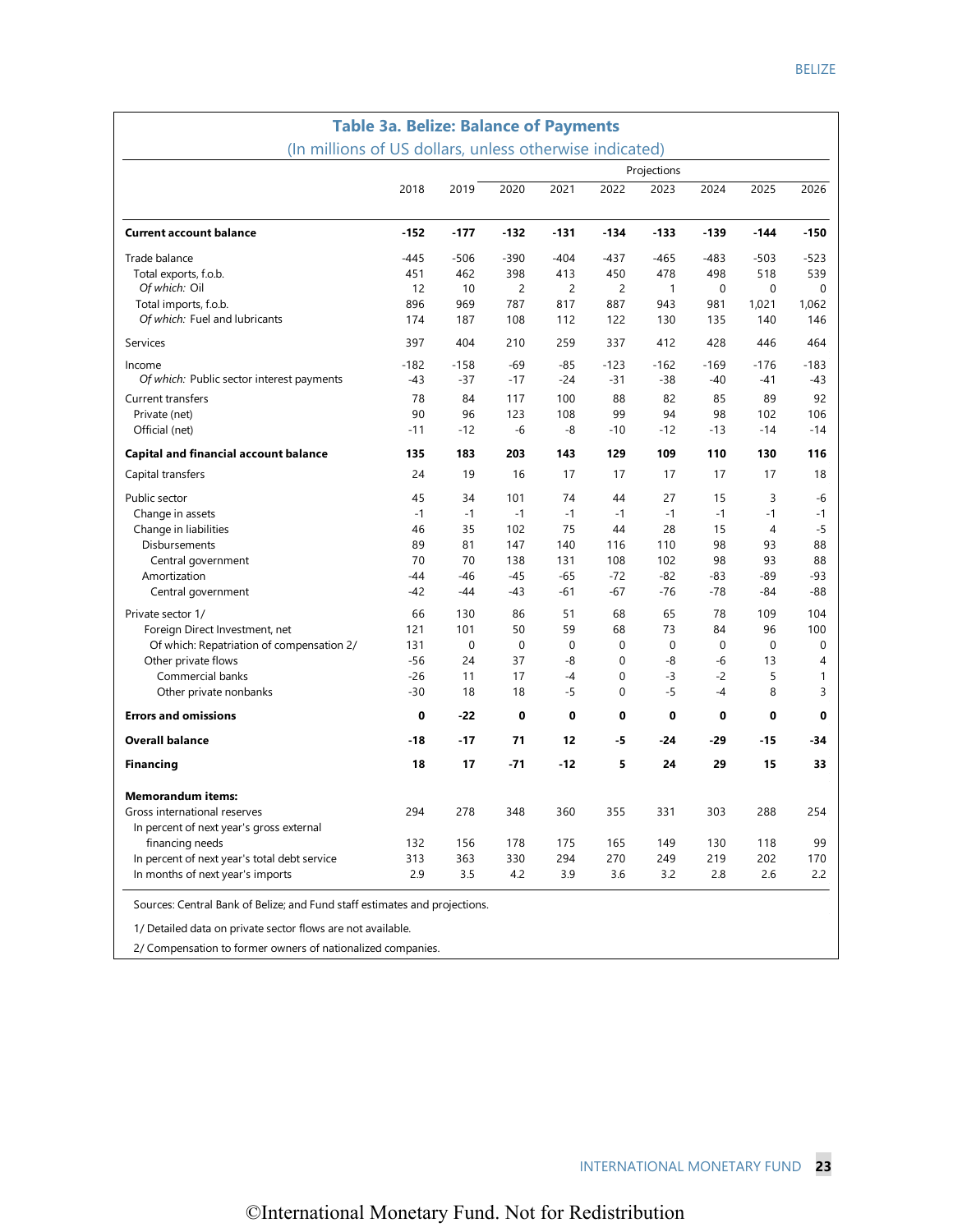| <b>Table 3b. Belize: Balance of Payments</b>    |         |         |         |         |         |             |         |         |         |
|-------------------------------------------------|---------|---------|---------|---------|---------|-------------|---------|---------|---------|
| (In percent of GDP, unless otherwise indicated) |         |         |         |         |         |             |         |         |         |
|                                                 |         |         |         |         |         | Projections |         |         |         |
|                                                 | 2018    | 2019    | 2020    | 2021    | 2022    | 2023        | 2024    | 2025    | 2026    |
|                                                 |         |         |         |         |         |             |         |         |         |
| <b>Current account balance</b>                  | $-8.1$  | $-9.2$  | $-8.0$  | $-7.7$  | $-7.2$  | $-6.8$      | $-6.8$  | $-6.8$  | $-6.8$  |
| Trade balance                                   | $-23.7$ | $-26.4$ | $-23.6$ | $-23.6$ | $-23.6$ | $-23.6$     | $-23.6$ | $-23.6$ | $-23.6$ |
| Total exports, f.o.b.                           | 24.0    | 24.1    | 24.1    | 24.2    | 24.3    | 24.3        | 24.3    | 24.3    | 24.3    |
| Of which: Oil                                   | 0.7     | 0.5     | 0.1     | 0.1     | 0.1     | 0.1         | 0.0     | 0.0     | 0.0     |
| Total imports, f.o.b.                           | 47.6    | 50.5    | 47.7    | 47.8    | 47.9    | 47.9        | 47.9    | 47.9    | 47.9    |
| Of which: Fuel and lubricants                   | 9.2     | 9.8     | 6.6     | 6.6     | 6.6     | 6.6         | 6.6     | 6.6     | 6.6     |
| Services                                        | 21.1    | 21.0    | 12.7    | 15.1    | 18.2    | 20.9        | 20.9    | 20.9    | 20.9    |
| Income                                          | $-9.6$  | $-8.2$  | $-4.2$  | $-5.0$  | $-6.6$  | $-8.2$      | $-8.2$  | $-8.2$  | $-8.2$  |
| Of which: Public sector interest payments       | $-2.3$  | $-1.9$  | $-1.0$  | $-1.4$  | $-1.7$  | $-1.9$      | $-1.9$  | $-1.9$  | $-1.9$  |
| <b>Current transfers</b>                        | 4.2     | 4.4     | 7.1     | 5.8     | 4.8     | 4.2         | 4.2     | 4.2     | 4.2     |
| Private (net)                                   | 4.8     | 5.0     | 7.5     | 6.3     | 5.3     | 4.8         | 4.8     | 4.8     | 4.8     |
| Official (net)                                  | $-0.6$  | $-0.6$  | $-0.4$  | $-0.5$  | $-0.6$  | $-0.6$      | $-0.6$  | $-0.6$  | $-0.6$  |
| <b>Capital and financial account balance</b>    | 7.1     | 9.5     | 12.3    | 8.3     | 7.0     | 5.6         | 5.4     | 6.1     | 5.2     |
| Capital transfers                               | 1.3     | 1.0     | 1.0     | 1.0     | 0.9     | 0.9         | 0.8     | 0.8     | 0.8     |
| Public sector                                   | 2.4     | 1.8     | 6.1     | 4.4     | 2.4     | 1.4         | 0.7     | 0.2     | $-0.2$  |
| Change in assets                                | $-0.1$  | 0.0     | 0.0     | 0.0     | 0.0     | 0.0         | 0.0     | 0.0     | 0.0     |
| Change in liabilities                           | 2.5     | 1.8     | 6.2     | 4.4     | 2.4     | 1.4         | 0.7     | 0.2     | $-0.2$  |
| Disbursements                                   | 4.7     | 4.2     | 8.9     | 8.2     | 6.3     | 5.6         | 4.8     | 4.4     | 3.9     |
| Central government                              | 3.7     | 3.6     | 8.3     | 7.7     | 5.8     | 5.2         | 4.8     | 4.3     | 3.9     |
| Amortization                                    | $-2.3$  | $-2.4$  | $-2.8$  | $-3.8$  | $-3.9$  | $-4.2$      | $-4.1$  | $-4.2$  | $-4.2$  |
| Central government                              | $-2.2$  | $-2.3$  | $-2.6$  | $-3.6$  | $-3.6$  | $-3.9$      | $-3.8$  | $-3.9$  | $-4.0$  |
| Private sector 1/                               | 3.5     | 6.8     | 5.2     | 3.0     | 3.7     | 3.3         | 3.8     | 5.1     | 4.7     |
| Foreign Direct Investment, net                  | 6.4     | 5.2     | 3.1     | 3.5     | 3.7     | 3.7         | 4.1     | 4.5     | 4.5     |
| Of which: Repatriation of compensation 2/       | 6.9     | 0.0     | 0.0     | 0.0     | 0.0     | 0.0         | 0.0     | 0.0     | 0.0     |
| Other private flows                             | $-3.0$  | 1.2     | 2.2     | $-0.5$  | 0.0     | $-0.4$      | $-0.3$  | 0.6     | 0.2     |
| Commercial banks                                | $-1.4$  | 0.6     | 1.0     | $-0.2$  | 0.0     | $-0.2$      | $-0.1$  | 0.2     | 0.0     |
| Other private nonbanks                          | $-1.6$  | 1.0     | 1.1     | $-0.3$  | 0.0     | $-0.3$      | $-0.2$  | 0.4     | 0.1     |
| <b>Errors and omissions</b>                     | 0.0     | $-1.2$  | 0.0     | 0.0     | 0.0     | 0.0         | 0.0     | 0.0     | 0.0     |
| <b>Overall balance</b>                          | $-0.9$  | $-0.9$  | 4.3     | 0.7     | $-0.3$  | $-1.2$      | $-1.4$  | $-0.7$  | $-1.5$  |
| <b>Financing</b>                                | 0.9     | 0.9     | $-4.3$  | $-0.7$  | 0.3     | 1.2         | 1.4     | 0.7     | 1.5     |
| Change in reserves (- increase)                 | 0.9     | 0.9     | $-4.3$  | $-0.7$  | 0.3     | 1.2         | 1.4     | 0.7     | 1.5     |

Sources: Central Bank of Belize; and Fund staff estimates and projections.

1/ Detailed data on private sector flows are not available.

2/ Compensation to former owners of nationalized companies.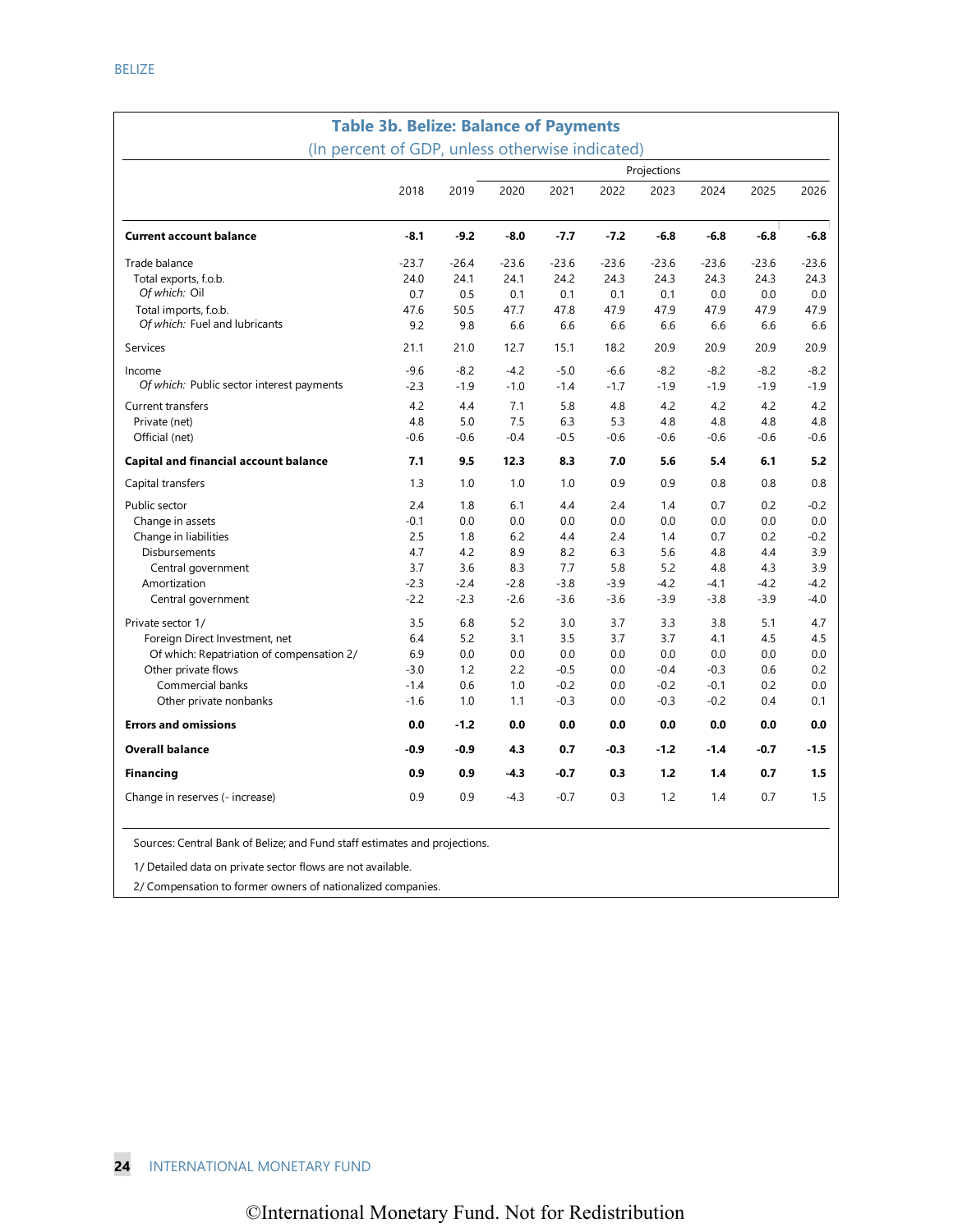# **Table 4. Belize: Operations of the Banking System**

(In millions of Belize dollars, unless otherwise indicated)

|                                                          |        |        |        |        |        | Projections |        |        |        |
|----------------------------------------------------------|--------|--------|--------|--------|--------|-------------|--------|--------|--------|
|                                                          | 2018   | 2019   | 2020   | 2021   | 2022   | 2023        | 2024   | 2025   | 2026   |
| <b>Central Bank of Belize (CBB)</b>                      |        |        |        |        |        |             |        |        |        |
| Net foreign assets 1/                                    | 491    | 411    | 536    | 559    | 549    | 502         | 444    | 415    | 348    |
| Net international reserves                               | 541    | 460    | 587    | 611    | 601    | 553         | 496    | 467    | 399    |
| Medium-term foreign liabilities 2/                       | $-50$  | $-49$  | $-52$  | $-52$  | $-52$  | $-52$       | $-52$  | $-52$  | $-52$  |
| Net domestic assets                                      | 355    | 494    | 568    | 583    | 688    | 813         | 923    | 1,008  | 1,133  |
| Credit to the public sector (net)                        | 274    | 358    | 421    | 514    | 595    | 648         | 697    | 757    | 827    |
| Central government                                       | 281    | 365    | 425    | 515    | 593    | 642         | 687    | 743    | 809    |
| Other public sector                                      | $-7$   | $-7$   | $-4$   | $-1$   | 2      | 6           | 10     | 14     | 18     |
| Capital and other assets (net)                           | 81     | 135    | 147    | 69     | 93     | 165         | 226    | 251    | 306    |
| Base money                                               | 846    | 904    | 1,103  | 1,142  | 1,237  | 1,315       | 1,368  | 1,423  | 1,481  |
| Currency issue                                           | 447    | 482    | 555    | 610    | 701    | 786         | 862    | 941    | 1,027  |
| Reserves of commercial banks                             | 399    | 422    | 548    | 532    | 536    | 529         | 506    | 482    | 454    |
| <b>Commercial banks</b>                                  |        |        |        |        |        |             |        |        |        |
| Net foreign assets                                       | 264    | 251    | 301    | 309    | 309    | 315         | 319    | 309    | 307    |
| Net claims on central bank                               | 461    | 486    | 619    | 604    | 614    | 610         | 590    | 568    | 543    |
| Net domestic assets                                      | 2,394  | 2.616  | 2.628  | 2,792  | 3,051  | 3,257       | 3,376  | 3,551  | 3,708  |
| Credit to the public sector (net)                        | 164    | 126    | 61     | 159    | 232    | 280         | 328    | 386    | 453    |
| Central government                                       | 316    | 262    | 318    | 408    | 484    | 530         | 571    | 622    | 682    |
| Other public sector                                      | $-153$ | $-136$ | $-258$ | $-249$ | $-252$ | $-250$      | $-243$ | $-235$ | $-228$ |
| Credit to the private sector                             | 2,313  | 2,448  | 2,503  | 2,591  | 2,807  | 2,983       | 3,104  | 3,229  | 3,360  |
| Other assets (net)                                       | -83    | 42     | 65     | 42     | 13     | -6          | $-56$  | $-65$  | $-105$ |
| Liabilities to the private sector                        | 3,119  | 3,353  | 3,548  | 3,705  | 3,974  | 4,182       | 4,284  | 4,427  | 4,557  |
| <b>Monetary survey</b>                                   |        |        |        |        |        |             |        |        |        |
| Net foreign assets                                       | 755    | 661    | 836    | 868    | 858    | 816         | 763    | 724    | 654    |
| Net domestic assets                                      | 2,749  | 3,109  | 3,195  | 3,375  | 3,739  | 4,070       | 4,299  | 4,559  | 4,841  |
| Credit to the public sector (net)                        | 438    | 485    | 481    | 673    | 827    | 928         | 1,025  | 1,144  | 1,281  |
| Central government                                       | 598    | 627    | 743    | 923    | 1,076  | 1,172       | 1,258  | 1,365  | 1,491  |
| Other public sector                                      | $-160$ | $-143$ | $-261$ | $-250$ | $-250$ | $-244$      | $-233$ | $-221$ | $-210$ |
| Credit to private sector (by comm. banks)                | 2,313  | 2,448  | 2,503  | 2,591  | 2,807  | 2,983       | 3,104  | 3,229  | 3,360  |
| Other items (net)                                        | $-2$   | 176    | 211    | 110    | 106    | 159         | 170    | 186    | 201    |
| Liabilities to the private sector                        | 3.504  | 3,771  | 4,032  | 4,243  | 4,597  | 4,887       | 5.062  | 5,283  | 5,495  |
| Money and quasi-money (M2)                               | 3,067  | 3,242  | 3,585  | 3,712  | 4,021  | 4,273       | 4,446  | 4,625  | 4,812  |
| Currency in circulation                                  | 385    | 418    | 484    | 538    | 623    | 705         | 778    | 856    | 938    |
| Deposits                                                 | 2.682  | 2.824  | 3.101  | 3,174  | 3,398  | 3,568       | 3.668  | 3.770  | 3,874  |
| Foreign currency deposits                                | 96     | 113    | 116    | 119    | 127    | 133         | 137    | 141    | 145    |
| Capital and reserves of commercial banks                 | 437    | 529    | 447    | 531    | 576    | 613         | 616    | 657    | 683    |
| <b>Memorandum items:</b>                                 |        |        |        |        |        |             |        |        |        |
| Private sector local currency deposits (growth, percent) | 2.6    | 5.3    | 9.8    | 2.3    | 7.1    | 5.0         | 2.8    | 2.8    | 2.8    |
| Base money (growth, percent)                             | $-8.4$ | 6.8    | 22.0   | 3.5    | 8.3    | 6.3         | 4.0    | 4.0    | 4.0    |
| Credit to priv. sector by comm. banks (growth, percent)  | 3.2    | 5.8    | 2.2    | 3.5    | 8.3    | 6.3         | 4.0    | 4.0    | 4.0    |
| Money and quasi-money growth (M2, percent)               | 2.6    | 5.7    | 10.6   | 3.5    | 8.3    | 6.3         | 4.0    | 4.0    | 4.0    |
| Net international reserves to M2 (percent)               | 17.6   | 14.2   | 16.4   | 16.4   | 14.9   | 13.0        | 11.2   | 10.1   | 8.3    |
| Required cash reserve ratio (percent)                    | 8.5    | 8.5    | 8.5    | 8.5    | 8.5    | 8.5         | 8.5    | 8.5    | 8.5    |
| Loan-deposit ratio (percent)                             | 83.3   | 83.4   | 77.8   | 78.7   | 79.6   | 80.6        | 81.6   | 82.6   | 83.6   |

Sources: The Central Bank of Belize; and Fund staff estimates and projections.

1/ Includes Central Government's foreign assets.

2/ Includes SDR allocation.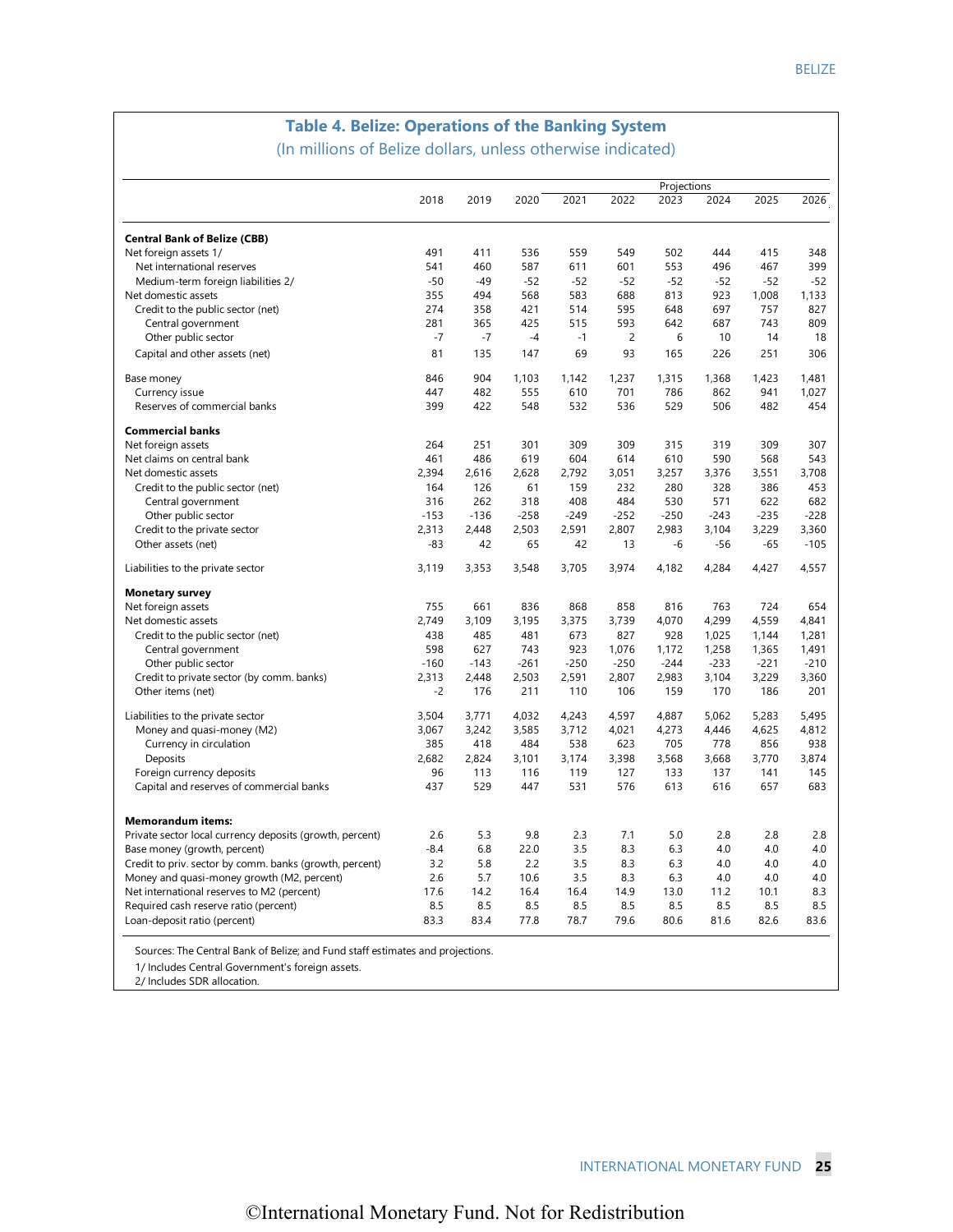#### **Table 5. Belize: Baseline Medium-Term Outlook**

|                                                |                                                 |         |         |         |         |         | Projections                |         |         |         |         |         |         |
|------------------------------------------------|-------------------------------------------------|---------|---------|---------|---------|---------|----------------------------|---------|---------|---------|---------|---------|---------|
|                                                | 2019                                            | 2020    | 2021    | 2022    | 2023    | 2024    | 2025                       | 2026    | 2027    | 2028    | 2029    | 2030    | 2031    |
|                                                |                                                 |         |         |         |         |         | (Annual percentage change) |         |         |         |         |         |         |
| <b>GDP</b> and prices                          |                                                 |         |         |         |         |         |                            |         |         |         |         |         |         |
| GDP at constant prices                         | 1.8                                             | $-14.1$ | 1.5     | 6.2     | 4.2     | 2.0     | 2.0                        | 2.0     | 2.0     | 2.0     | 2.0     | 2.0     | 2.0     |
| GDP at current market prices                   | 2.0                                             | $-14.0$ | 3.5     | 8.3     | 6.3     | 4.0     | 4.0                        | 4.0     | 4.0     | 4.0     | 4.0     | 4.0     | 4.0     |
| Prices (GDP deflator)                          | 0.2                                             | 0.1     | 2.0     | 2.0     | 2.0     | 2.0     | 2.0                        | 2.0     | 2.0     | 2.0     | 2.0     | 2.0     | 2.0     |
| Consumer prices (end of period)                | 0.2                                             | 1.1     | 2.0     | 2.0     | 2.0     | 2.0     | 2.0                        | 2.0     | 2.0     | 2.0     | 2.0     | 2.0     | 2.0     |
|                                                | (In percent of GDP, unless otherwise indicated) |         |         |         |         |         |                            |         |         |         |         |         |         |
| <b>National accounts</b>                       |                                                 |         |         |         |         |         |                            |         |         |         |         |         |         |
| Consumption                                    | 85.4                                            | 85.4    | 85.4    | 85.4    | 85.4    | 85.4    | 85.4                       | 85.4    | 85.4    | 85.4    | 85.4    | 85.4    | 85.4    |
| Gross domestic investment 1/                   | 19.9                                            | 25.4    | 23.1    | 20.0    | 17.3    | 17.3    | 17.3                       | 17.3    | 17.3    | 17.3    | 17.3    | 17.3    | 17.3    |
| Net exports                                    | $-5.3$                                          | $-10.9$ | $-8.5$  | $-5.4$  | $-2.7$  | $-2.7$  | $-2.7$                     | $-2.7$  | $-2.7$  | $-2.7$  | $-2.7$  | $-2.7$  | $-2.7$  |
| Gross national savings                         | 5.6                                             | 6.9     | 7.2     | 7.6     | 8.1     | 8.1     | 8.1                        | 8.1     | 8.1     | 8.1     | 8.1     | 8.1     | 8.1     |
| Central government 2/                          |                                                 |         |         |         |         |         |                            |         |         |         |         |         |         |
| Revenue and grants                             | 31.5                                            | 27.0    | 28.2    | 29.9    | 31.3    | 31.3    | 31.3                       | 31.3    | 31.3    | 31.3    | 31.3    | 31.3    | 31.3    |
| Total expenditure                              | 36.2                                            | 37.1    | 36.9    | 35.5    | 34.5    | 34.4    | 34.3                       | 34.2    | 34.1    | 34.0    | 33.9    | 33.9    | 33.7    |
| Noninterest expenditure                        | 32.8                                            | 35.4    | 32.7    | 31.3    | 30.4    | 30.4    | 30.4                       | 30.4    | 30.4    | 30.4    | 30.4    | 30.4    | 30.4    |
| Primary balance                                | $-1.3$                                          | $-8.4$  | $-4.5$  | $-1.5$  | 0.8     | 0.8     | 0.8                        | 0.8     | 0.8     | 0.8     | 0.8     | 0.8     | 0.8     |
| Interest                                       | 3.4                                             | 1.7     | 4.2     | 4.2     | 4.1     | 4.0     | 3.9                        | 3.7     | 3.7     | 3.6     | 3.5     | 3.4     | 3.3     |
| Overall balance                                | $-4.7$                                          | $-10.1$ | $-8.7$  | $-5.6$  | $-3.2$  | $-3.1$  | $-3.0$                     | $-2.9$  | $-2.8$  | $-2.7$  | $-2.7$  | $-2.6$  | $-2.4$  |
| <b>External sector</b>                         |                                                 |         |         |         |         |         |                            |         |         |         |         |         |         |
| Current account balance                        | $-9.2$                                          | $-8.0$  | $-7.7$  | $-7.2$  | $-6.8$  | $-6.8$  | $-6.8$                     | $-6.8$  | $-6.8$  | $-6.8$  | $-6.8$  | $-6.8$  | $-6.8$  |
| Of which: Exports of goods and services        | 58.8                                            | 46.8    | 50.2    | 54.3    | 57.7    | 57.7    | 57.7                       | 57.7    | 57.7    | 57.7    | 57.7    | 57.7    | 57.7    |
| Of which: Petroleum exports                    | 0.5                                             | 0.1     | 0.1     | 0.1     | 0.1     | 0.0     | 0.0                        | 0.0     | 0.0     | 0.0     | 0.0     | 0.0     | 0.0     |
| Of which: Imports of goods and services        | $-64.2$                                         | $-57.7$ | $-58.7$ | $-59.7$ | $-60.4$ | $-60.4$ | $-60.4$                    | $-60.4$ | $-60.4$ | $-60.4$ | $-60.4$ | $-60.4$ | $-60.4$ |
| Capital and financial account                  | 9.5                                             | 12.3    | 8.3     | 7.0     | 5.6     | 5.4     | 6.1                        | 5.2     | 6.3     | 7.1     | 7.3     | 5.7     | 5.8     |
| Public sector disbursements                    | 4.2                                             | 8.9     | 8.2     | 6.3     | 5.6     | 4.8     | 4.4                        | 3.9     | 3.6     | 3.3     | 3.1     | 5.2     | 5.0     |
| Public sector amortization                     | $-2.4$                                          | $-2.8$  | $-3.8$  | $-3.9$  | $-4.2$  | $-4.1$  | $-4.2$                     | $-4.2$  | $-4.4$  | $-4.4$  | $-4.4$  | $-8.6$  | $-8.4$  |
| Other capital and fin. account transactions 3/ | 7.7                                             | 6.1     | 4.0     | 4.6     | 4.2     | 4.6     | 5.9                        | 5.5     | 7.1     | 8.2     | 8.5     | 9.1     | 9.3     |
| Change in reserves (- increase)                | 0.9                                             | $-4.3$  | $-0.7$  | 0.3     | 1.2     | 1.4     | 0.7                        | 1.5     | 0.5     | $-0.3$  | $-0.5$  | 1.1     | 0.9     |
| Gross official reserves (in months of imports) | 3.5                                             | 4.2     | 3.9     | 3.6     | 3.2     | 2.8     | 2.6                        | 2.2     | 2.0     | 2.0     | 2.0     | 1.7     | 1.5     |
| Public debt 4/                                 | 97.5                                            | 127.4   | 132.4   | 128.6   | 124.9   | 123.2   | 121.4                      | 119.7   | 117.9   | 116.0   | 114.2   | 112.4   | 110.5   |
| Domestic                                       | 28.7                                            | 39.8    | 43.7    | 44.5    | 44.4    | 44.9    | 45.8                       | 47.0    | 48.6    | 50.4    | 52.2    | 56.1    | 59.7    |
| External                                       | 68.8                                            | 87.6    | 88.7    | 84.1    | 80.4    | 78.3    | 75.7                       | 72.7    | 69.3    | 65.7    | 62.1    | 56.3    | 50.8    |

1/ Excludes discrepancy in external savings from the balance of payments.

2/ Fiscal projections are on a calendar year basis.

3/ Includes errors and omissions.

4/ Public debt includes central government debt as well as external financial and non-financial public sector debt.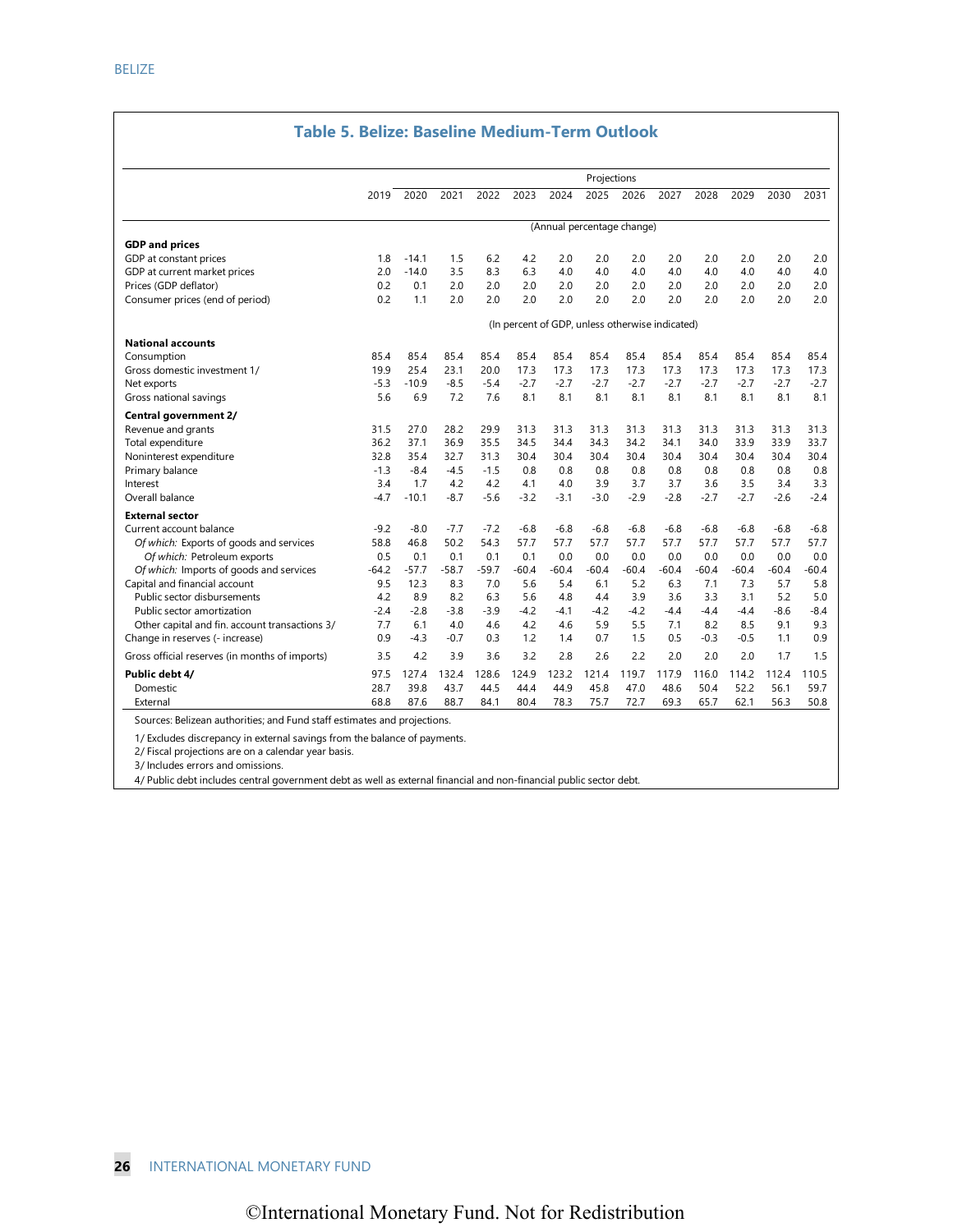|                                                                         | 2015  | 2016  | 2017  | 2018         | 2019  | 2020  |
|-------------------------------------------------------------------------|-------|-------|-------|--------------|-------|-------|
|                                                                         |       |       |       | (In percent) |       |       |
| <b>Capital Adequacy</b>                                                 |       |       |       |              |       |       |
| Regulatory Capital to Risk Weighted Assets                              | 24.8  | 24.0  | 24.2  | 24.6         | 22.8  | 19.8  |
| Primary Capital to Risk-Weighted Assets                                 | 23.6  | 23.0  | 23.2  | 23.6         | 21.7  | 18.6  |
| Non-Performing Loans (Net of Specific Provisions) to Regulatory Capital | 31.4  | 14.4  | 11.1  | 11.7         | 11.7  | 23.9  |
| Large Exposure to Capital                                               | 125.3 | 128.5 | 117.5 | 96.5         | 94.5  | 139.3 |
| <b>Asset Quality</b>                                                    |       |       |       |              |       |       |
| Non-Performing Loans to Total Gross Loans                               | 14.0  | 10.4  | 6.4   | 6.2          | 5.1   | 7.7   |
| Non-Performing Loans (Net of Specific Provisions) to Total Gross Loans  | 6.6   | 3.0   | 2.4   | 2.7          | 2.5   | 4.4   |
| Loan Loss Coverage                                                      | 62.4  | 79.8  | 77.6  | 72.3         | 70.5  | 57.3  |
| <b>Profitability/Efficiency</b>                                         |       |       |       |              |       |       |
| Return On Equity (Net Income to Average Capital)                        | 7.9   | 4.8   | 9.2   | 19.8         | 13.3  | 3.2   |
| Return On Assets (Net Income to Average Assests)                        | 1.0   | 0.6   | 1.3   | 3.1          | 2.0   | 0.4   |
| Interest Margin to Gross Income                                         | 67.9  | 68.7  | 68.1  | 66.9         | 65.5  | 69.2  |
| Non-Interest Expenses to Gross Income                                   | 75.7  | 64.6  | 62.6  | 61.0         | 63.4  | 62.1  |
| Liquidity                                                               |       |       |       |              |       |       |
| Liquid Assets to Total Assets                                           | 32.6  | 32.7  | 27.3  | 25.8         | 24.3  | 28.1  |
| Liquid Assets to Short-Term Liabilities                                 | 52.4  | 51.7  | 41.7  | 38.6         | 36.1  | 38.5  |
| Customer Deposits to total (Non-Interbank) Loans                        | 132.3 | 132.3 | 130.4 | 127.8        | 128.4 | 138.1 |

# **Table 6. Belize: Domestic Banks: Financial Soundness Indicators**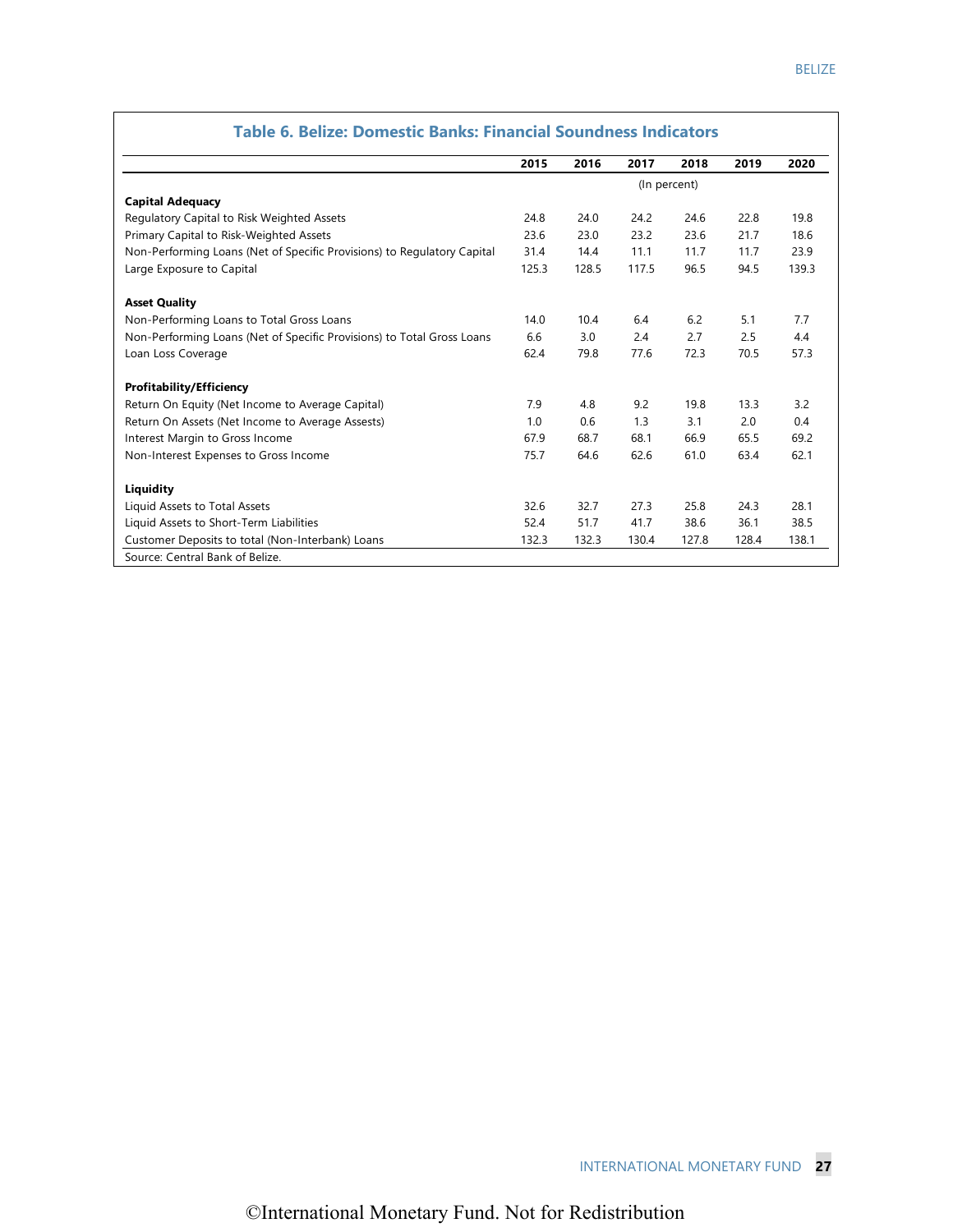# **Annex I. Implementation of 2019 Article IV Consultation Recommendations**

| <b>2019 Article IV Recommendation</b>                                                                                                                                                                                                                                                                              | Implementation                                                                                                                                                                                                                                                   |
|--------------------------------------------------------------------------------------------------------------------------------------------------------------------------------------------------------------------------------------------------------------------------------------------------------------------|------------------------------------------------------------------------------------------------------------------------------------------------------------------------------------------------------------------------------------------------------------------|
| <b>Fiscal consolidation</b>                                                                                                                                                                                                                                                                                        | No progress                                                                                                                                                                                                                                                      |
| Implement revenue and expenditure measures to                                                                                                                                                                                                                                                                      | The fiscal position deteriorated in FY2019/20, with the actual                                                                                                                                                                                                   |
| gradually increase the primary budget balance from the                                                                                                                                                                                                                                                             | primary balance coming at -1.3 percent of GDP, below the                                                                                                                                                                                                         |
| estimated 1.5 percent of GDP in FY2019/20 to 4 percent                                                                                                                                                                                                                                                             | preliminary estimates at the time of the 2019 Article IV                                                                                                                                                                                                         |
| over the medium term, with the goal of lowering public                                                                                                                                                                                                                                                             | consultation. The Covid-19 pandemic led to a further                                                                                                                                                                                                             |
| debt to below 60 percent of GDP by 2029, guided by                                                                                                                                                                                                                                                                 | deterioration of the fiscal position, with the primary balance                                                                                                                                                                                                   |
| well-calibrated fiscal rules based on a debt anchor.                                                                                                                                                                                                                                                               | declining to -8.4 percent of GDP in FY2020/21.                                                                                                                                                                                                                   |
| Regarding revenues, broaden the tax base by phasing                                                                                                                                                                                                                                                                | There was some progress in improving tax administration                                                                                                                                                                                                          |
| out exemptions on the general sales tax and excises,                                                                                                                                                                                                                                                               | through the reorganization of the Belize Tax. However, there                                                                                                                                                                                                     |
| and tightening tax incentives.                                                                                                                                                                                                                                                                                     | was no progress on reducing tax exemptions and incentives.                                                                                                                                                                                                       |
| On expenditures, introduce civil service reforms                                                                                                                                                                                                                                                                   | The wage bill grew from 11.6 percent of GDP in FY2018/19                                                                                                                                                                                                         |
| designed to reduce the number of public sector                                                                                                                                                                                                                                                                     | to 12.3 percent in FY2019/20 and 13.7 percent in FY2020/21.                                                                                                                                                                                                      |
| employees and limit salary increments to the inflation                                                                                                                                                                                                                                                             | To ensure the sustainability of the social security scheme,                                                                                                                                                                                                      |
| rate; reform the unfunded, noncontributory defined-                                                                                                                                                                                                                                                                | the government raised the contribution rate by 0.5 percent                                                                                                                                                                                                       |
| benefit Pension Plans for Public Officials, and raise the                                                                                                                                                                                                                                                          | in 2019 and 2020. However, the planned 1 percent increase                                                                                                                                                                                                        |
| retirement age to 65 years.                                                                                                                                                                                                                                                                                        | in 2021 was delayed because of the pandemic.                                                                                                                                                                                                                     |
| <b>Financial sector reform</b><br>Strengthen the bank resolution framework and step up<br>financial sector surveillance, informed by a bank asset<br>quality review.                                                                                                                                               | <b>Limited progress</b><br>The Central Bank of Belize (CBB) allowed regulatory<br>forbearance during the pandemic, but also conducted closer<br>examinations of the balance sheets of banks and credit<br>unions to monitor asset quality developments.          |
| <b>AML/CFT reforms</b><br>Further strengthen AML/CFT framework by properly<br>regulating and supervising the international financial<br>services sector and ensuring that beneficial ownership<br>information of legal persons and arrangements is<br>available without impediments.                               | <b>Limited progress</b><br>A national ML/TF risk assessment was concluded, and an<br>action plan developed to address the weaknesses identified.                                                                                                                 |
| <b>Structural reform</b><br>Accelerate the implementation of growth-enhancing<br>reforms to improve the business climate, including<br>addressing corruption, dealing more effectively with<br>violent crimes, reducing the cost of doing business, and<br>establishing a credit bureau and a collateral registry. | <b>Limited progress</b><br>The prevalence of crime remains a significant obstacle for<br>economic growth and development. Legislation to establish<br>a credit bureau and a collateral registry have been prepared<br>but are yet to be submitted to parliament. |
| <b>Resilience building</b>                                                                                                                                                                                                                                                                                         | <b>Some progress</b>                                                                                                                                                                                                                                             |
| Build resilience to natural disasters through adaptation                                                                                                                                                                                                                                                           | The budget allocates about half of capital spending to                                                                                                                                                                                                           |
| infrastructure investment, greater self- insurance                                                                                                                                                                                                                                                                 | resilience-building project' albeit the pandemic has caused                                                                                                                                                                                                      |
| through a natural disaster reserve fund, and optimized                                                                                                                                                                                                                                                             | delays in implementation. The creation of a natural disaster                                                                                                                                                                                                     |
| use of risk management instruments.                                                                                                                                                                                                                                                                                | reserve fund is a priority going forward.                                                                                                                                                                                                                        |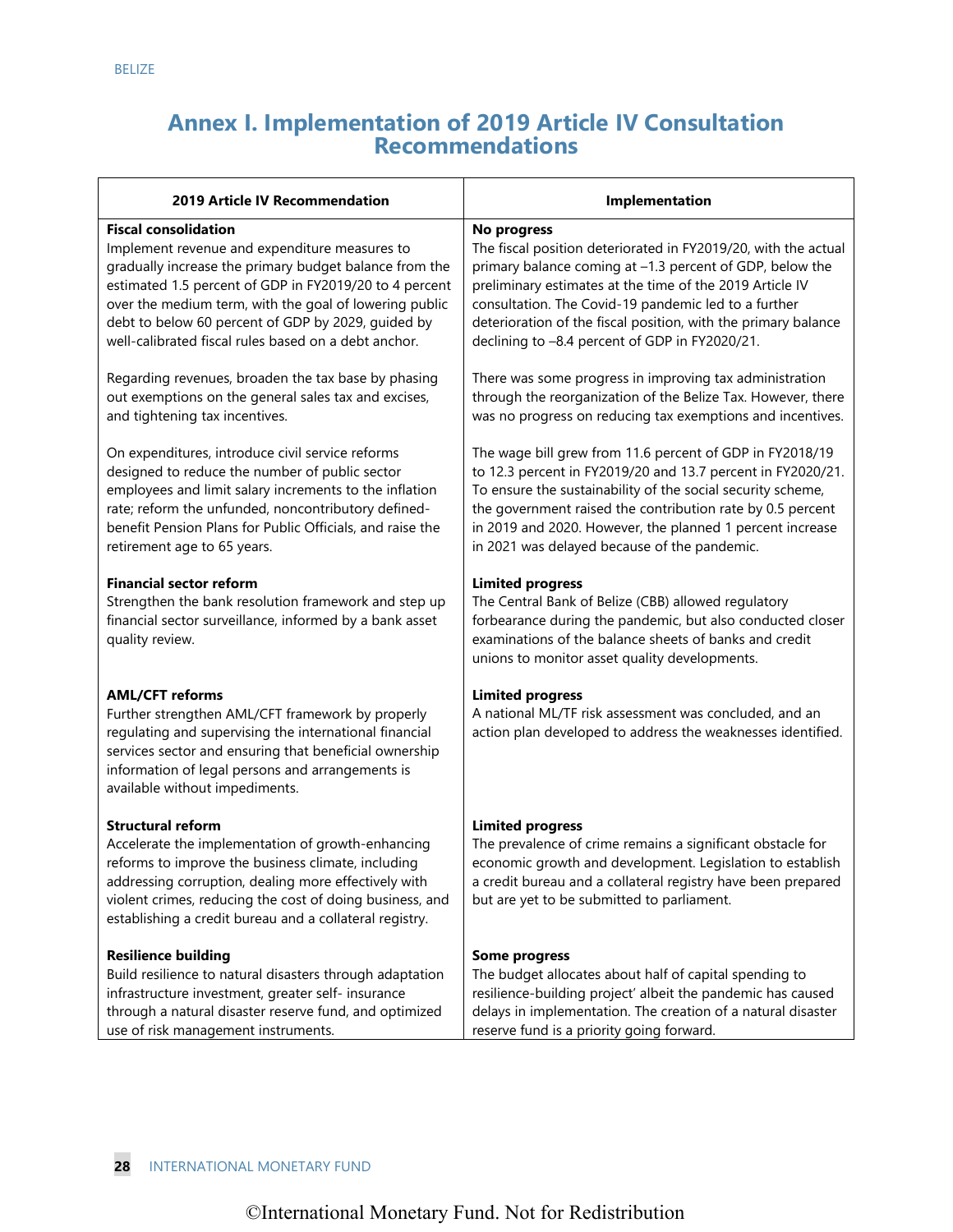# **Annex II. Debt Sustainability Analysis**

*Belize's public debt increased by 30 percentage points to 127 percent of GDP in 2020 as the pandemic pushed the economy into a recession and weakened the fiscal position. Under current policies, the debtto-GDP ratio is projected to peak at 132 percent in 2021 and fall gradually after to 111 percent in 2031, which is assessed as unsustainable as it remains above the 70 percent of GDP sustainability threshold. Restoring debt sustainability requires balanced and sustained fiscal consolidation, growth-enhancing structural reforms, and debt restructuring. With prominent downside risks to the outlook, debt dynamics will remain vulnerable to adverse shocks to growth, interest rates, or the fiscal position.* 

**1. The COVID-19 pandemic and necessary containment measures led to a deep recession in 2020**. Belize has been hit hard by the pandemic, having one of the highest numbers of COVID-19 cases and deaths per capita in the Caribbean. Tourist arrivals declined by 72 percent in 2020, hurting the tourism industry that accounts for about 40 percent of GDP, while containment measures hurt contact-intensive sectors. Consequently, real GDP contracted by 14.1 percent in 2020.

**2. The fiscal position deteriorated in 2020 from already weak levels**. Belize's fiscal position

was weak before the pandemic, with the primary fiscal deficit averaging 1.5 percent of GDP between FY2014/15 and FY2019/20, and public debt rising to 97.5 percent of GDP in 2019. The pandemic led to a further widening of the primary deficit to 8.4 percent of GDP in FY2020/21, and an increase in public debt to 127.4 percent of GDP in 2020, of which 69 percent was external (22 percent with multilateral creditors, 20 percent with bilateral creditors, and 27 percent with private creditors) and

![](_page_25_Figure_6.jpeg)

Sources: Central Bank of Belize and IMF staff calculations.

31 percent domestic (13 percent with the central bank, 11 percent with domestic banks, and 7 percent with other domestic creditors).

**3. The fiscal position is projected to remain weak in the medium term despite significant fiscal consolidation measures approved in the FY2021/22 budget**. The budget contains about 2 percent of GDP in fiscal consolidation measures, including a 10 percent cut in the wage bill and a 30 percent cut in purchases of goods and services relative to the FY2020/21 budget. These, together with the expected recovery of revenues and the unwinding of pandemic-related expenditure, are projected to raise the primary balance from –8.4 percent of GDP in FY2020/21 to 0.8 percent of GDP over the medium term, while public debt is projected to rise to 132 percent of GDP in 2021 and fall gradually after to 111 percent in 2031. Public external debt is projected to fall from 88 percent of GDP in 2020 to 51 percent in 2031 reflecting more limited access to external financing, while public domestic debt is projected to rise from 40 percent of GDP in 2020 to 60 percent in 2031, with higher financing from the central bank, domestic banks, and other creditors. Gross financing needs are projected to surpass 15 percent of GDP during some years over the next decade even though it is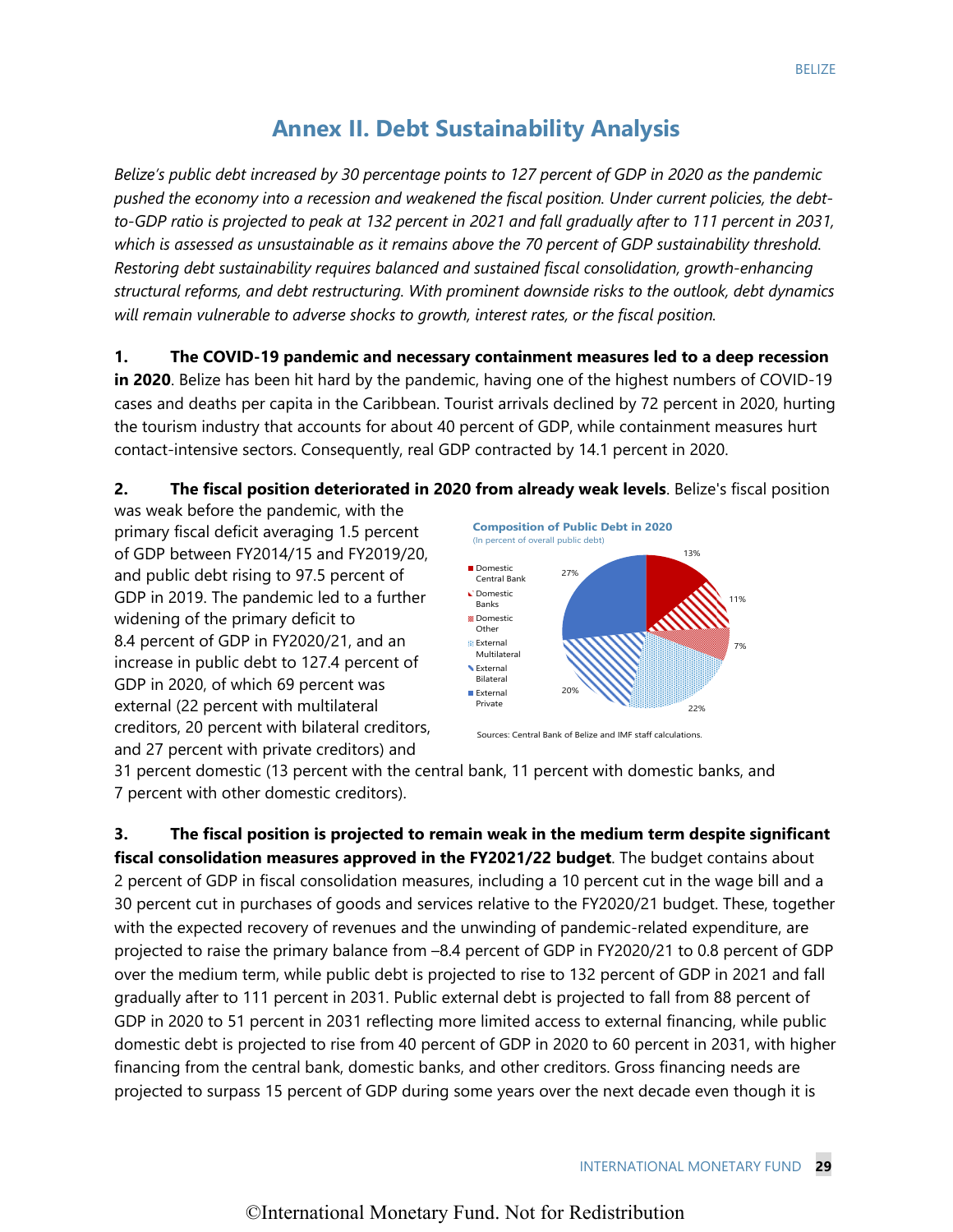assumed that the government will continue to borrow at low interest rates. Staff assesses Belize's public debt as unsustainable as it remains above the 70 percent of GDP threshold in the DSA framework during the next 10 years. Restoring debt sustainability will require large and sustained fiscal consolidation, growth-enhancing structural reforms, and debt restructuring.

**4. With risks to the outlook tilted to the downside, debt dynamics will remain vulnerable to shocks to growth, interest rates, and the fiscal position**. Historically, economic growth and fiscal performance in Belize have been volatile, making baseline projections highly uncertain. Stress testing the baseline scenario indicates that Belize's debt burden exceeds the benchmark for emerging market economies in several areas. The heat map highlights significant risks to debt sustainability arising from the level of public debt, changes in market perception, and the currency composition of debt. The fan charts show the possible evolution of debt over the medium term under symmetric and asymmetric distributions of risk, indicating that public debt could exceed 133 percent of GDP over the medium term with a probability of more than 10 percent.

**5. Stress tests confirm the vulnerability of public debt to adverse shocks**. Public debt is particularly sensitive to an exchange rate shock since 69 percent of it is denominated in foreign currency. A real exchange rate depreciation of 12 percent would increase public debt by 8 percent of GDP in the first year and keep the debt ratio about 11 percentage points of GDP more than in the baseline scenario by 2031. Similarly, if real GDP growth declines by one standard deviation, the debt-to-GDP ratio would end up about 27 percentage points higher than the baseline projection by 2031. A financial sector contingent liability shock that increases public spending by the equivalent of 10 percent of banking sector's assets associated with recapitalization needs of a few banks would raise the debt-to-GDP ratio to 121 percent in 2031.

**6. The fiscal position and debt dynamics are highly vulnerable to the impact of natural disasters and climate change.** To illustrate this vulnerability, it is assumed that a natural disaster causes 6 percent of GDP in economic damages, about half of the damage inflicted by Hurricane Earl in 2016. Following this disaster, real GDP falls by 3 percent in the year of the disaster relative to the baseline, by a further 1 percent in the next year, and it increases by 0.5 percent in the following two years (reflecting reconstruction activity). The scenario assumes that the cost for the government is 4 percent of GDP (two-thirds of the economic damage). The associated recovery and reconstruction spending are spread over three years: 2 percent of GDP in the first year, and 1 percent of GDP in each of the next two years, respectively. The shock has a material impact on public debt, shifting the entire trajectory up by around 9 percent of GDP above the baseline, with the debt-to-GDP ratio reaching 120 percent by 2031. Belize is also exposed to adverse effects of climate change, which could weaken long-term potential growth and increase pressure on debt dynamics.

**7. External debt is projected to fall from 88 percent of GDP in 2020 to 51 percent in 2031, reflecting more limited access to external financing because of debt sustainability concerns**. 1 Bounds tests suggest that external debt is sensitive to exchange rate and current account shocks. A 30 percent currency depreciation in 2021 raises external debt to 130 percent of GDP in 2021 and

 $1$  In the absence of data on private external debt, the external DSA coverage is limited to external public debt.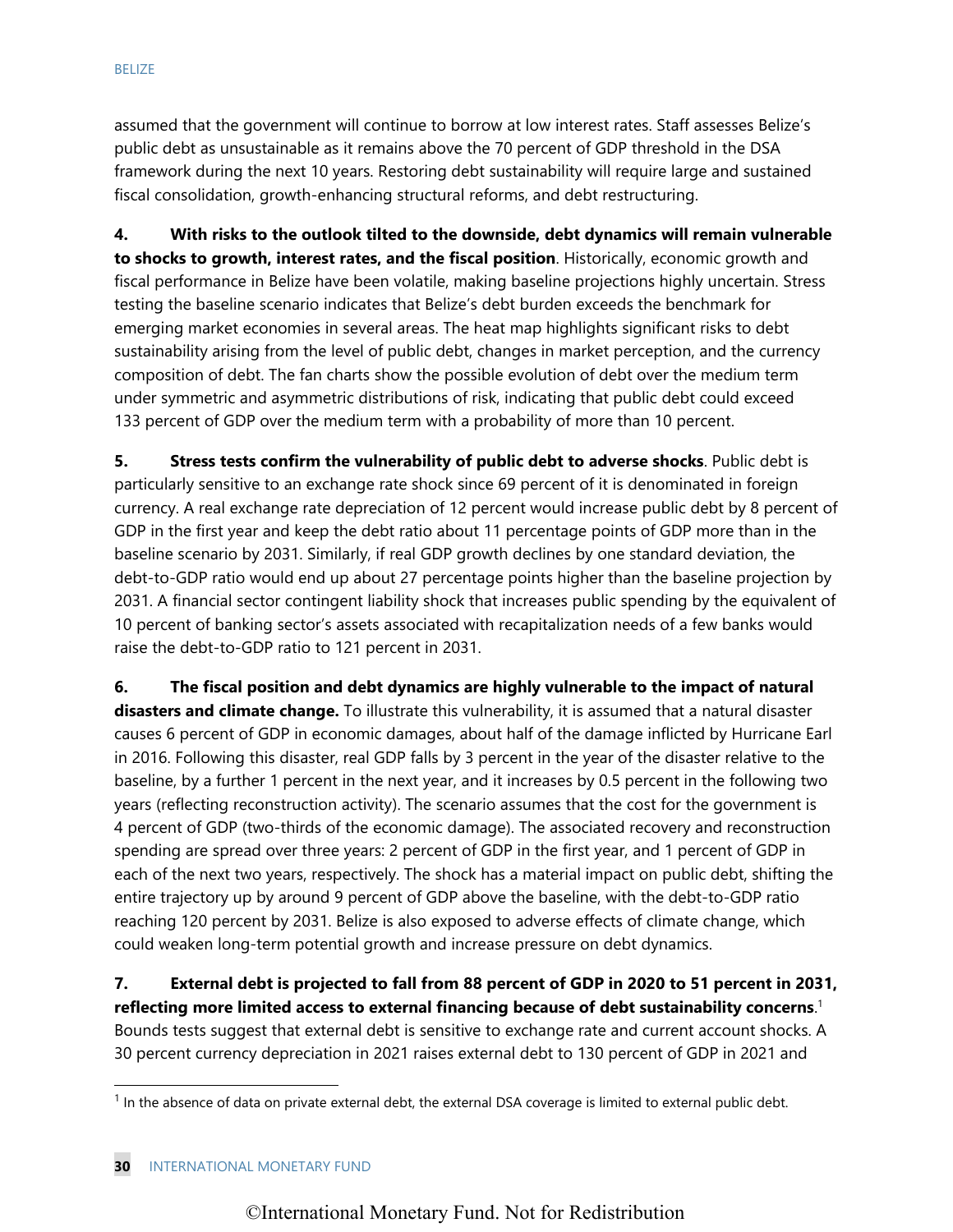77 percent in 2031, while a widening of the non-interest current account balance pushes external debt to 69 percent of GDP in 2031. A half standard deviation shock to real GDP growth or interest rates would have smaller effects on external debt. A combined one-quarter standard deviation shock would increase external debt to 66 percent of GDP in 2031.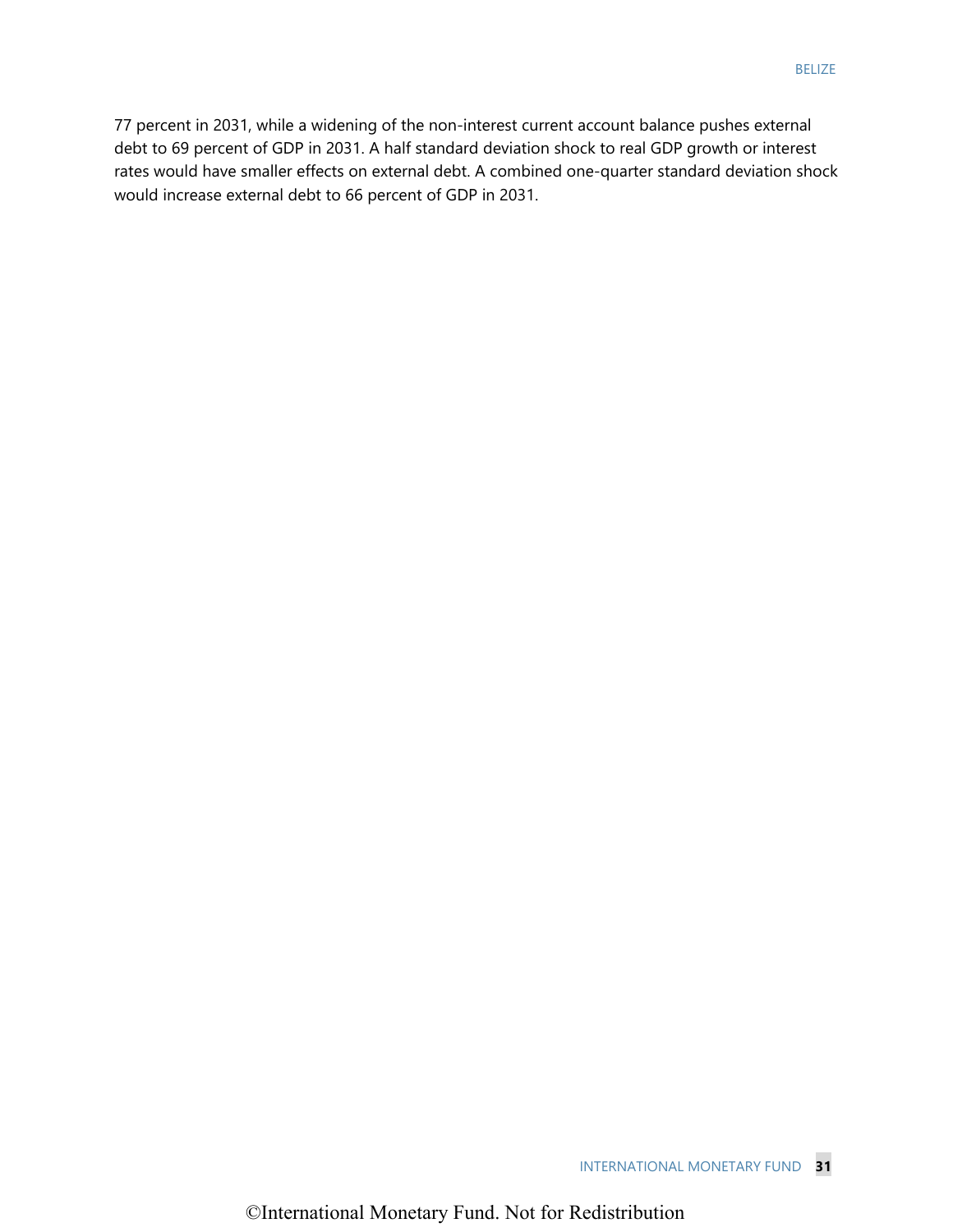![](_page_28_Figure_1.jpeg)

5/ External financing requirement is defined as the sum of current account deficit, amortization of medium and long-term total external debt, and short-term total external debt at the end of previous period.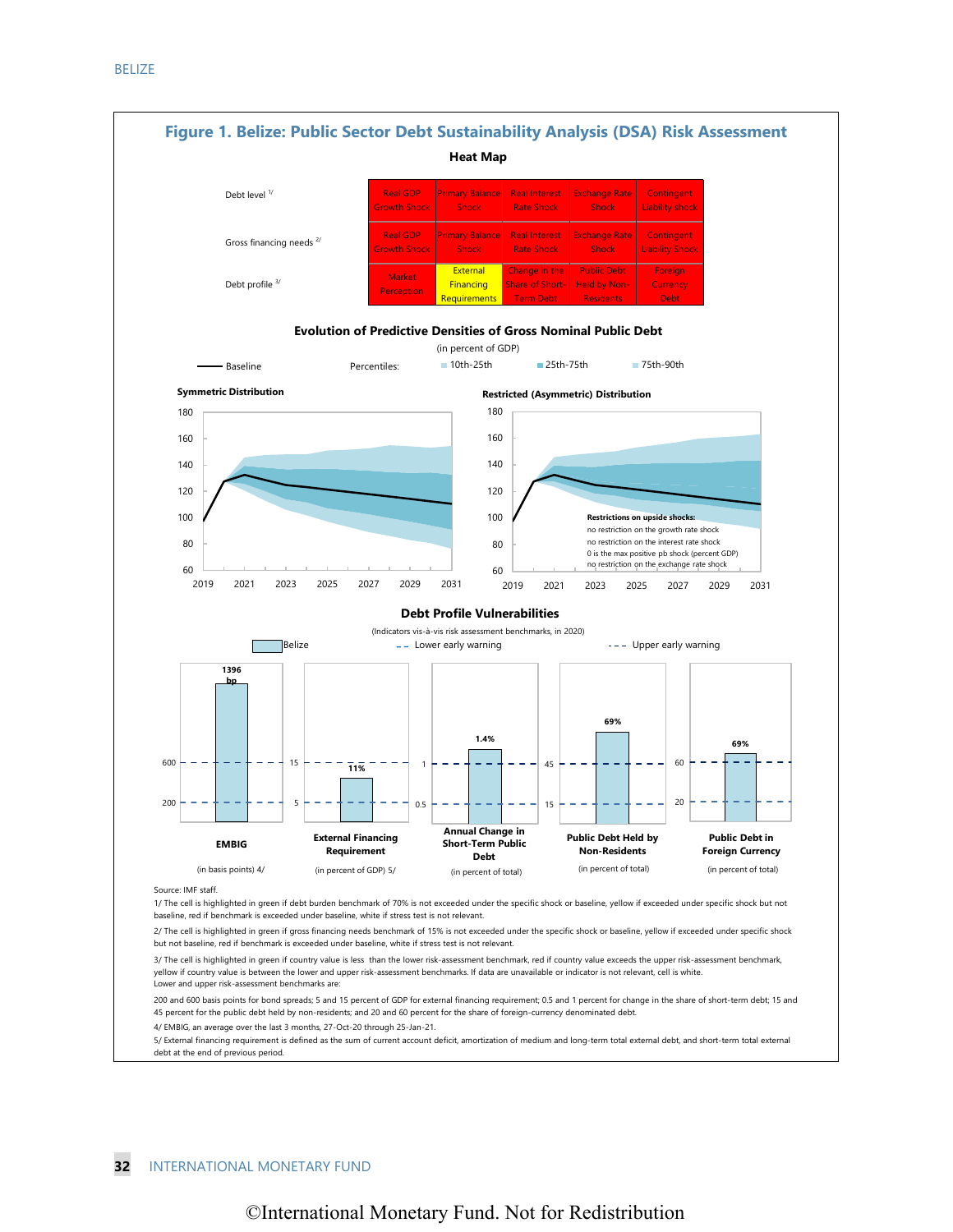![](_page_29_Figure_1.jpeg)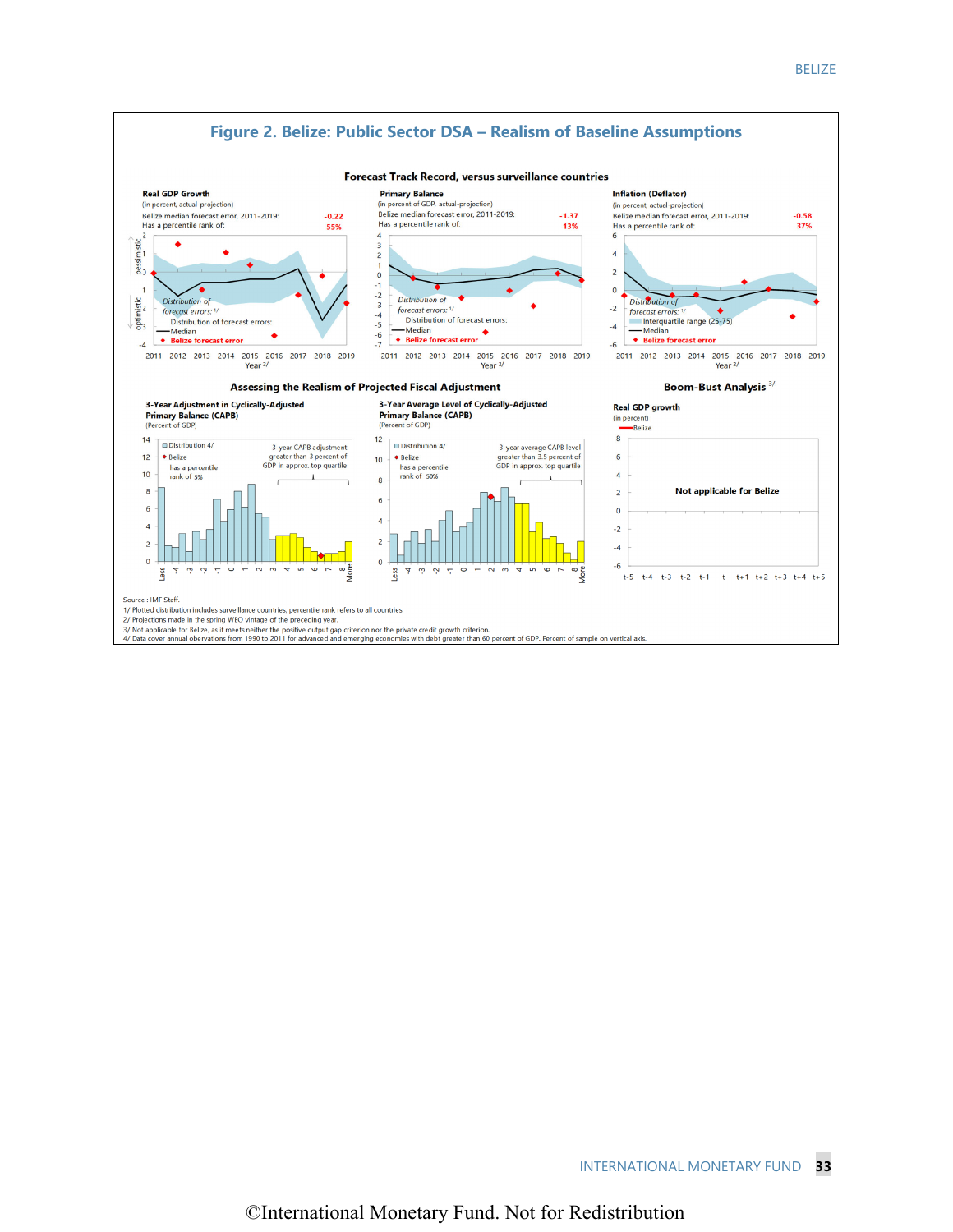### **Figure 3. Belize: Public Sector DSA – Baseline Scenario**

#### (In percent of GDP unless otherwise indicated)

#### **Debt, Economic and Market Indicators** 1/

|                                         | Actual    |      |         | Projections |       |       |       |       |      |       |       |       |       |       | As of January 25, 2021 |                |           |
|-----------------------------------------|-----------|------|---------|-------------|-------|-------|-------|-------|------|-------|-------|-------|-------|-------|------------------------|----------------|-----------|
|                                         | 2010-2018 | 2019 | 2020    | 2021        | 2022  | 2023  | 2024  | 2025  | 2026 | 2027  | 2028  | 2029  | 2030  | 2031  | Sovereign Spreads      |                |           |
| Nominal gross public debt               | 86.0      | 97.5 | 127.4   | 132.4       | 128.6 | 124.9 | 123.2 | 121.4 | 119. | 117.9 | 116.0 | 114.2 | 112.4 | 110.5 | EMBIG (bp) 3/          |                | 1447      |
| Public gross financing needs            | 7.4       | 99   | 17.6    | 19.7        | 16.8  | 14.0  | 13.1  | 13.2  | 31   | 13.7  | 144   | 15.2  | 20.4  | 21.8  |                        |                |           |
| Real GDP growth (in percent)            | 2.4       | 1.8  | $-14.1$ |             | 6.2   | 42    | 2.0   | 2.0   | 2.0  | 2.0   | 2.0   | 2.0   | 2.0   | 2.0   | Ratings                | Foreign Local  |           |
| Inflation (GDP deflator, in percent)    | 1.8       | 0.2  | 0.1     | 2.0         | 20    | 20    | 2.0   | 2.0   | 2.0  | 2.0   | 2.0   | 2.0   | 2.0   | 20    | Moody's                | B <sub>3</sub> | <b>B3</b> |
| Nominal GDP growth (in percent)         | 4.2       | 20   | $-14.0$ | 3.5         | 83    | 63    | 4.0   | 40    | 40   | 4.0   | 40    | 40    | 40    | 4.0   | S&Ps                   | CCC            | CCC       |
| Effective interest rate (in percent) 4/ | 3.6       | २ ५  | 2.8     | 31          |       |       | -35   | 25    | 36   | 36    |       | 38    | -29   | 4.0   | Fitch                  | n.a.           | n.a.      |

#### **Contribution to Changes in Public Debt**

|                                                   | Actual    |        |      | Projections |          |                |          |          |                |          |          |        |          |        |            |                      |
|---------------------------------------------------|-----------|--------|------|-------------|----------|----------------|----------|----------|----------------|----------|----------|--------|----------|--------|------------|----------------------|
|                                                   | 2010-2018 | 2019   | 2020 | 2021        | 2022     | 2023           | 2024     | 2025     | 2026           | 2027     | 2028     | 2029   | 2030     | 2031   | cumulative | debt-stabilizing     |
| Change in gross public sector debt                | 0.6       | 1.5    | 29.9 | 5.0         | $-3.8$   | $-3.8$         | $-17$    | $-1.7$   | $-1.8$         | $-1.8$   | $-1.8$   | $-1.8$ | $-1.8$   | $-1.9$ | $-16.9$    | primary              |
| Identified debt-creating flows                    | 1.2       | 1.8    | 25.7 | 5.0         | $-3.8$   | $-3.7$         | $-1.5$   | $-1.5$   | $-1.4$         | $-1.3$   | $-1.2$   | $-1.1$ | $-1.0$   | $-0.9$ | $-12.3$    | balance <sup>9</sup> |
| Primary deficit                                   | $-0.7$    | 0.3    | 6.7  | 5.5         | 2.2      | $-0.3$         | $-0.8$   | $-0.8$   | $-0.8$         | $-0.8$   | $-0.8$   | $-0.8$ | $-0.8$   | $-0.8$ | 0.7        | $-0.1$               |
| Primary (noninterest) revenue and grants          | 29.0      | 30.6   | 29.3 | 28.1        | 29.4     | 30.8           | 31.3     | 31.3     | 31.3           | 31.3     | 31.3     | 31.3   | 31.3     | 31.3   | 338.6      |                      |
| Primary (noninterest) expenditure                 | 28.9      | 30.9   | 36.0 | 33.7        | 31.6     | 30.5           | 30.4     | 30.4     | 30.4           | 30.4     | 30.4     | 30.4   | 30.4     | 30.4   | 339.3      |                      |
| Automatic debt dynamics <sup>5/</sup>             | $-0.5$    | 1.5    | 19.0 | $-0.5$      | $-5.9$   | $-3.4$         | $-0.6$   | $-0.6$   | $-0.6$         | $-0.5$   | $-0.4$   | $-0.3$ | $-0.2$   | $-0.1$ | $-13.1$    |                      |
| Interest rate/growth differential 6/              | $-0.5$    | 1.5    | 19.0 | $-0.5$      | $-5.9$   | $-3.4$         | $-0.6$   | $-0.6$   | $-0.6$         | $-0.5$   | $-0.4$   | $-0.3$ | $-0.2$   | $-0.1$ | $-13.1$    |                      |
| Of which: real interest rate                      | 1.5       | 3.2    | 3.0  | 1.4         | 1.6      | 1.7            | 1.8      | 1.7      | 1.8            | .8       | 1.9      | 1.9    | 2.0      | 2.1    | 19.7       |                      |
| Of which: real GDP growth                         | $-1.9$    | $-1.7$ | 16.0 | $-1.8$      | $-7.6$   | $-5.1$         | $-2.4$   | $-2.4$   | $-2.3$         | $-2.3$   | $-2.3$   | $-22$  | $-2.2$   | $-2.2$ | $-32.8$    |                      |
| Exchange rate depreciation $\frac{7}{2}$          | 0.0       | 0.0    | 0.0  |             | $\cdots$ | $\cdots$       | $\cdots$ | $\cdots$ |                | $\cdots$ | $\cdots$ |        | $\cdots$ |        | $\cdots$   |                      |
| Other identified debt-creating flows              | 1.7       | 0.0    | 0.0  | 0.0         | 0.0      | 0 <sub>0</sub> | 0.0      | 0.0      | 0 <sub>0</sub> | 0.0      | 0.0      | 0.0    | 0.0      | 0.0    | 0.0        |                      |
| Privatization and drawdown of deposits (negative) | $-0.3$    | 0.0    | 0.0  | 0.0         | 0.0      | 0.0            | 0.0      | 0.0      | 0.0            | 0.0      | 0.0      | 0.0    | 0.0      | 0.0    | 0.0        |                      |
| Contingent liabilities                            | 2.0       | 0.0    | 0.0  | 0.0         | 0.0      | 0.0            | 0.0      | 0.0      | 0.0            | 0.0      | 0.0      | 0.0    | 0.0      | 0.0    | 0.0        |                      |
| Residual, including asset changes <sup>8/</sup>   | $-0.6$    | $-0.3$ | 4.2  | 0.0         | $-0.1$   | $-0.1$         | $-0.2$   | $-0.3$   | $-0.4$         | $-0.5$   | $-0.6$   | $-0.7$ | $-0.8$   | $-1.0$ | $-4.5$     |                      |

![](_page_30_Figure_7.jpeg)

**Real GDP** growth **Real interest rate** Exchange rate depreciation **CO**ther debt-creating flows **CONFICION CHANGE CHANGE CONFICION** CHANGE IN GROSS public sector debt

Source: IMF staff.

1/ Public sector is defined as the Central Government and Other Public Sector.

2/ Based on available data.

3/ EMBIG.

4/ Defined as interest payments divided by debt stock (excluding guarantees) at the end of previous year.

5/ Derived as [(r - π(1+g) - g + ae(1+r)]/(1+g+π+gπ)) times previous period debt ratio, with r = interest rate; π = growth rate of GDP deflator; g = real GDP growth rate;

a = share of foreign-currency denominated debt; and e = nominal exchange rate depreciation (measured by increase in local currency value of U.S. dollar).

6/ The real interest rate contribution is derived from the numerator in footnote 5 as r - π (1+g) and the real growth contribution as -g.

7/ The exchange rate contribution is derived from the numerator in footnote 5 as ae(1+r).

8/ Includes asset changes and interest revenues (if any). For projections, includes exchange rate changes during the projection period.

9/ Assumes that key variables (real GDP growth, real interest rate, and other identified debt-creating flows) remain at the level of the last pro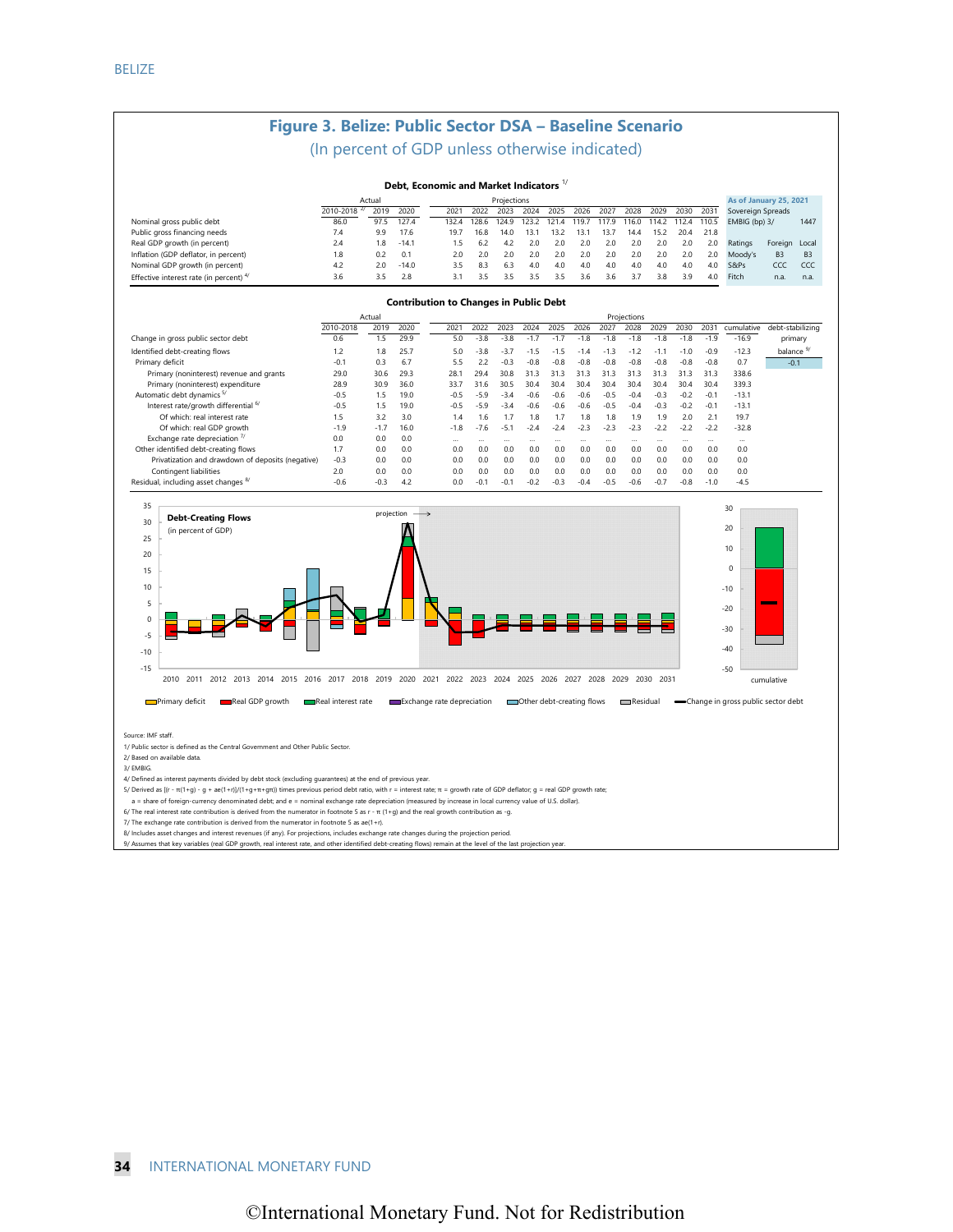![](_page_31_Figure_1.jpeg)

Source: IMF staff.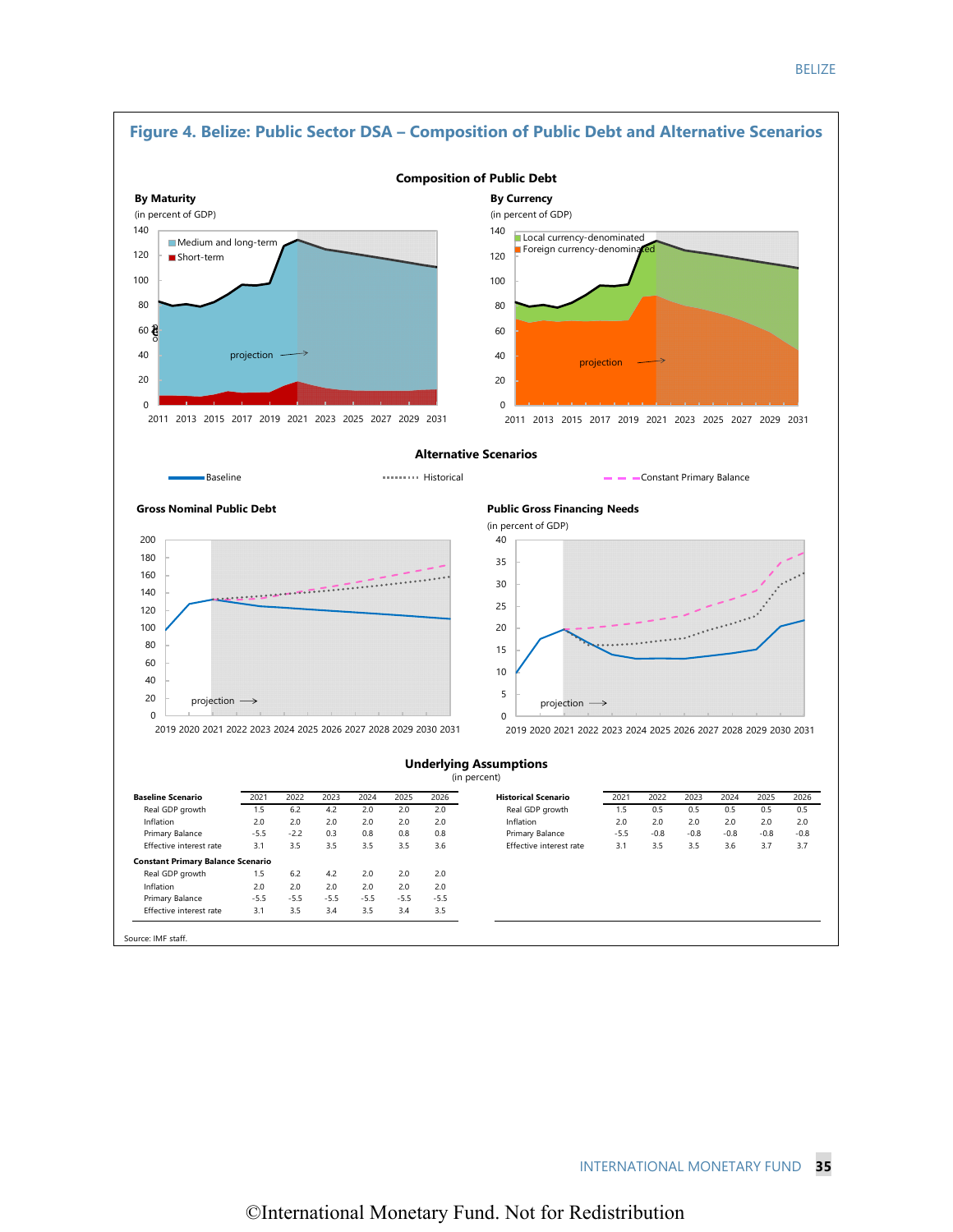![](_page_32_Figure_1.jpeg)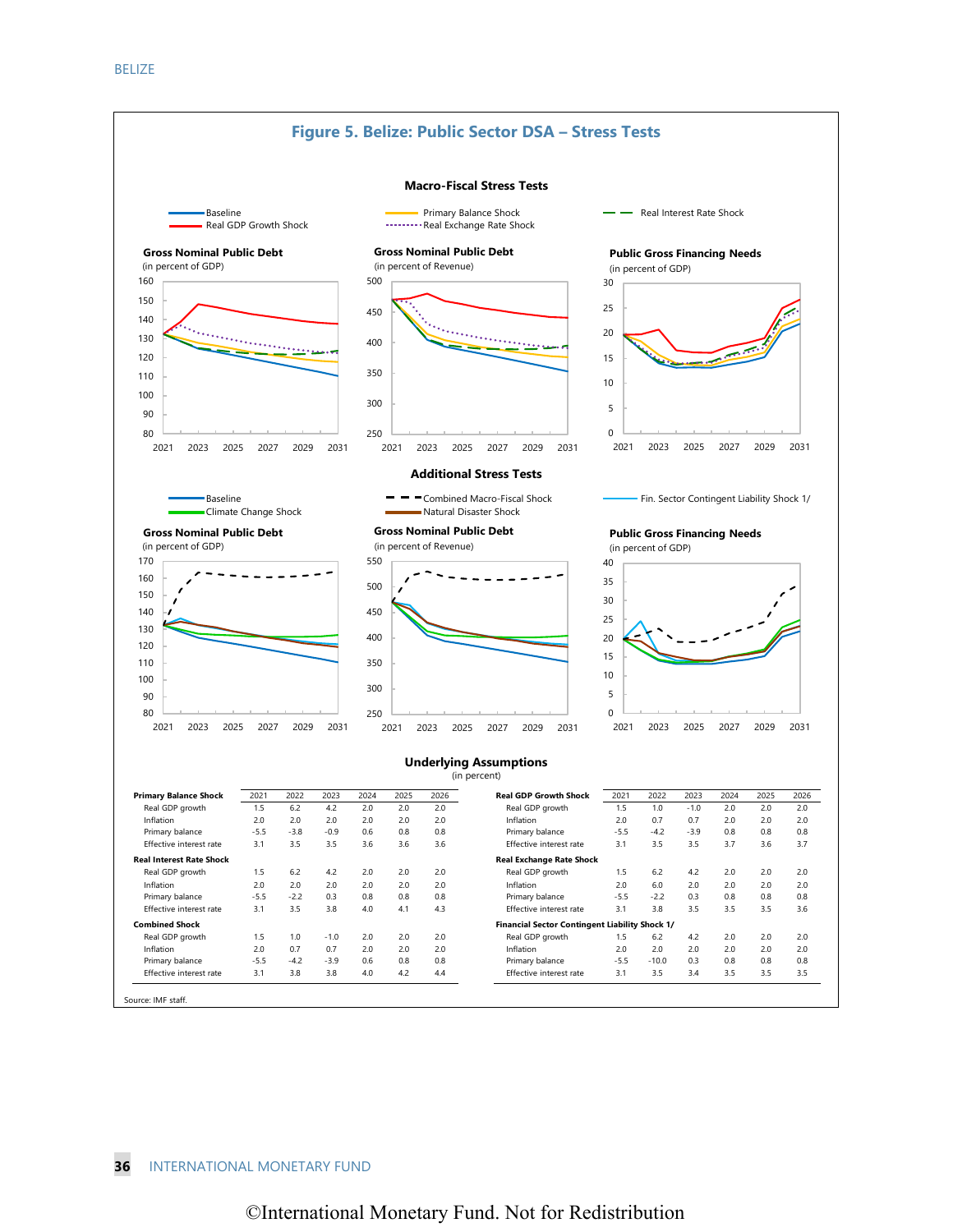![](_page_33_Figure_1.jpeg)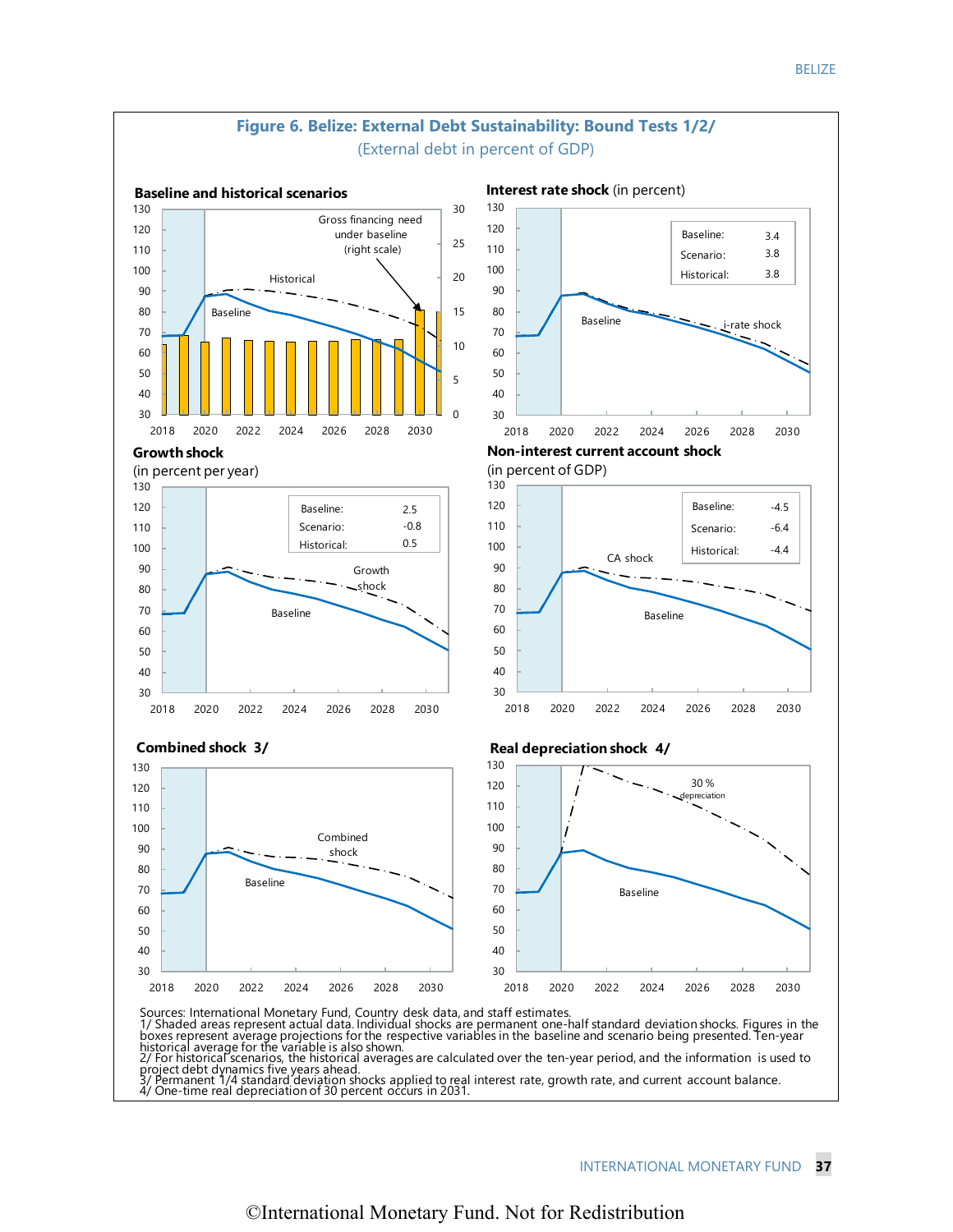|                                                              |        |        | Actual |        |         |            |           |                          |           |                          |          |        |          |                    |
|--------------------------------------------------------------|--------|--------|--------|--------|---------|------------|-----------|--------------------------|-----------|--------------------------|----------|--------|----------|--------------------|
|                                                              | 2016   | 2017   | 2018   | 2019   | 2020    |            |           | 2021                     | 2022      | 2023                     | 2024     | 2025   | 2026     | Debt-stabilizing   |
|                                                              |        |        |        |        |         |            |           |                          |           |                          |          |        |          |                    |
|                                                              |        |        |        |        |         |            |           |                          |           |                          |          |        |          | current account 6/ |
| 1 Baseline: External debt                                    | 67.9   | 68.6   | 68.2   | 68.8   | 87.6    |            |           | 88.7                     | 84.1      | 80.4                     | 78.3     | 75.7   | 72.7     |                    |
| 2 Change in external debt                                    | $-0.5$ | 0.7    | $-0.3$ | 0.5    | 18.9    |            |           | 1.1                      | $-4.7$    | $-3.6$                   | $-2.2$   | $-2.6$ | $-3.0$   |                    |
| 3 Identified external debt-creating flows (4+8+9)            | 5.6    | 4.7    | $-0.2$ | 2.7    | 16.1    |            |           | 2.9                      | $-1.4$    | 0.0                      | 1.4      | 1.0    | 1.1      |                    |
| Current account deficit, excluding interest payments<br>4    | 6.9    | 6.4    | 5.7    | 6.6    | 6.0     |            |           | 5.1                      | 4.3       | 4.0                      | 4.1      | 4.2    | 4.3      |                    |
| Deficit in balance of goods and services<br>5                | 9.2    | 3.1    | 4.5    | 5.3    | 10.9    |            |           | 8.5                      | 5.4       | 2.7                      | 2.7      | 2.7    | 2.7      |                    |
| Exports<br>-6                                                | 54.6   | 56.2   | 56.9   | 58.8   | 46.8    |            |           | 50.2                     | 54.3      | 57.7                     | 57.7     | 57.7   | 57.7     |                    |
| -7<br>Imports                                                | 63.8   | 59.4   | 61.4   | 64.2   | 57.7    |            |           | 58.7                     | 59.7      | 60.4                     | 60.4     | 60.4   | 60.4     |                    |
| Net non-debt creating capital inflows (negative)<br>8        | $-1.7$ | $-1.7$ | $-6.4$ | $-5.2$ | $-3.1$  |            |           | $-3.5$                   | $-3.5$    | $-3.5$                   | $-3.9$   | $-4.3$ | $-4.3$   |                    |
| Automatic debt dynamics 1/<br>-9                             | 0.4    | 0.1    | 0.6    | 1.3    | 13.2    |            |           | 1.3                      | $-2.1$    | $-0.5$                   | 1.1      | 1.0    | 1.0      |                    |
| Contribution from nominal interest rate<br>10                | 2.3    | 2.3    | 2.4    | 2.6    | 2.0     |            |           | 2.6                      | 3.0       | 2.8                      | 2.7      | 2.5    | 2.4      |                    |
| Contribution from real GDP growth<br>11                      | 0.0    | $-1.2$ | $-1.9$ | $-1.2$ | 11.3    |            |           | $-1.3$                   | $-5.1$    | $-3.3$                   | $-1.5$   | $-1.5$ | $-1.5$   |                    |
| Contribution from price and exchange rate changes 2/<br>12   | $-1.9$ | $-1.0$ | 0.1    | $-0.1$ | $-0.1$  |            |           | $\overline{\phantom{a}}$ | $\ddotsc$ | $\overline{\phantom{a}}$ | $\cdots$ | .      | $\cdots$ |                    |
| 13 Residual, incl. change in gross foreign assets (2-3) 3/   | $-6.1$ | $-4.0$ | $-0.1$ | $-2.1$ | 2.7     |            |           | $-1.8$                   | $-3.3$    | $-3.6$                   | $-3.5$   | $-3.6$ | $-4.0$   |                    |
| External debt-to-exports ratio (in percent)                  | 124.3  | 121.9  | 119.9  | 116.9  | 187.1   |            |           | 176.7                    | 154.8     | 139.3                    | 135.6    | 131.0  | 125.9    |                    |
| Gross external financing need (in billions of US dollars) 4/ | 0.2    | 0.2    | 0.2    | 0.2    | 0.2     |            |           | 0.2                      | 0.2       | 0.2                      | 0.2      | 0.2    | 0.2      |                    |
| in percent of GDP                                            | 11.6   | 11.0   | 10.3   | 11.5   | 10.6    | 10-Year    | 10-Year   | 11.2                     | 10.9      | 10.7                     | 10.6     | 10.7   | 10.8     |                    |
| Scenario with key variables at their historical averages 5/  |        |        |        |        | 87.6    |            |           | 90.8                     | 91.2      | 90.0                     | 88.4     | 86.6   | 84.7     |                    |
|                                                              |        |        |        |        |         | Historical | Standard  |                          |           |                          |          |        |          | For debt           |
| Key Macroeconomic Assumptions Underlying Baseline            |        |        |        |        |         | Average    | Deviation |                          |           |                          |          |        |          | stabilization      |
| Real GDP growth (in percent)                                 | 0.0    | 1.8    | 2.9    | 1.8    | $-14.1$ | 0.5        | 5.2       | 1.5                      | 6.2       | 4.2                      | 2.0      | 2.0    | 2.0      | 2.0                |
| GDP deflator in US dollars (change in percent)               | 2.9    | 1.6    | $-0.2$ | 0.2    | 0.1     | 1.5        | 1.4       | 2.0                      | 2.0       | 2.0                      | 2.0      | 2.0    | 2.0      | 2.0                |
| Nominal external interest rate (in percent)                  | 3.5    | 3.4    | 3.5    | 3.9    | 2.5     | 3.8        | 0.8       | 3.1                      | 3.6       | 3.5                      | 3.5      | 3.4    | 3.3      | 3.3                |
| Growth of exports (US dollar terms, in percent)              | $-6.3$ | 6.4    | 3.9    | 5.4    | $-31.5$ | 0.1        | 12.6      | 11.0                     | 17.2      | 12.9                     | 4.0      | 4.0    | 4.0      |                    |
| Growth of imports (US dollar terms, in percent)              | $-4.3$ | $-3.9$ | 6.2    | 6.7    | $-22.7$ | 2.2        | 10.7      | 5.3                      | 10.2      | 7.5                      | 4.0      | 4.0    | 4.0      |                    |
| Current account balance, excluding interest payments         | $-6.9$ | $-6.4$ | $-5.7$ | $-6.6$ | $-6.0$  | $-4.4$     | 3.5       | $-5.1$                   | $-4.3$    | $-4.0$                   | $-4.1$   | $-4.2$ | $-4.3$   |                    |
| Net non-debt creating capital inflows                        | 1.7    | 1.7    | 6.4    | 5.2    | 3.1     | 5.5        | 3.3       | 3.5                      | 3.5       | 3.5                      | 3.9      | 4.3    | 4.3      |                    |

1/ Derived as [r - g - r(1+g) + ea(1+r))/(1+g+r+gr) times previous period debt stock, with r = nominal effective interest rate on external debt; r = change in domestic GDP deflator in US dollar terms, g = real GDP growth r

e = nominal appreciation (increase in dollar value of domestic currency), and a = share of domestic-currency denominated debt in total external debt.

2/ The contribution from price and exchange rate changes is defined as [-r(1+g) + ea(1+r)]/(1+g+r+gr) times previous period debt stock. r increases with an appreciating domestic currency (e > 0) and rising inflation (based

3/ For projection, line includes the impact of price and exchange rate changes.

4/ Defined as current account deficit, plus amortization on medium- and long-term debt, plus short-term debt at end of previous period.

5/ The key variables include real GDP growth; nominal interest rate; dollar deflator growth; and both non-interest current account and non-debt inflows in percent of GDP.

6/ Long-run, constant balance that stabilizes the debt ratio assuming that key variables (real GDP growth, nominal interest rate, dollar deflator growth, and non-debt inflows in percent of GDP) remain at their levels

of the last projection year.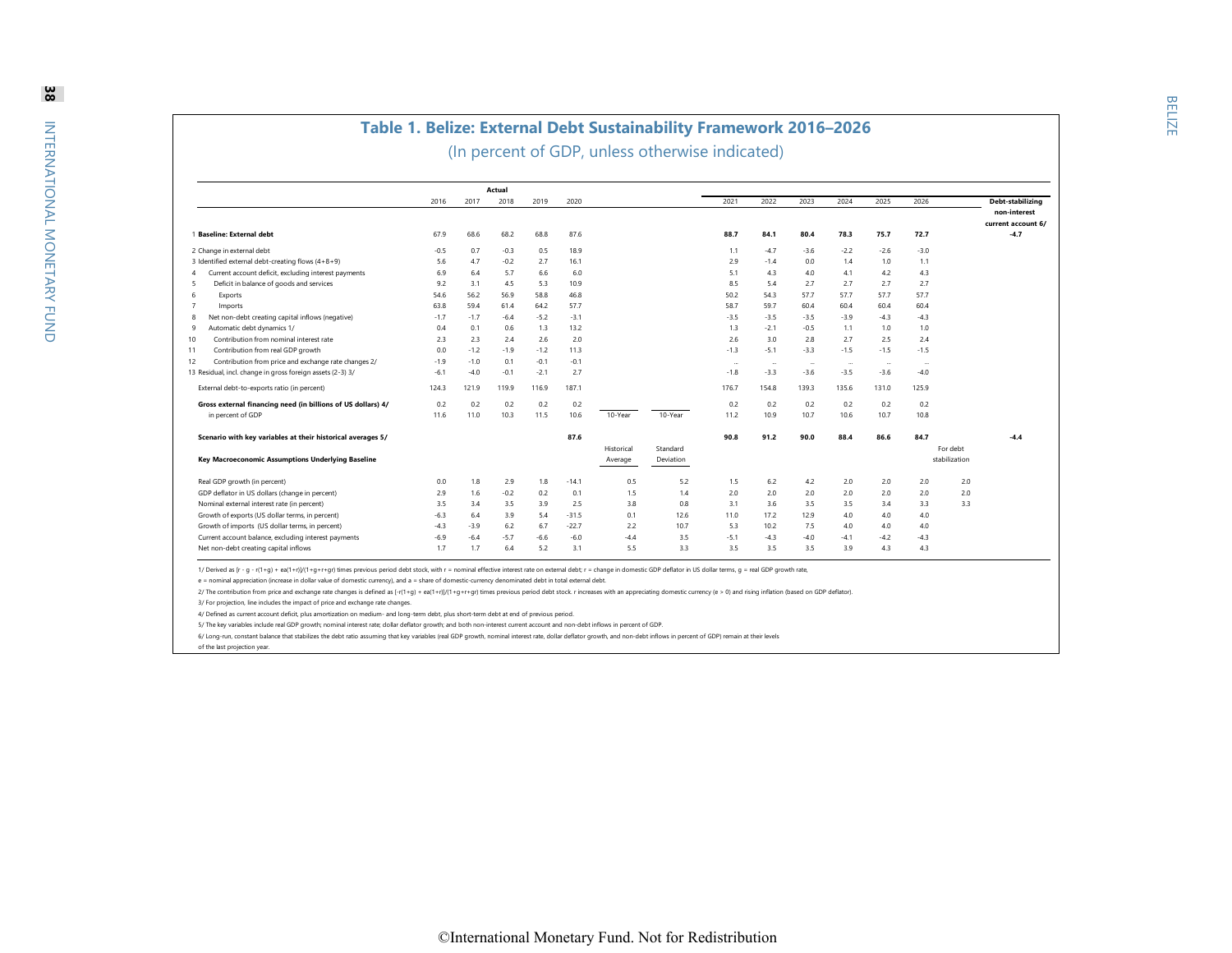| <b>Annex III. Risk Assessment Matrix<sup>1</sup></b> |  |
|------------------------------------------------------|--|
|------------------------------------------------------|--|

| <b>Potential Deviations from Baseline</b>                                                                                |                 |                         |                        |                                                                                                                                                                        |  |  |  |  |  |  |  |
|--------------------------------------------------------------------------------------------------------------------------|-----------------|-------------------------|------------------------|------------------------------------------------------------------------------------------------------------------------------------------------------------------------|--|--|--|--|--|--|--|
| <b>Source of Risk</b>                                                                                                    | Up/             | <b>Relative</b>         | <b>Policy Response</b> |                                                                                                                                                                        |  |  |  |  |  |  |  |
|                                                                                                                          | <b>Downside</b> | Likelihood <sup>1</sup> |                        |                                                                                                                                                                        |  |  |  |  |  |  |  |
| Unexpected shift in the<br><b>COVID-19 pandemic:</b><br>asynchronous progress in<br>vaccination or prolonged<br>pandemic | ⅎ               | <b>Medium</b>           | High                   | Increase screening, quarantining,<br>and health related spending.<br>Support the most vulnerable.<br>Closely monitor the banks'<br>balance sheets for vulnerabilities. |  |  |  |  |  |  |  |
| <b>Unexpected shift in the</b><br><b>COVID-19 pandemic: faster</b><br>containment                                        | Ψ               | <b>Medium</b>           | Medium                 | COVID-19-related spending can<br>be phased out sooner to lower<br>the fiscal deficit                                                                                   |  |  |  |  |  |  |  |
| <b>Oversupply and volatility in</b><br>the oil market                                                                    | ₼               | <b>Medium</b>           | Medium                 | Reprioritize government<br>spending to support the most<br>vulnerable                                                                                                  |  |  |  |  |  |  |  |
| <b>Cyber-attacks</b>                                                                                                     | J               | <b>Medium</b>           | High                   | Strengthen cybersecurity<br>preparedness in Fintech and<br>digitalization projects                                                                                     |  |  |  |  |  |  |  |
| <b>Country-Specific Risks</b>                                                                                            |                 |                         |                        |                                                                                                                                                                        |  |  |  |  |  |  |  |
| <b>Higher frequency and</b><br>severity of natural disasters<br>related to climate change                                | ⅎ               | <b>Medium</b>           | High                   | Enhance ex-ante preparedness<br>and risk reduction strategies,<br>invest in resilient infrastructure.<br>rebuild financial resilience                                  |  |  |  |  |  |  |  |
| <b>Widespread social discontent</b><br>and political instability                                                         |                 | <b>High</b>             | High                   | Measures to support households<br>and businesses, particularly the<br>most vulnerable                                                                                  |  |  |  |  |  |  |  |
| <b>Further pressure on</b><br><b>Corresponding Banking</b><br><b>Relationships (CBRs)</b>                                | ↓               | <b>Medium</b>           | High                   | Systematic monitoring of CBRs<br>and communication with global<br>banks and standard setters.<br>Strengthen AML/CFT actions.                                           |  |  |  |  |  |  |  |

<sup>&</sup>lt;sup>1</sup> The Risk Assessment Matrix (RAM) shows events that could materially alter the baseline path. The relative likelihood is the staff's subjective assessment of the risks surrounding the baseline ("low" is meant to indicate a probability below 10 percent, "medium" a probability between 10 and 30 percent, and "high" a probability between 30 and 50 percent). The RAM reflects staff views on the source of risks and overall level of concern as of the time of discussions with the authorities. Non-mutually exclusive risks may interact and materialize jointly. The conjunctural shocks and scenario highlight risks that may materialize over a shorter horizon (between 12 to 18 months) given the current baseline. Structural risks are those that are likely to remain salient over a longer horizon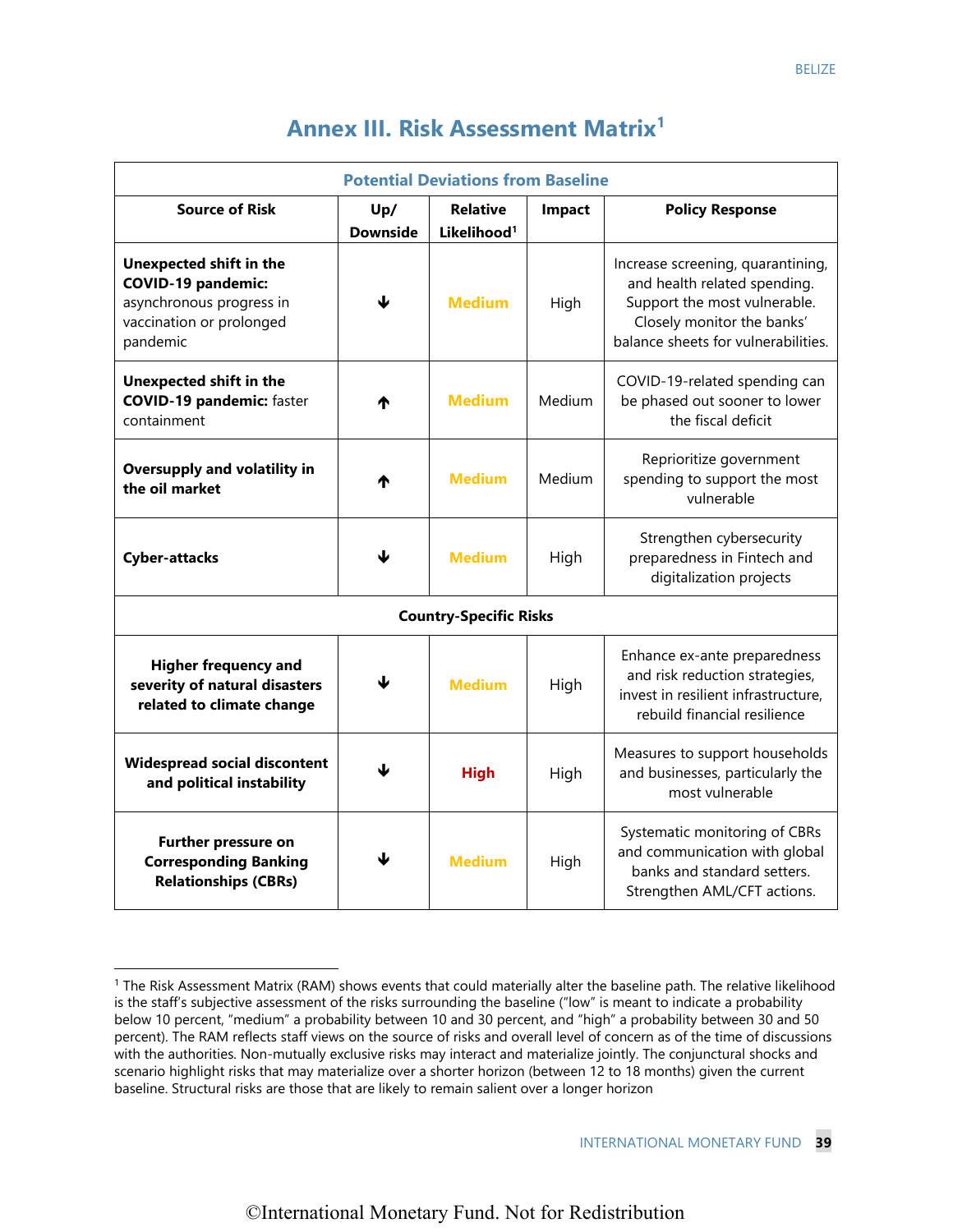# **Annex IV. External Sector Assessment**

*The external stability assessment indicates that Belize's external position is substantially weaker than the level implied by medium term fundamentals and desirable policies. Belize's external position also remains susceptible to adverse shocks, such as an intensification of the pandemic or natural disasters. Although reserve adequacy improved in 2020, it is expected to worsen in the medium term as debt sustainability concerns limit access to external financing. The analysis reveals key policy and structural gaps, which in the absence of exchange rate flexibility, underscore the need to implement large and sustained fiscal consolidation, structural reforms to boost competitiveness, and debt restructuring.* 

**1. Belize's external position worsened in the last six years and is projected to remain** 

**weak in the medium term**. The current account deficit averaged 8.6 percent of GDP in 2015-20, higher than the 7.2 percent of GDP balance in the capital and financial accounts, while international reserves declined from US\$487 million (29 percent of GDP) in 2014 to US\$348 million (21 percent of GDP) in 2020. In staff's baseline scenario underpinned by current policies, the current account deficit is projected to remain elevated going forward, averaging 6.9 percent of GDP in 2021-31. The capital and financial accounts balance, at 6.3 percent of GDP, would be insufficient to finance the current account deficits as external financing is limited by concerns about debt sustainability. As a result, international reserves are projected to fall over time, reaching US\$210 million in 2031.

**2. The external stability (ES) approach shows a large gap between the projected current account balance and the one needed to reach a more sustainable net international investment position (NIIP)**. Belize's NIIP was highly negative during 2009-19, averaging -166 percent of GDP, and dropped further to –200 percent of GDP in 2020 due to an increase in external debt and a sharp fall in GDP (Annex I). Going forward, the NIIP is projected to improve somewhat, but remain highly negative, reaching –170 percent of GDP in 2031. The ES model shows that lowering the NIIP to a more manageable level of –130 percent of GDP by 2031 would require lowering the current account balance in 2021-31 from –6.9 percent of GDP to –2.7 percent, implying a CA gap of –4.2 percent of GDP and a real effective exchange rate (REER) overvaluation of around 10 percent. The 40 percent of GDP increase in the NIIP by 2031 is consistent with the overall strategy to restore public debt sustainability discussed above.

**3. The external balance (EBA-lite) approach indicates that Belize's external position is substantially weaker than warranted by medium-term fundamentals and desirable policies**.

Belize's current account (CA) balance adjusted by the cycle and the impact of the pandemic on the oil trade balance, tourism, and remittances was -4.5 percent of GDP in 2020.<sup>1</sup> The EBA-lite CA model estimates the CA norm (the level consistent with medium-term fundamentals and desirable policies) at –4.4 percent of GDP, although an adjustment of 2.7 percent is needed to ensure that the CA balance can be sustained over the medium term without depleting the stock of reserves in a context

 $1$  The oil trade balance adjustor (-0.7 percent of GDP) corrects for the sharp contraction in the volume of oil traded in 2020; the tourism adjustor (7.1 percent of GDP) corrects for the sharp contraction of tourism in 2020; and the adjustor for remittances (–1.5 percent of GDP) corrects for the sharp increase in remittances in 2020.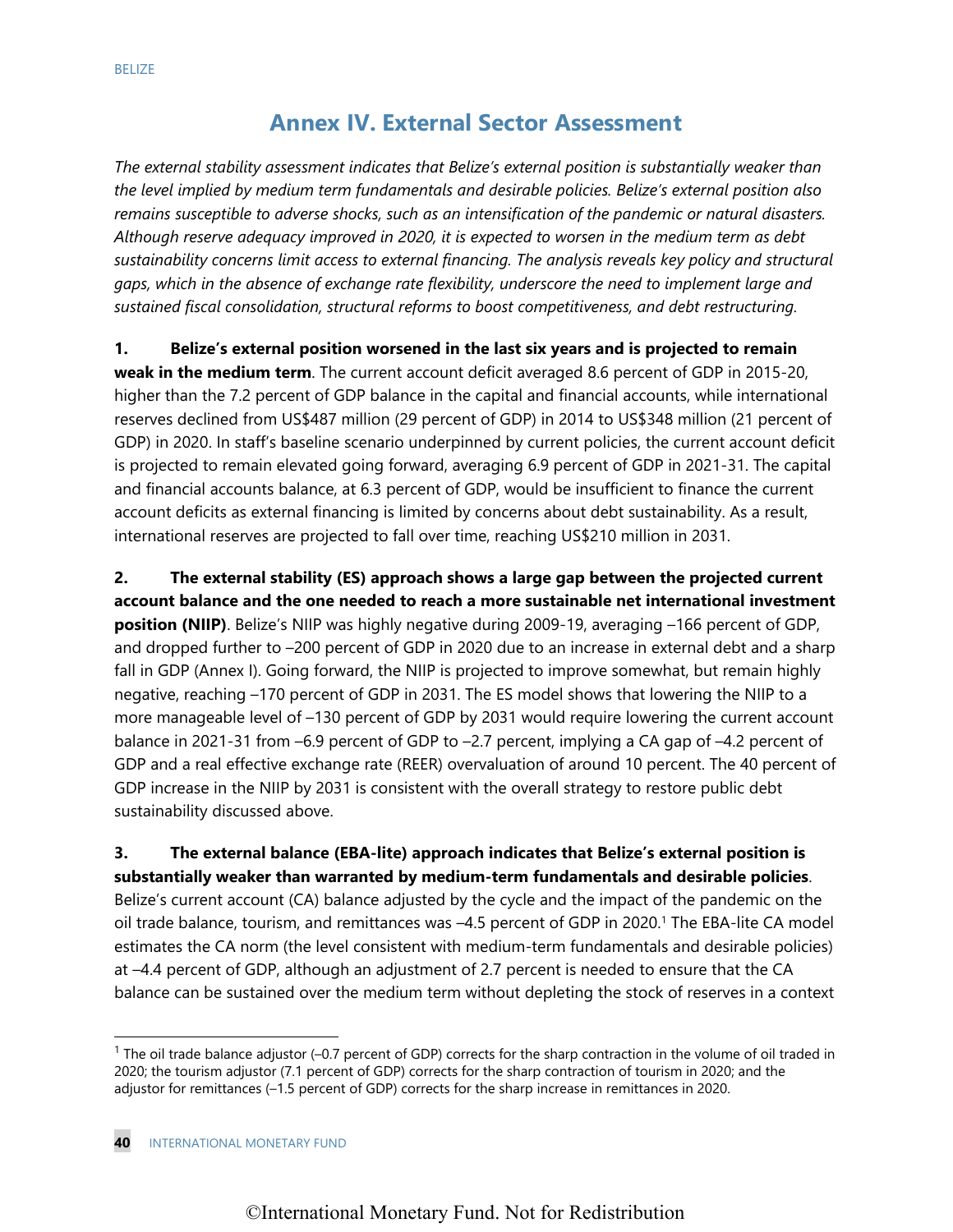of more limited access to external financing. The estimated CA gap is –2.8 percent of GDP in 2020, of which 1.2 percent correspond to policy gaps driven by the fiscal balance and changes in reserves. This is equivalent to a REER overvaluation of 6.6 percent. At the same time, the EBA-lite REER approach points to a REER overvaluation of 14.8 percent, equivalent to a CA gap of –6.2 percent of GDP. Overall, the results from the EBA-lite CA and REER models are broadly consistent with those from the ES approach, pointing to an average CA gap of around –4 percent of GDP and an average REER overvaluation of about 10 percent.

| <b>Belize: Model Estimates for 2020</b>           |                 |                   |             |
|---------------------------------------------------|-----------------|-------------------|-------------|
| (In percent of GDP)                               |                 |                   |             |
|                                                   | <b>CA model</b> | <b>REER model</b> | ES model 1/ |
| <b>CA-Actual</b>                                  | $-8.0$          |                   |             |
| Cyclical contributions (from model) (-)           | 1.5             |                   |             |
| COVID-19 adjustor $(+)$ 2/                        | 5.1             |                   |             |
| Additional temporary/statistical factors (+)      | 0.0             |                   |             |
| Natural disasters and conflicts (-)               | 0.0             |                   |             |
| <b>Adjusted CA</b>                                | $-4.5$          |                   |             |
| CA Norm (from model) 3/                           | $-4.4$          |                   |             |
| External financing constraint adjustment $(+)$ 4/ | 2.7             |                   |             |
| <b>Adjusted CA Norm</b>                           | $-1.7$          |                   |             |
| <b>CA Gap</b>                                     | $-2.8$          | $-6.2$            | $-4.2$      |
| o/w Relative policy gap                           | 1.2             |                   |             |
| Elasticity                                        | $-0.42$         |                   |             |
| <b>REER Gap (in percent)</b>                      | 6.6             | 14.8              | 10.0        |
| Source: Fund staff estimates.                     |                 |                   |             |

1/ The ES model calculates the required change in the current account balance and REER depreciation to lower the NIIP by 40 percentage points of GDP by 2031.

3/ Cyclically adjusted, including multilateral consistency adjustments. 2/ Additional cyclical adjustment to account for the temporary impact of the pandemic on oil trade balances (-0.5 percent of GDP), tourism (7.4 percent of GDP), and remittances (-1.9 percent of GDP).

4/ Adjustment to account for a reduced access to external financing over the medium term, which lowers the current account deficit that can be sustained without depleting reserves.

# **4. Reserve adequacy is projected to deteriorate after a temporary uptick in**

**2020**. International reserves increased from 3.5 months of imports (156 percent of gross external financing needs (GEFN)) in 2019 to 4.2 months of imports (178 percent of GEFN) in 2020, led by a lower current account deficit and higher bilateral and multilateral financing. Going forward, reserves are projected to fall below 3 months of imports starting in 2024 and below 100 percent of GEFN starting in 2026.

#### **Adequacy of International Reserves**

![](_page_37_Figure_8.jpeg)

BELIZE